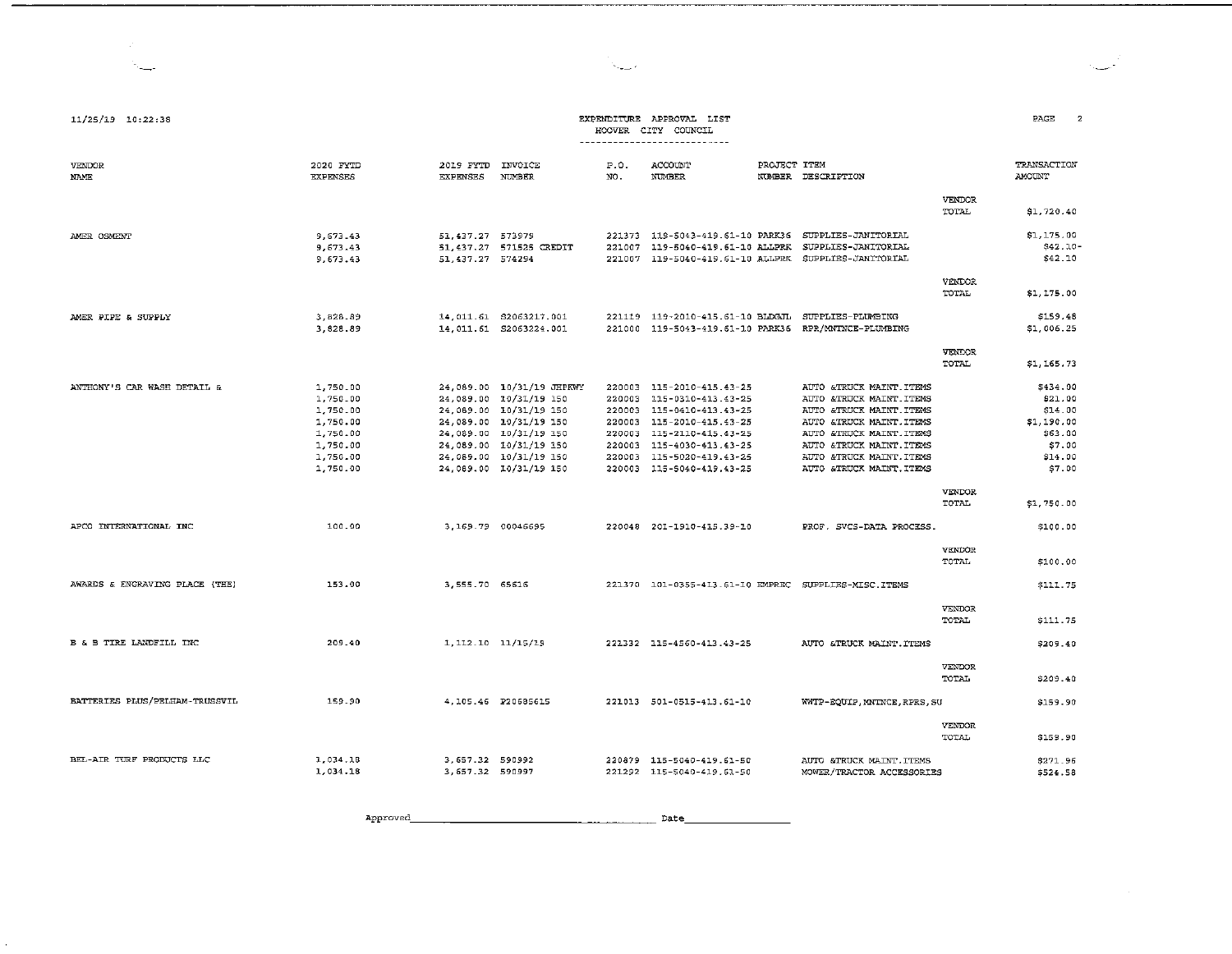| 11/25/19 10:22:38              |                                                                                   |                                                                                                                                                             |                         |                            | EXPENDITURE APPROVAL LIST<br>HOOVER CITY COUNCIL<br>----------------------------                                                                                                                 |              |                                                                                                                                                                        |                               | PAGE                                                                           |
|--------------------------------|-----------------------------------------------------------------------------------|-------------------------------------------------------------------------------------------------------------------------------------------------------------|-------------------------|----------------------------|--------------------------------------------------------------------------------------------------------------------------------------------------------------------------------------------------|--------------|------------------------------------------------------------------------------------------------------------------------------------------------------------------------|-------------------------------|--------------------------------------------------------------------------------|
| <b>VENDOR</b><br>NAME          | 2020 FYTD<br><b>EXPENSES</b>                                                      | 2019 FYTD<br><b>EXPENSES</b>                                                                                                                                | INVOICE<br>NUMBER       | $E = 0.1$<br>NO.           | ACCOUNT<br><b>NUMBER</b>                                                                                                                                                                         | PROJECT ITEM | NUMBER DESCRIPTION                                                                                                                                                     |                               | TRANSACTION<br><b>AMOUNT</b>                                                   |
|                                |                                                                                   |                                                                                                                                                             |                         |                            |                                                                                                                                                                                                  |              |                                                                                                                                                                        | <b>VENDOR</b><br>TOTAL        | \$796.54                                                                       |
| BETH CHAPMAN AND ASSOCIATES LL | 12,900.00                                                                         |                                                                                                                                                             | 70.950.00 NOVEMBER 2019 |                            | 220218 101-0110-410.34-20                                                                                                                                                                        |              | PROF. SVCS-CONSULTANT                                                                                                                                                  |                               | \$6,450.00                                                                     |
|                                |                                                                                   |                                                                                                                                                             |                         |                            |                                                                                                                                                                                                  |              |                                                                                                                                                                        | <b>VENDOR</b><br><b>TOTAL</b> | \$6,450.00                                                                     |
| BOUND TREE MEDICAL LLC         | 8.964.68<br>8,964.68<br>8,964.68<br>8, 964.68<br>8.964.68<br>8.964.68<br>8.964.68 | 69, 281. 73 83413565<br>69, 281. 73 83415035<br>69,281.73 83415036<br>69.281.73 83413566<br>69 281.73 83413564<br>69, 281.73 83419433<br>69.281.73 83414934 |                         | 221250                     | 221250 101-2110-415.61-11<br>221250 101-2110-415.61-11<br>221251 101-2110-415.61-11<br>221251 101-2110-415.61-11<br>101-2110-415.61-11<br>295534 101-2110-415.61-11<br>221454 101-2110-415.61-11 |              | SUPPLIES-MEDICAL<br>SUPPLIES-MEDICAL<br>SUPPLIES-MEDICAL<br>SUPPLIES-MEDICAL<br>SUPPLIES-MEDICAL<br>SUPPLIES-MEDICAL<br>SUPPLIES-MEDICAL                               |                               | \$46.66<br>\$197.15<br>\$138.90<br>\$360.31<br>\$762.57<br>\$40.64<br>\$510.07 |
|                                |                                                                                   |                                                                                                                                                             |                         |                            |                                                                                                                                                                                                  |              |                                                                                                                                                                        | <b>VENDOR</b><br>TOTAL        | \$2,056.30                                                                     |
| BREWER, TIFFANEY               | 112.75                                                                            |                                                                                                                                                             | 554.70 ONCALL 111819    |                            | 221434 215-3010-415.61-10                                                                                                                                                                        |              | EXPENSES-EXCEPT TRNG SDEV                                                                                                                                              |                               | \$112.75                                                                       |
|                                |                                                                                   |                                                                                                                                                             |                         |                            |                                                                                                                                                                                                  |              |                                                                                                                                                                        | <b>VENDOR</b><br>TOTAL        | \$112.75                                                                       |
| BYNER, MARCUS                  | 1,005.00                                                                          |                                                                                                                                                             | 6.500.00 TUITION 221376 |                            |                                                                                                                                                                                                  |              | 221376 101-0610-416.24-01 TR2010 EXPENSES-TRNG. &DEV, REGIST                                                                                                           |                               | \$1,005.00                                                                     |
|                                |                                                                                   |                                                                                                                                                             |                         |                            |                                                                                                                                                                                                  |              |                                                                                                                                                                        | <b>VENDOR</b><br>TOTAL        | \$1,005.00                                                                     |
| CADILLAC OF BIRMINGHAM         | 5 836.92                                                                          | 28.610.10 6007731/1                                                                                                                                         |                         |                            | 221276 552-2070-415.51-61 PACDAM AUTOMOBILE COLLISION                                                                                                                                            |              |                                                                                                                                                                        |                               | \$1,125.31                                                                     |
|                                |                                                                                   |                                                                                                                                                             |                         |                            |                                                                                                                                                                                                  |              |                                                                                                                                                                        | VENDOR<br>TOTAL               | \$1,125.31                                                                     |
| CAHABA TRACTOR COMPANY         | 1.143.09<br>1,143.09<br>1,143.09<br>1,143.09<br>1,143.09<br>1,143.09              | 41,085.91 C177176<br>41,085.91 C177220<br>41.085.91 C177245<br>41,085.91 C177261<br>41,085.91 C177262<br>41,085.91 C177278                                  |                         | 220758<br>220758<br>221439 | 221189 115-4020-413.61-50<br>221291 115-5040-419.61-50<br>119-5040-419.61-10 ALLPRK<br>119-5040-419.61-10 ALLPRK<br>115-5040-419.61-50<br>221522 115-5040-419.61-50                              |              | AUTO & TRUCK ACCESSORIES<br>AUTO &TRUCK MAINT. ITEMS<br>MOWER/TRACTOR ACCESSORIES<br>MOWER/TRACTOR ACCESSORIES<br>AUTO & TRUCK MAINT. ITEMS<br>AUTO &TRUCK MAINT ITEMS |                               | \$80.00<br>\$30.18<br>\$626.70<br>\$56.93<br>\$34.08<br>\$34.00                |
|                                |                                                                                   |                                                                                                                                                             |                         |                            |                                                                                                                                                                                                  |              |                                                                                                                                                                        | <b>VENDOR</b><br>TOTAL        | \$861.89                                                                       |
| CALLAHAN, MCKENZIE             | 387.50                                                                            |                                                                                                                                                             | 312.50 11/19/19         |                            | 221492 101-5210-419.34-10 PARK22 CONTRACTED SERVICES                                                                                                                                             |              |                                                                                                                                                                        |                               | \$50.00                                                                        |
|                                |                                                                                   |                                                                                                                                                             |                         |                            |                                                                                                                                                                                                  |              |                                                                                                                                                                        | <b>VENDOR</b><br>TOTAL        | \$50.00                                                                        |
| CASE, NICHOLAS BRENT           | 2,703.13                                                                          | 2, 210.64 11/19/19                                                                                                                                          |                         |                            | 221491   101-5210-419.34-10   PARK22   CONTRACTED SERVICES                                                                                                                                       |              |                                                                                                                                                                        |                               | \$212.50                                                                       |

Approved\_ Date

--

 $\sim 100$  km s  $^{-1}$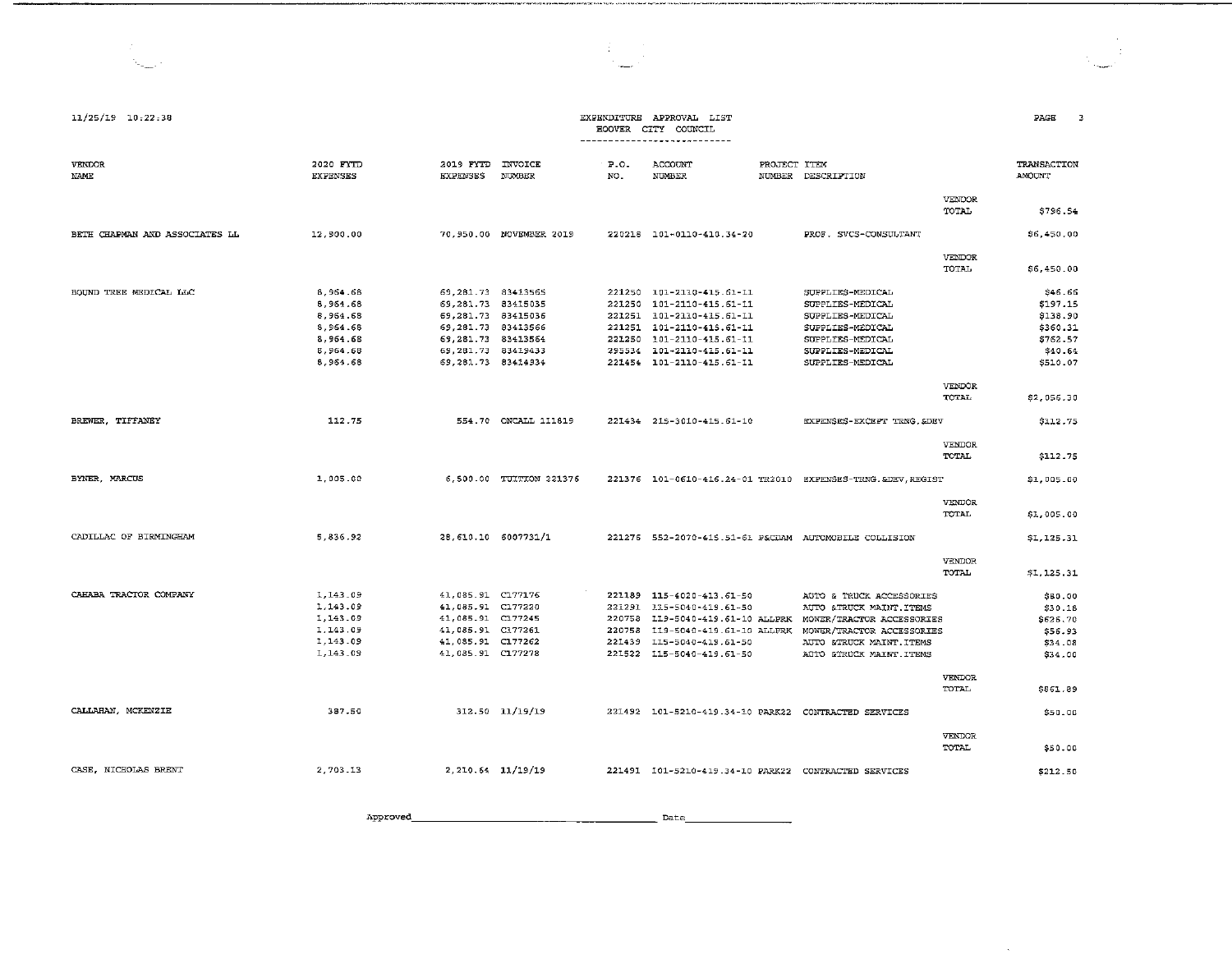| $11/25/19$ $10:22:38$          |                                                                                              |                                                                                                                                                        |                                              |                                                | EXPENDITURE APPROVAL LIST<br>HOOVER CITY COUNCIL<br>----------------------------                                                                                                                                      |                     |                                                                                                                                                                                                         |                               | PAGE<br>4                                                                              |
|--------------------------------|----------------------------------------------------------------------------------------------|--------------------------------------------------------------------------------------------------------------------------------------------------------|----------------------------------------------|------------------------------------------------|-----------------------------------------------------------------------------------------------------------------------------------------------------------------------------------------------------------------------|---------------------|---------------------------------------------------------------------------------------------------------------------------------------------------------------------------------------------------------|-------------------------------|----------------------------------------------------------------------------------------|
| <b>VENDOR</b><br>NAME          | 2020 FYTD<br><b>EXPENSES</b>                                                                 | 2019 FYTD<br><b>EXPENSES</b>                                                                                                                           | INVOICE<br>NUMBER                            | P.0.<br>NO.                                    | ACCOUNT<br>NUMBER                                                                                                                                                                                                     | <b>FROJECT ITEM</b> | NUMBER DESCRIPTION                                                                                                                                                                                      |                               | TRANSACTION<br><b>AMOUNT</b>                                                           |
|                                |                                                                                              |                                                                                                                                                        |                                              |                                                |                                                                                                                                                                                                                       |                     |                                                                                                                                                                                                         | VENDOR<br>TOTAL               | \$212.50                                                                               |
| CDW GOVERNMENT INC             | 87, 323.88<br>87, 323.88<br>87.323.88<br>87, 323.88<br>87.323.88<br>87, 323.88<br>87, 323.88 | 644,506.79 VQP8583<br>644,506.79 VQP8583<br>644.506.79 VOP8583<br>644,506.79 VQP8583<br>644,506.79 VOS0446<br>644.506.79 VOT2800<br>644.506.79 VSS7310 |                                              | 221097<br>221097<br>221097<br>221098<br>221098 | 221097 117-0410-413.61-10 PCREPL<br>117-0760-416.61-10 PCREPL<br>117-1110-414.61-10 PCREPL<br>117-2210-413.61-10 PCREPL<br>117-6010-418.61-10 PCREPL<br>117-0760-416.61-10 PCREPL<br>220733 117-0210-411.61-10 TABLET |                     | COMPUTERS/PRINTERS/ACCESS<br>COMPUTERS/PRINTERS/ACCESS<br>COMPUTERS/PRINTERS/ACCESS<br>COMPUTERS/PRINTERS/ACCESS<br>COMPUTERS/PRINTERS/ACCESS<br>COMPUTERS/PRINTERS/ACCESS<br>COMPUTERS/FRINTERS/ACCESS | VENDOR                        | \$255.94<br>\$2,210.22<br>\$127.97<br>\$383.91<br>\$3,614.46<br>\$173.60<br>\$1,436.36 |
|                                |                                                                                              |                                                                                                                                                        |                                              |                                                |                                                                                                                                                                                                                       |                     |                                                                                                                                                                                                         | TOTAL                         | \$3,202.46                                                                             |
| CHICK-FIL-A                    | 615.29<br>615.29                                                                             | $1.641.82$ $11/13/19$<br>1,641.82 11/14/19                                                                                                             |                                              |                                                | 221209 101-0610-416.34-30<br>221209 101-0610-416.34-30                                                                                                                                                                |                     | PROGRAM SUPPLIES<br>PROGRAM SUPPLIES                                                                                                                                                                    |                               | \$53.72<br>\$53.72                                                                     |
|                                |                                                                                              |                                                                                                                                                        |                                              |                                                |                                                                                                                                                                                                                       |                     |                                                                                                                                                                                                         | <b>VENDOR</b><br>TOTAL        | \$107.44                                                                               |
| CINTAS CORP                    | 2,131.49<br>2,131.49                                                                         |                                                                                                                                                        | 15,461.31 4034896365<br>15.461.31 4034896365 |                                                | 221318 115-4560-413.44-30<br>221318 115-7610-417.61-20                                                                                                                                                                |                     | RENT/LEASE EQ/FURN/VEH/SU<br>RENT/LEASE EQ/FURN/VEH/SU                                                                                                                                                  |                               | \$262.29<br>S12.27                                                                     |
|                                |                                                                                              |                                                                                                                                                        | $\sim$                                       |                                                |                                                                                                                                                                                                                       |                     |                                                                                                                                                                                                         | <b>VENDOR</b><br>TOTAL        | \$274.56                                                                               |
| CITY ELECTRIC SUPPLY           | 2,238.70                                                                                     |                                                                                                                                                        | 25, 373.51 BIS/051341                        |                                                | 220084 119-5040-419.61-10 PARK27 SUPPLIES-ELECTRICAL                                                                                                                                                                  |                     |                                                                                                                                                                                                         |                               | \$76.36                                                                                |
|                                |                                                                                              |                                                                                                                                                        |                                              |                                                |                                                                                                                                                                                                                       |                     |                                                                                                                                                                                                         | <b>VENDOR</b><br><b>TOTAL</b> | \$76.36                                                                                |
| CITY OF HOOVER BD OF ED        | 2,705.562.44<br>2,705.562.44                                                                 | 47, 614, 410.15 JEFF AUTO<br>47, 614, 410.15 SHELBY AUTO                                                                                               |                                              |                                                | 101-0000-207.01-01<br>101-0000-207.01-01                                                                                                                                                                              |                     | 10/2019 Jeff Auto<br>10/2019 Shelby Auto                                                                                                                                                                |                               | \$305,731.53<br>\$219,484.64                                                           |
|                                |                                                                                              |                                                                                                                                                        |                                              |                                                |                                                                                                                                                                                                                       |                     |                                                                                                                                                                                                         | VENDOR<br>TOTAL               | \$525,216.17                                                                           |
| CLARK MEMORIALS OF ALABAMA     | .00.                                                                                         |                                                                                                                                                        | 405.00 19-1743                               |                                                | 101-5210-419.61-10 PARK22 pavers                                                                                                                                                                                      |                     |                                                                                                                                                                                                         |                               | \$405.00                                                                               |
|                                |                                                                                              |                                                                                                                                                        |                                              |                                                |                                                                                                                                                                                                                       |                     |                                                                                                                                                                                                         | <b>VENDOR</b><br>TOTAL        | \$405.00                                                                               |
| COLLIER ENGINEERING CO. INC    | 535.70                                                                                       |                                                                                                                                                        | 1,027.38 1911-2133                           |                                                | 220576 101-0410-413.32-25                                                                                                                                                                                             |                     | PROF. SVCS-ENGINEER                                                                                                                                                                                     |                               | \$535.70                                                                               |
|                                |                                                                                              |                                                                                                                                                        |                                              |                                                |                                                                                                                                                                                                                       |                     |                                                                                                                                                                                                         | VENDOR<br><b>TOTAL</b>        | \$535.70                                                                               |
| COMMUNICATION NETWORK CORPORAT | 250.00                                                                                       | 750.00 87014                                                                                                                                           |                                              |                                                |                                                                                                                                                                                                                       |                     | 220597 117-5210-419.44-30 PARK22 TELEPHONE SVCS & SUPPLIES                                                                                                                                              |                               | \$250.00                                                                               |
|                                |                                                                                              |                                                                                                                                                        |                                              |                                                |                                                                                                                                                                                                                       |                     |                                                                                                                                                                                                         | VENDOR<br>TOTAL               | \$250.00                                                                               |

T,

 $\label{eq:2.1} \begin{split} \mathcal{L}_{\text{max}}(\mathbf{r}) = \mathcal{L}_{\text{max}}(\mathbf{r}) \,, \end{split}$ 

 $\Delta \sim 1$ 

Approved. \_\_\_\_\_\_\_\_\_\_\_\_\_\_\_\_\_\_\_\_ Date. \_\_\_\_\_\_\_\_ \_

 $\overline{\phantom{a}}$ 

 $\gamma_{\rm{max}}$  .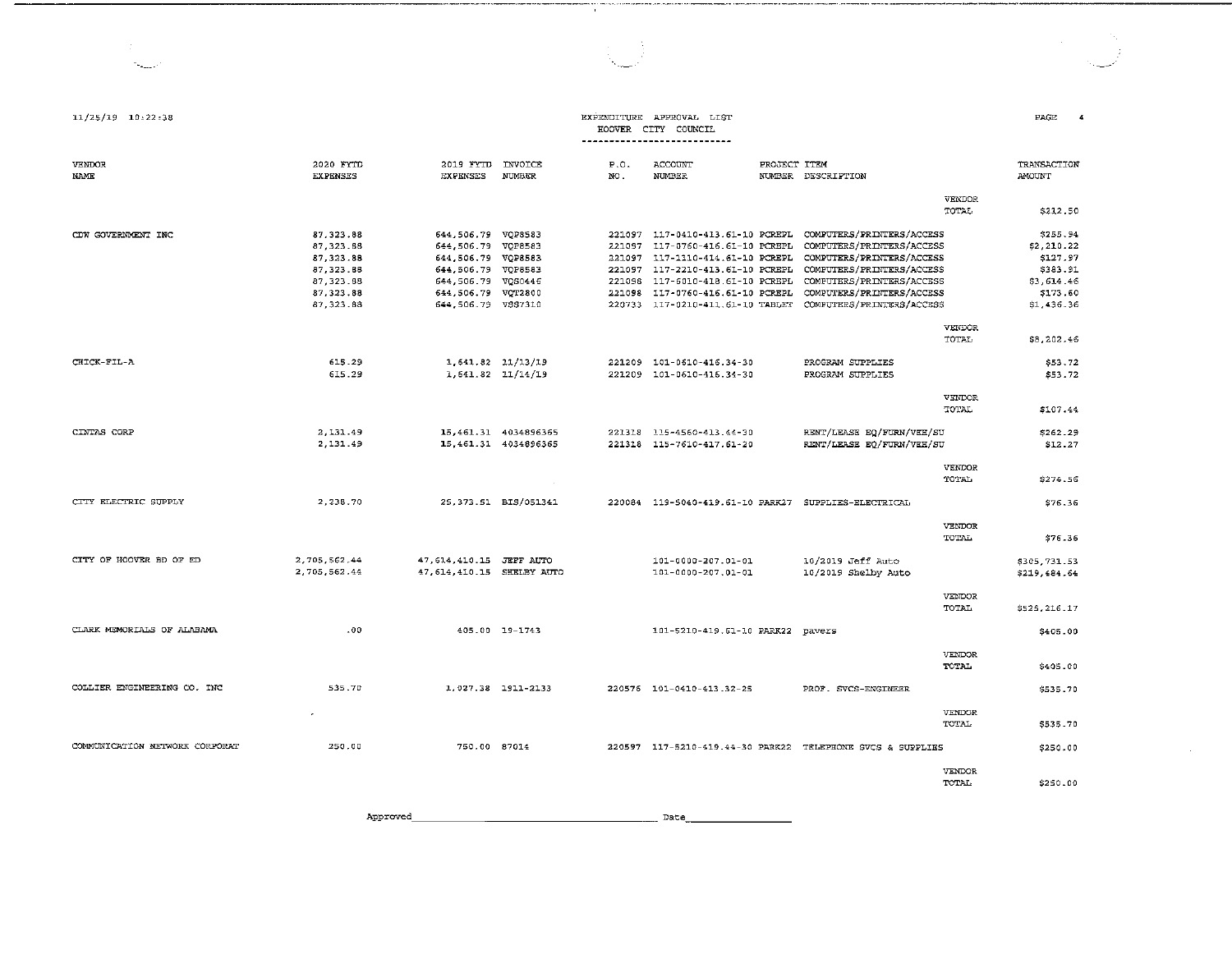| 11/25/19 10:22:38             |                                                          |                                                                                                              |                        | HOOVER      | EXPENDITURE APPROVAL LIST<br>CITY COUNCIL                                                                                                     |                                                                                                                                                          |                               | PAGE                                                       |
|-------------------------------|----------------------------------------------------------|--------------------------------------------------------------------------------------------------------------|------------------------|-------------|-----------------------------------------------------------------------------------------------------------------------------------------------|----------------------------------------------------------------------------------------------------------------------------------------------------------|-------------------------------|------------------------------------------------------------|
| VENDOR<br>NAME                | 2020 FYTD<br><b>EXPENSES</b>                             | 2019 FYTD INVOICE<br><b>EXPENSES</b>                                                                         | NUMBER                 | P.O.<br>NO. | ACCOUNT<br>NUMBER                                                                                                                             | PROJECT ITEM<br>NUMBER DESCRIPTION                                                                                                                       |                               | TRANSACTION<br>AMOUNT                                      |
| COSTCO WHOLESALE              | 3.875.85                                                 | 31, 464.15 11/12/19                                                                                          |                        |             | 220565 101-0610-416.34-30                                                                                                                     | SUPPLIES-MISC.ITEMS                                                                                                                                      |                               | \$120.20                                                   |
|                               |                                                          |                                                                                                              |                        |             |                                                                                                                                               |                                                                                                                                                          | <b>VENDOR</b><br>TOTAL        | \$120.20                                                   |
| CROWN CASTLE                  | 8,205.96<br>8,205.96<br>8.205.96<br>8,205.96<br>8,205.96 | 47,828.68 29891503<br>47,828.68 29891504<br>47, 828.68 29861145<br>47.828.68 29891884<br>47, 828.68 29861652 |                        |             | 220014 101-1910-415.44-30<br>220015 101-1910-415.44-30<br>220017 101-1910-415.44-30<br>220016 101-1910-415.44-30<br>220018 101-1910-415.44-30 | RENT/LEASE EQ/FURN/VEH/SU<br>RENT/LEASE EQ/FURN/VEH/SU<br>RENT/LEASE EQ/FURN/VEH/SU<br>RENT/LEASE EQ/FURN/VEH/SU<br>RENT/LEASE EQ/FURN/VEH/SU            |                               | \$210.24<br>\$449.06<br>\$867.68<br>\$210.24<br>\$2,365.76 |
|                               |                                                          |                                                                                                              |                        |             |                                                                                                                                               |                                                                                                                                                          | VENDOR<br>TOTAL               | \$4,102.98                                                 |
| CUMMINS MIDSOUTH              | 1,856.28                                                 | 7.942.29 C2-11864                                                                                            |                        |             | 221371 501-0515-413.43-20                                                                                                                     | WWTP-EQUIP, MNINCE, RPRS, SU                                                                                                                             |                               | \$1,631.79                                                 |
|                               |                                                          |                                                                                                              |                        |             |                                                                                                                                               |                                                                                                                                                          | <b>VENDOR</b><br><b>TOTAL</b> | \$1,631.79                                                 |
| DIAZ, GUSTAVO A               | 550.00                                                   |                                                                                                              | 3,225.00 0011 11/12/19 |             | 221248 218-3010-415.31-50                                                                                                                     | CONTRACTED SERVICES                                                                                                                                      |                               | \$275.00                                                   |
|                               |                                                          |                                                                                                              |                        |             |                                                                                                                                               |                                                                                                                                                          | <b>VENDOR</b><br>TOTAL        | \$275.00                                                   |
| DUNN CONSTRUCTION CO INC      | 1,473.60<br>1,473.60<br>1,473.60                         | 3, 231, 547.84 141398<br>3, 231, 547.84 141853<br>3, 231, 547.84 141946                                      |                        |             | 220008 213-4020-413.79-99 PATCHP                                                                                                              | 220008  213-4020-413.79-99  PATCHP  SUPPLIES-ROAD RPR. MATERI<br>SUPPLIES-ROAD RPR. MATERI<br>220008 213-4020-413.79-99 PATCHP SUPPLIES-ROAD RPR. MATERI |                               | \$75.86<br>\$426.70<br>\$50.84                             |
|                               |                                                          |                                                                                                              |                        |             |                                                                                                                                               |                                                                                                                                                          | <b>VENDOR</b><br>TOTAL        | \$553.40                                                   |
| EBIX INC                      | 6,112.26                                                 |                                                                                                              | 40,379.51 0787597-IN   |             |                                                                                                                                               | 221612 117-0315-413.61-07 RISKEN COMPUTER SOFTWARE & DATA                                                                                                |                               | \$6,112.26                                                 |
|                               |                                                          |                                                                                                              |                        |             |                                                                                                                                               |                                                                                                                                                          | <b>VENDOR</b><br>TOTAL        | \$6,112.26                                                 |
| EMERGENCY EQUIP PROFESSIONALS | 799.88                                                   | 10.639.84 446877                                                                                             |                        |             | 220987 115-7621-417.61-50                                                                                                                     | AUTO &TRUCK MAINT.ITEMS                                                                                                                                  |                               | \$212.51                                                   |
|                               |                                                          |                                                                                                              |                        |             |                                                                                                                                               |                                                                                                                                                          | <b>VENDOR</b><br>TOTAL        | \$212.51                                                   |
| EMPLOYMENT SCREENING SERVICES | 927.75                                                   | 13, 441.88 12902205                                                                                          |                        |             |                                                                                                                                               | 220346 112-5050-419.34-20 12SENR CONTRACTED SERVICES                                                                                                     |                               | \$170.00                                                   |
|                               |                                                          |                                                                                                              |                        |             |                                                                                                                                               |                                                                                                                                                          | VENDOR<br>TOTAL               | \$170.00                                                   |
| EXPRESS OIL CHANGE LLC        | 3,640.26                                                 |                                                                                                              | 29,394.94 00106-5221   |             | 220005 115-2010-415.43-25                                                                                                                     | AUTO & TRUCK MAINT. ITEMS                                                                                                                                |                               | \$52.19                                                    |
|                               | 3.640.26                                                 |                                                                                                              | 29,394.94 00106-5277   |             | 220005 115-2210-413.43-25                                                                                                                     | AUTO &TRUCK MAINT.ITEMS                                                                                                                                  |                               | \$46.34                                                    |
|                               | 3,640.26                                                 |                                                                                                              | 29,394.94 00106-5352   |             | 220005 115-2010-415.43-25                                                                                                                     | AUTO &TRUCK MAINT.ITEMS                                                                                                                                  |                               | S44.15                                                     |
|                               | 3,640.26                                                 |                                                                                                              | 29,394.94 00106-5353   |             | 220005 115-2010-415.43-25                                                                                                                     | AUTO &TRUCK MAINT ITEMS                                                                                                                                  |                               | \$52.19                                                    |
|                               | 3,640.26                                                 |                                                                                                              | 29,394.94 00106-5501   |             | 220005 115-2010-415.43-25                                                                                                                     | AUTO &TRUCK MAINT. ITEMS                                                                                                                                 |                               | \$64.79                                                    |
|                               | 3.640.26                                                 |                                                                                                              | 29,394.94 00106-5502   |             | 220005 115-2010-415.43-25                                                                                                                     | AUTO &TRUCK MAINT . ITEMS                                                                                                                                |                               | \$52.19                                                    |

Date

Approved\_

# $\lambda_{\rm max}$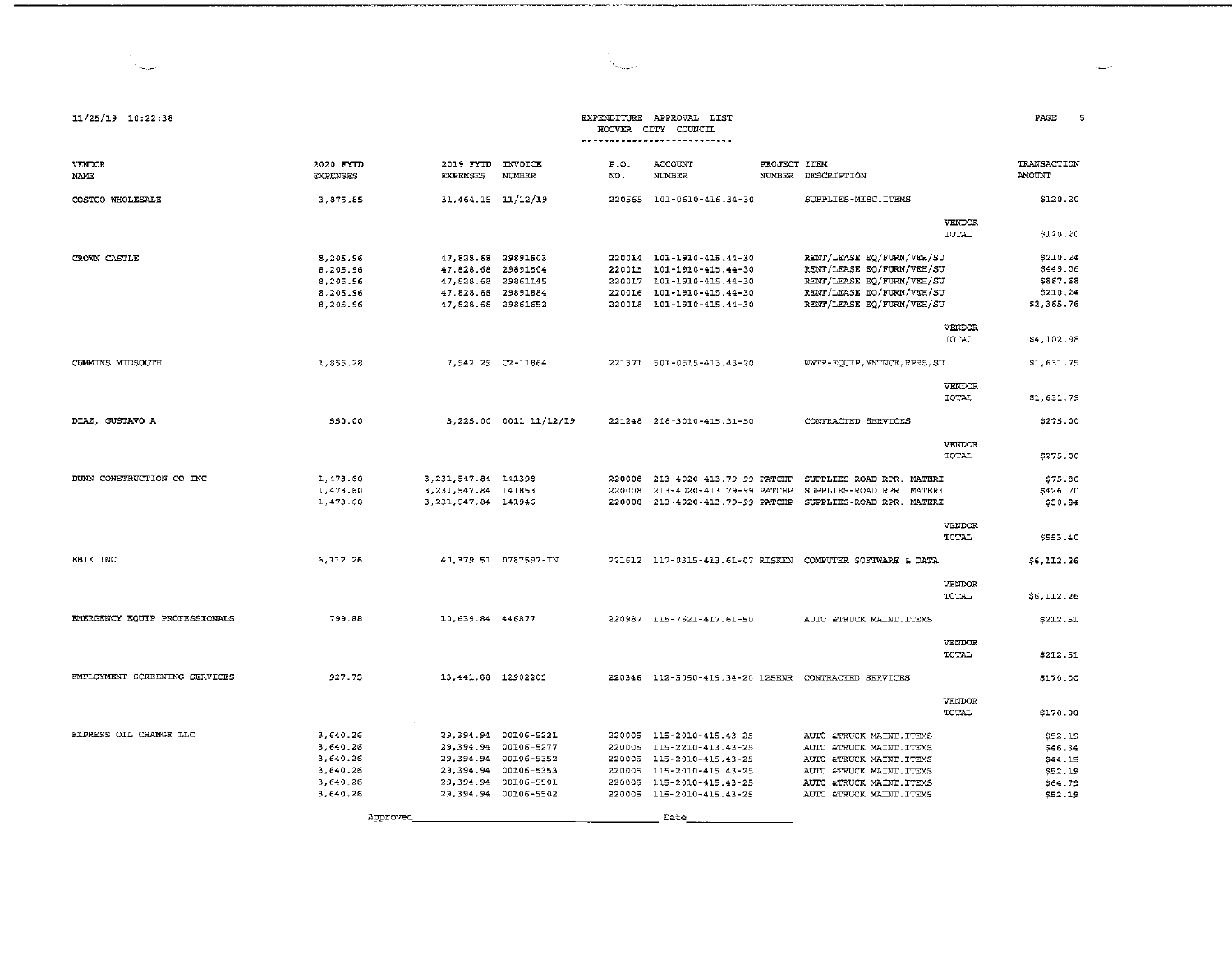| <b>VENDOR</b>                  | 2020 FYTD       | 2019 FYTD           | INVOICE                | P.O.   | ACCOUNT                                                       | PROJECT ITEM |                                       |               | TRANSACTION |
|--------------------------------|-----------------|---------------------|------------------------|--------|---------------------------------------------------------------|--------------|---------------------------------------|---------------|-------------|
| NAME                           | <b>EXPENSES</b> | <b>EXPENSES</b>     | <b>NUMBER</b>          | NO.    | NUMBER                                                        | NUMBER       | DESCRIPTION                           |               | AMOUNT      |
|                                |                 |                     |                        |        |                                                               |              |                                       |               |             |
| EXPRESS OIL CHANGE LLC         | 3,640.26        | 29,394.94           | 00106-5506             |        | 220005 115-2010-415.43-25                                     |              | AUTO &TRUCK MAINT.ITEMS               |               | \$52.19     |
|                                | 3,640.26        | 29,394.94           | 00106-5513             |        | 220005 115-2010-415.43-25                                     |              | AUTO &TRUCK MAINT. ITEMS              |               | \$43.19     |
|                                | 3,640.26        |                     | 29, 394.94 00106-5520  | 220005 | 115-2010-415.43-25                                            |              | AUTO &TRUCK MAINT . ITEMS             |               | \$52.19     |
|                                | 3,640.26        |                     | 29,394.94 00106-5550   | 220005 | 115-2210-413.43-25                                            |              | <b>&amp;TRUCK MAINT.ITEMS</b><br>AUTO |               | \$46.34     |
|                                | 3,640.26        |                     | 29,394.94 00106-5551   |        | 220005 115-2010-415.43-25                                     |              | AUTO &TRUCK MAINT.ITEMS               |               | \$64.79     |
|                                | 3,640.26        |                     | 29,394.94 00122-980136 | 220005 | 115-2010-415.43-25                                            |              | &TRUCK MAINT. ITEMS<br>AUTO           |               | \$52.19     |
|                                | 3,640.26        |                     | 29,394.94 00122-980156 | 220005 | 115-2010-415.43-25                                            |              | AUTO &TRUCK MAINT . ITEMS             |               | \$64.79     |
|                                | 3,640.26        | 29, 394.94          | 00122-980253           | 220005 | 115-2010-415.43-25                                            |              | &TRUCK MAINT . ITEMS<br>AUTO          |               | \$52.19     |
|                                | 3,640.26        |                     | 29,394.94 00128-2499   | 220005 | 115-2010-415.43-25                                            |              | STRUCK MAINT ITEMS<br>AUTO            |               | \$64.79     |
|                                | 3, 540.26       |                     | 29,394.94 00128-2630   | 220005 | 115-2010-415.43-25                                            |              | AUTO &TRUCK MAINT.ITEMS               |               | \$38.70     |
|                                | 3,640.26        |                     | 29,394.94 00140-15985  |        | 220005 115-2010-415.43-25                                     |              | AUTO &TRUCK MAINT.ITEMS               |               | \$52.19     |
|                                |                 |                     |                        |        |                                                               |              |                                       | VENDOR        |             |
|                                |                 |                     |                        |        |                                                               |              |                                       | TOTAL         | \$895.40    |
|                                |                 |                     |                        |        |                                                               |              |                                       |               |             |
| FEEL THE BEAT ENTERTAINMENT IN | 3,525.00        |                     | 2,350.00 12/03/19      |        | 221496 101-0355-413.34-10 XLIGHT                              |              | SUPPLIES FOR EVENTS                   |               | \$2,325.00  |
|                                |                 |                     |                        |        |                                                               |              |                                       | VENDOR        |             |
|                                |                 |                     |                        |        |                                                               |              |                                       | TOTAL         | \$2,325.00  |
|                                |                 |                     |                        |        |                                                               |              |                                       |               |             |
| GALLS LLC                      | 6,778.37        | 81,692.73 BC0964920 |                        |        | 220361 101-2110-415.61-20                                     |              | CLOTHING-UNIFORMS- BID                |               | \$122.77    |
|                                | 6,778.37        | 81,692.73           | BC0971602              | 220398 | 101-2110-415.61-20 UNIFOR                                     |              | CLOTHING-UNIFORMS- BID                |               | \$235.22    |
|                                | 6,778.37        | 81,692.73 BC0964257 |                        |        | 220405 101-2110-415.61-20 UNIFOR                              |              | CLOTHING-UNIFORMS- BID                |               | \$110.97    |
|                                | 6,778.37        | 81,692.73 BC0967468 |                        | 220408 | 101-2110-415.61-20 UNIFOR                                     |              | CLOTHING-UNIFORMS- BID                |               | \$155.50    |
|                                | 6,778.37        | 81,692.73 BC0967324 |                        |        | 220424 101-2110-415.61-20 UNIFOR                              |              | CLOTHING-UNIFORMS- BID                |               | \$251.94    |
|                                | 6,778.37        | 81,692.73 BC0965111 |                        | 220433 | 101-2110-415.61-20 UNIFOR                                     |              | CLOTHING-UNIFORMS- BID                |               | \$86.24     |
|                                | 6,778.37        | 81,692.73 BC0971501 |                        |        | 220434 L01-2110-415.61-20 UNIFOR                              |              | CLOTHING-UNIFORMS- BID                |               | \$182.94    |
|                                | 6,778.37        | 81,692.73 BC0971678 |                        | 220532 | 101-2110-415.61-20 UNIFOR                                     |              | CLOTHING-UNIFORMS- BID                |               | \$149.49    |
|                                | 6,778.37        | 81,692.73           | BC0971717              | 220647 | 101-2110-415.61-20 UNIFOR                                     |              | CLOTHING-UNIFORMS- BID                |               | \$130.24    |
|                                | 6,778.37        | 81,692.73 BC0971762 |                        |        | 220665 101-2110-415.61-20 UNIFOR                              |              | CLOTHING-UNIFORMS- BID                |               | \$124.00    |
|                                | 6,778.37        | 81,692.73           | BC0972078              | 221031 | 101-2110-415.61-20 UNIFOR                                     |              | CLOTHING-UNIFORMS- BID                |               | \$89.99     |
|                                | 6,778.37        | 81,692.73 BC0963783 |                        | 292033 | 101-2110-415.61-20                                            |              | CLOTHING-UNIFORMS~ BID                |               | \$398.28    |
|                                | 6,778.37        | 81,692.73 BC0964741 |                        |        | 292496 101-2110-415.61-20                                     |              | CLOTHING-UNIFORMS- BID                |               | \$391.45    |
|                                | 6,778.37        | 81,692.73 BC0964740 |                        |        | 292503 101-2110-415.61-20                                     |              | CLOTHING-UNIFORMS- BID                |               | \$281.49    |
|                                | 6.778.37        | 81.692.73 BC0964742 |                        | 292507 | 101-2110-415.61-20                                            |              | CLOTHING-UNIFORMS- BID                |               | \$347.05    |
|                                | 6.778.37        | 81,692.73 BC0964743 |                        | 292580 | 101-2110-415.61-20                                            |              | CLOTHING-UNIFORMS- BID                |               | \$312.55    |
|                                | 6,778.37        | 81,692.73 BC0964745 |                        | 292843 | 101-2110-415.61-20                                            |              | CLOTHING-UNIFORMS- BID                |               | \$319.27    |
|                                | 6,778.37        | 81,692.73 BC0964746 |                        | 292850 | 101-2110-415.61-20                                            |              | CLOTHING-UNIFORMS- BID                |               | \$202.00    |
|                                | 6,778.37        | 81,692.73 BC0964748 |                        |        | 295044 101-2110-415.61-20                                     |              | CLOTHING-UNIFORMS- BID                |               | \$243.31    |
|                                | 6,778.37        | 81,692.73 BC0976087 |                        | 220575 | 101-2110-415.61-20 UNIFOR                                     |              | CLOTHING-UNIFORMS- BID                |               | \$349.04    |
|                                | 6,778.37        | 81,692.73 BC0976091 |                        | 220588 | 101-2110-415.61-20 UNIFOR                                     |              | CLOTHING-UNIFORMS- BID                |               | \$259.22    |
|                                | 6,778.37        | 81,692.73 BC0976128 |                        | 220667 | 101-2110-415.61-20 UNIFOR                                     |              | CLOTHING-UNIFORMS- BID                |               | \$219.57    |
|                                | 6,778.37        | 81,692.73 BC0976240 |                        | 220869 | 101-2110-415.61-20 UNIFOR                                     |              | CLOTHING-UNIFORMS- BID                |               | \$74.33     |
|                                | 6,778.37        | 81,692.73 BC0976409 |                        |        | 221032 101-2110-415.61-20 UNIFOR                              |              | CLOTHING-UNIFORMS- BID                |               | \$89.99     |
|                                |                 |                     |                        |        |                                                               |              |                                       |               |             |
|                                |                 |                     |                        |        |                                                               |              |                                       | <b>VENDOR</b> |             |
|                                |                 |                     |                        |        |                                                               |              |                                       | <b>TOTAL</b>  | \$5,136.85  |
| GANNON, LILY E.                | 767.51          | 1,057.52 11/19/19   |                        |        | 221489    101-5210-419.34-10    PARK22    CONTRACTED SERVICES |              |                                       |               | \$309.38    |

VENDOR \$309.38

TOTAL

 $\sim$ 

Approved Date \_\_\_\_\_\_\_\_ \_

6

PAGE

## EXPENDITURE APPROVAL LIST

## HOOVER CITY COUNCIL

 $\mathcal{H}_{\text{max}}$ 

11/25/19 10,22:38

 $\sim$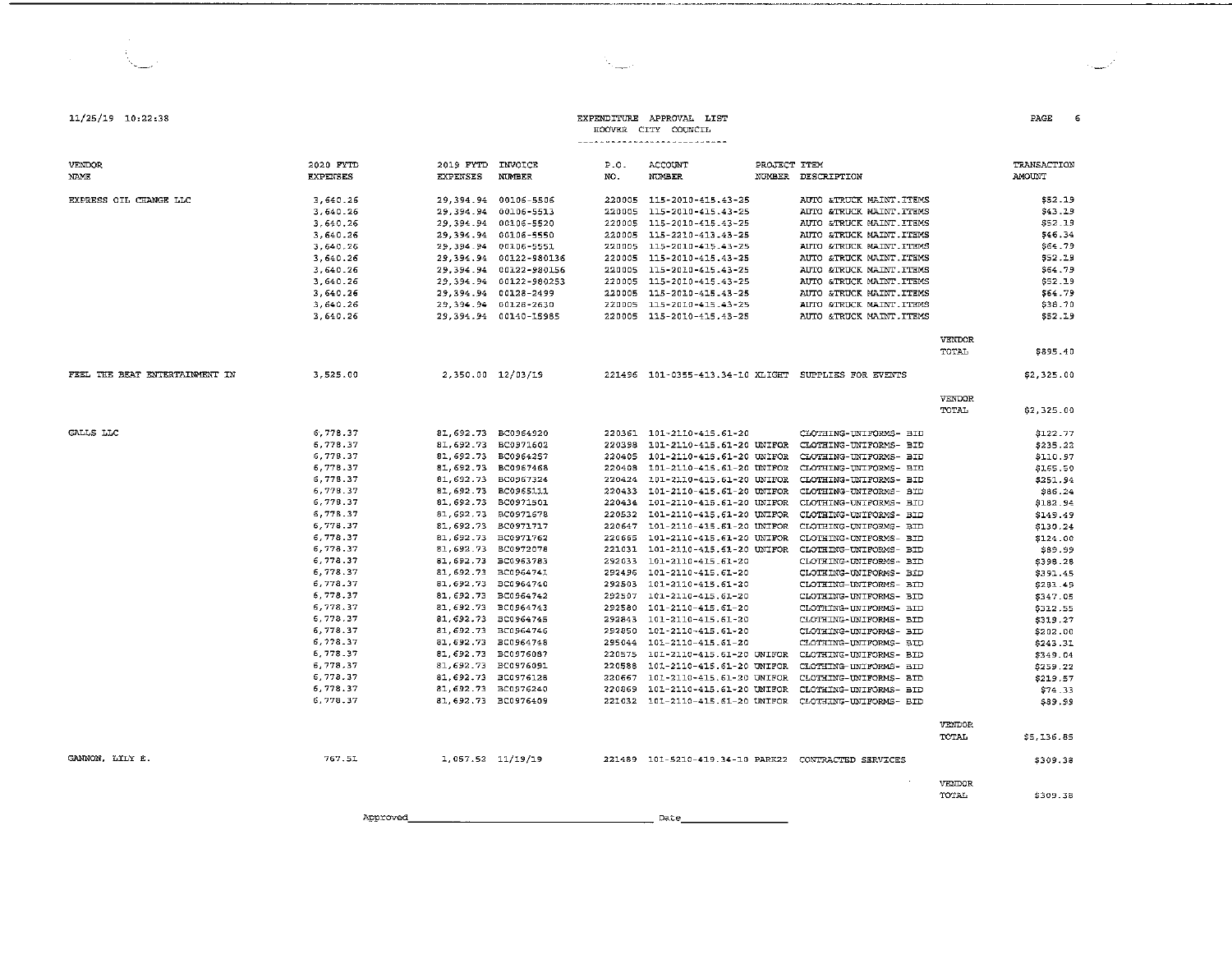| 11/25/19 10:22:38             |                                                                              |                                              |                                                                                                                                                    |                  | EXPENDITURE APPROVAL LIST<br>HOOVER CITY COUNCIL<br>----------------------------                                                                                                                       |              | $\bullet$                                                                                                                                    |                        | PAGE<br>$\overline{7}$                                                 |
|-------------------------------|------------------------------------------------------------------------------|----------------------------------------------|----------------------------------------------------------------------------------------------------------------------------------------------------|------------------|--------------------------------------------------------------------------------------------------------------------------------------------------------------------------------------------------------|--------------|----------------------------------------------------------------------------------------------------------------------------------------------|------------------------|------------------------------------------------------------------------|
| <b>VENDOR</b><br><b>NAME</b>  | 2020 FYTD<br><b>EXPENSES</b>                                                 | 2019 FYTD INVOICE<br><b>EXPENSES</b>         | NUMBER                                                                                                                                             | P.0.<br>NO.      | ACCOUNT<br>NUMBER                                                                                                                                                                                      | PROJECT ITEM | NUMBER DESCRIPTION                                                                                                                           |                        | TRANSACTION<br><b>AMOUNT</b>                                           |
| GARVER LLC                    | 6.042.67<br>6.042.67                                                         |                                              | 13 302.17 16137031-4<br>13.302.17 16137031-3                                                                                                       |                  |                                                                                                                                                                                                        |              | 281587  303-0410-413.79-99  SIDEAL  PROF. SVCS-ENGINEER<br>281587 303-0410-413.79-99 SIDEAL PROF. SVCS-ENGINEER                              |                        | \$2,476.40<br>\$3,566.27                                               |
|                               |                                                                              |                                              |                                                                                                                                                    |                  |                                                                                                                                                                                                        |              |                                                                                                                                              | VENDOR<br>TOTAL        | \$6,042.67                                                             |
| GONZALEZ-STRENGTH & ASSOC INC | 1,800.00<br>1,800.00                                                         | 101, 286.84 47261<br>101.286.84 47440        |                                                                                                                                                    |                  | 221296 101-0420-413.43-40 PARK09                                                                                                                                                                       |              | 221296 101-0420-413.43-40 PARK09 PROF. SVCS-ENGINEER<br>PROF. SVCS-ENGINEER                                                                  |                        | \$900.00<br>\$900.00                                                   |
|                               |                                                                              |                                              |                                                                                                                                                    |                  |                                                                                                                                                                                                        |              |                                                                                                                                              | VENDOR<br>TOTAL        | \$1,800.00                                                             |
| GORDON FOOD SERVICE, INC.     | 27.525.24<br>27, 525.24                                                      | 189.858.95 198361578<br>189.858.95 198537656 |                                                                                                                                                    |                  |                                                                                                                                                                                                        |              |                                                                                                                                              |                        | \$5,224.33<br>\$4,701.09                                               |
|                               |                                                                              |                                              |                                                                                                                                                    |                  |                                                                                                                                                                                                        |              |                                                                                                                                              | VENDOR<br>TOTAL        | \$9.925.42                                                             |
| GRAYBAR ELECTRIC              | 16, 983.38<br>16,983.38<br>16,983.38<br>16, 983.38<br>16,983.38<br>16,983.38 |                                              | 207.837.19 9313208706<br>207.837.19 9313208707<br>207.837.19 9313208708<br>207.837.19 9313249685<br>207,837.19 9313316624<br>207,837.19 9313064306 | 221200<br>220209 | 221231 119-5040-419.43-10 PARK04<br>221231 119-5040-419.43-10 PARK04<br>221231 119-5040-419.43-10 PARK04<br>117-0720-416.61-10 LANWN2<br>101-0355-413.61-10 HAYRID<br>221136 119-4030-413.61-10 BLDGSV |              | SUPPLIES-ELECTRICAL<br>SUPPLIES-ELECTRICAL<br>SUPPLIES-ELECTRICAL<br>TELEPHONE SVCS & SUPPLIES<br>SUPPLIES-ELECTRICAL<br>SUPPLIES-ELECTRICAL |                        | \$656.68<br>\$20.96<br>\$117.06<br>\$244.15<br>\$289.62-<br>\$1,221.12 |
|                               |                                                                              |                                              |                                                                                                                                                    |                  |                                                                                                                                                                                                        |              |                                                                                                                                              | <b>VENDOR</b><br>TOTAL | \$1,970.35                                                             |
| GREEN SPRINGS ANIMAL CLINIC   | 2.543.54<br>2.543.54                                                         |                                              | 8.750.89 777-6895<br>8,750.89 777-6438                                                                                                             |                  | 221308 101-2040-415.37-10<br>221309 101-2040-415.37-10                                                                                                                                                 |              | ANIMALS-FOOD, VET, SUPP, PUR<br>ANIMALS-FOOD, VET, SUPP, PUR                                                                                 |                        | \$377.79<br>\$445.40                                                   |
|                               |                                                                              |                                              |                                                                                                                                                    |                  |                                                                                                                                                                                                        |              |                                                                                                                                              | <b>VENDOR</b><br>TOTAL | \$823.19                                                               |
| GULF STATES DISTR INC         | 1.396.00                                                                     |                                              | 33,854.00 1330402-IN                                                                                                                               |                  | 220134 101-2070-415.61-10                                                                                                                                                                              |              | CLOTHING-UNIFORMS-NON-BID                                                                                                                    |                        | \$748.00                                                               |
|                               |                                                                              |                                              |                                                                                                                                                    |                  |                                                                                                                                                                                                        |              |                                                                                                                                              | VENDOR<br>TOTAL        | \$748.00                                                               |
| HACH COMPANY                  | 500.63<br>500.63                                                             |                                              | 755.00 11712300<br>755.00 11712300                                                                                                                 |                  | 221040 501-0515-413.61-10<br>221040 501-0520-413.61-10                                                                                                                                                 |              | WWTP-EQUIP, MNTNCE, RPRS, SU<br>WWTP-EQUIP, MNTNCE, RPRS, SU                                                                                 |                        | \$273.63<br>\$227.00                                                   |
|                               |                                                                              |                                              |                                                                                                                                                    |                  |                                                                                                                                                                                                        |              |                                                                                                                                              | VENDOR<br>TOTAL        | \$500.63                                                               |
| HARBOR FREIGHT TOOLS INC      | 283.47<br>283.47<br>283.47                                                   |                                              | 667.18 901650<br>667.18 901650<br>667.18 897114                                                                                                    |                  | 221122 119-5040-419.61-10 ALLPRK SUPPLIES-MISC.ITEMS<br>221122 119-5040-419.61-10 ALLPRK<br>101-2020-415.61-10                                                                                         |              | SUPPLIES-HARDWARE ITEMS<br>supplies                                                                                                          |                        | \$237.49<br>\$45.98<br>\$56.96                                         |
|                               |                                                                              |                                              |                                                                                                                                                    |                  |                                                                                                                                                                                                        |              |                                                                                                                                              | <b>VENDOR</b><br>TOTAL | \$340.43                                                               |
|                               | Approved                                                                     |                                              |                                                                                                                                                    |                  | Date                                                                                                                                                                                                   |              |                                                                                                                                              |                        |                                                                        |

--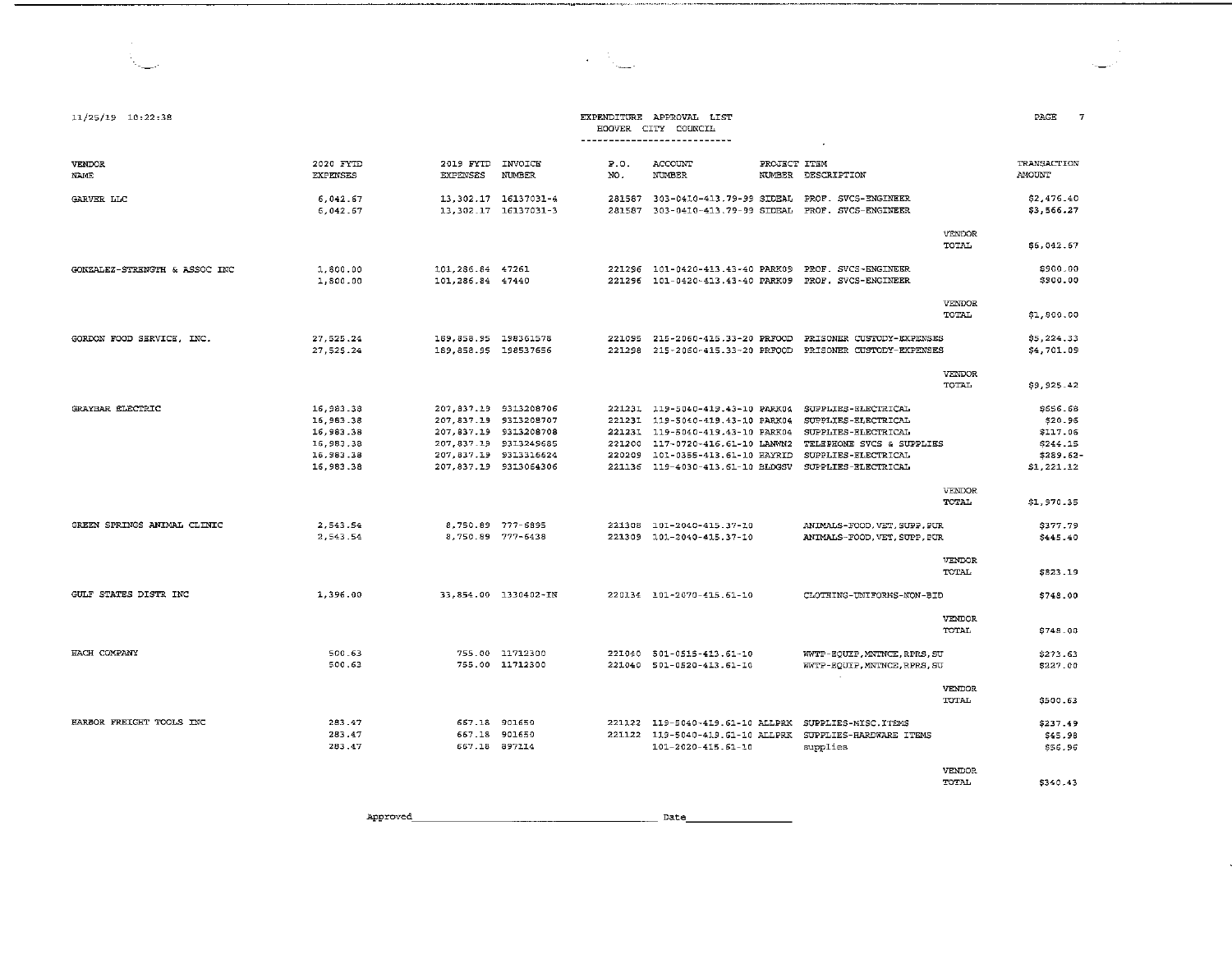| 11/25/19 10:22:38              |                              |                                         |                                                |             | EXPENDITURE APPROVAL LIST<br>HOOVER CITY COUNCIL<br>---------------------------- |                                                                                       |                        | PAGE<br>8                    |
|--------------------------------|------------------------------|-----------------------------------------|------------------------------------------------|-------------|----------------------------------------------------------------------------------|---------------------------------------------------------------------------------------|------------------------|------------------------------|
| VENDOR<br>NAME                 | 2020 FYTD<br><b>EXPENSES</b> | 2019 FYTD INVOICE<br><b>EXPENSES</b>    | <b>NUMBER</b>                                  | P.O.<br>NO. | ACCOUNT<br><b>NUMBER</b>                                                         | PROJECT ITEM<br>NUMBER DESCRIPTION                                                    |                        | TRANSACTION<br><b>AMOUNT</b> |
| HARRELL'S FERTILIZER INC       | 9,846.52<br>9 846.52         |                                         | 41,535.53 INV01310476<br>41.535.53 INV01321279 |             | 221258 119-5040-419.61-10 ALLPRK                                                 | 220616 119-5040-419.61-10 ALLERK SUPPLIES-GROUNDS MATNCE.<br>SUPPLIES-GROUNDS MNTNCE. |                        | \$1,373.00<br>\$157.60       |
|                                |                              |                                         |                                                | $\sim$      |                                                                                  |                                                                                       | VENDOR<br>TOTAL        | \$1,530.60                   |
| HAYES, KACEY                   | 237.50                       |                                         | 781.26 11/19/19                                |             |                                                                                  | 221488    101-5210-419.34-10    PARK22    CONTRACTED SERVICES                         |                        | \$93.75                      |
|                                |                              |                                         |                                                |             |                                                                                  |                                                                                       | VENDOR,<br>TOTAL       | \$93.75                      |
| HENDRICK CHEVROLET             | 6,598.19                     | 73,932.41 528814P                       |                                                |             | 220006 115-2010-415.61-50<br>220006 115-4020-413.61-50                           | AUTO &TRUCK MAINT ITEMS<br>AUTO &TRUCK MAINT ITEMS                                    |                        | S61.48<br>\$84.58            |
|                                | 6,598.19                     | 73.932.41 529209P                       |                                                |             |                                                                                  |                                                                                       |                        |                              |
|                                | 6.598.19                     | 73.932.41 530321P<br>73, 932.41 531168P |                                                | 220006      | 115-2010-415.61-50<br>220006 115-2010-415.61-50                                  | AUTO &TRUCK MAINT. ITEMS<br>AUTO &TRUCK MAINT.ITEMS                                   |                        | \$297.17<br>\$106.79         |
|                                | 6,598.19<br>6.598.19         | 73, 932.41 526091P                      |                                                |             | 220006 115-2010-415.61-50                                                        | AUTO &TRUCK MAINT. ITEMS                                                              |                        | \$106.14                     |
|                                | 6,598.19                     | 73.932.41 531566P                       |                                                |             | 220006 115-2010-415.61-50                                                        | AUTO &TRUCK MAINT. ITEMS                                                              |                        | \$39.65                      |
|                                | 6,598.19                     | 73.932.41 531789P                       |                                                | 220006      | 115-2010-415.61-50                                                               | AUTO &TRUCK MAINT. ITEMS                                                              |                        | \$398.57                     |
|                                | 6,598.19                     | 73,932.41 531836P                       |                                                |             | 220006 115-2010-415.61-50                                                        | AUTO &TRUCK MAINT. ITEMS                                                              |                        | \$254.58                     |
|                                | 6,598.19                     | 73.932.41 532299P                       |                                                |             | 220006 115-2010-415.61-50                                                        | AUTO &TRUCK MAINT. ITEMS                                                              |                        | \$122.48                     |
|                                |                              |                                         |                                                |             |                                                                                  |                                                                                       |                        |                              |
|                                |                              |                                         |                                                |             |                                                                                  |                                                                                       | VENDOR<br>TOTAL        | \$1,471.44                   |
| HICKS, MORGAN E.               | 798.75                       |                                         | 377.50 11/04/19                                |             |                                                                                  | 221083 101-5210-419.34-10 PARK22 CONTRACTED SERVICES                                  |                        | \$100.00                     |
|                                |                              |                                         |                                                |             |                                                                                  |                                                                                       | VENDOR<br><b>TOTAL</b> | \$100.00                     |
| HIGHWAY MANAGEMENT SYSTEM      | 4.930.50                     | 54.564.83 7653                          |                                                |             |                                                                                  |                                                                                       |                        | \$1,126.50                   |
|                                |                              |                                         |                                                |             |                                                                                  |                                                                                       | <b>VENDOR</b><br>TOTAL | \$1,126.50                   |
| HOLSTON GASES INC              | 933.44                       | 11,598.60 749342                        |                                                | 221009      | 101-2110-415.44-30                                                               | RENT/LEASE EQ/FURN/VEH/SU                                                             |                        | \$60.48                      |
|                                | 933.44                       | 11,598.60 875694                        |                                                |             | 221009 101-2110-415.44-30                                                        | RENT/LEASE EQ/FURN/VEH/SU                                                             |                        | \$872.96                     |
|                                |                              |                                         |                                                |             |                                                                                  |                                                                                       | <b>VENDOR</b><br>TOTAL | \$933.44                     |
| HOME DEPOT PRO/FORMERLY SUPPLY | 14, 470.38                   | 63,506.65 521400697                     |                                                |             | 296509 110-6010-418.61-10                                                        | SUPPLIES-JANITORIAL                                                                   |                        | $$110.40-$                   |
|                                | 14,470.38                    | 63.506.65 521168062                     |                                                |             | 221104 119-5043-419.61-10 PARK37                                                 | SUPPLIES-JANITORIAL                                                                   |                        | \$1,733.06                   |
|                                | 14.470.38                    | 63,506.65 520451600                     |                                                |             | 220927 119-5040-419.61-10 PARK23                                                 | SUPPLIES-JANITORIAL                                                                   |                        | \$727.39                     |
|                                |                              |                                         |                                                |             |                                                                                  |                                                                                       | <b>VENDOR</b><br>TOTAL | \$2,350.05                   |
| HYDRAFAB HYDRAULICS INC        | 3,939.00                     | 14,828.00 703                           |                                                |             | 221238 115-4020-413.43-25                                                        | RPR/MNTNCE-EQUIPMENT                                                                  |                        | \$947.00                     |
|                                | 3,939.00                     | 14,828.00 704                           |                                                | 221317      | 115-7605-417.43-25                                                               | RPR/MNINCE-AUTOMOTIVE                                                                 |                        | \$275.00                     |
|                                | 3.939.00                     | 14,828.00 706                           |                                                | 221323      | 115-4020-413.43-25                                                               | RPR/MNTNCE-AUTOMOTIVE                                                                 |                        | \$1,977.00                   |
|                                | 3 939.00                     | 14 828 00 707                           |                                                |             | 221324 115-2110-415.43-25                                                        | RPR/MNTNCE-AUTOMOTIVE                                                                 |                        | \$740.00                     |
|                                |                              |                                         |                                                |             |                                                                                  |                                                                                       |                        |                              |

 $\mathcal{L}^{\mathcal{A}}$ 

 $\frac{1}{2}$ 

Approved  $Rate$ 

 $\sim 10^{-11}$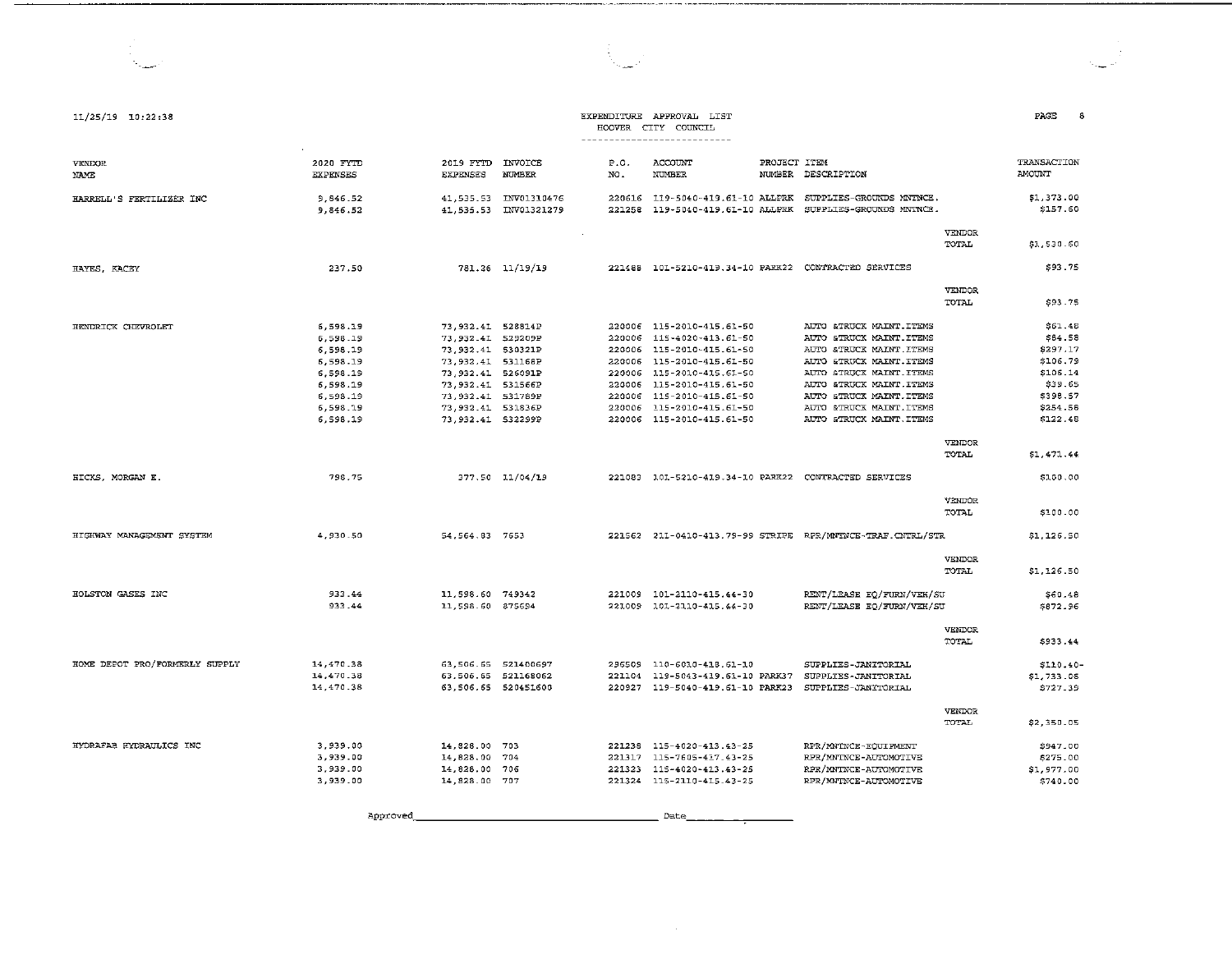| 11/25/19 10:22:38              |                                     |                              |                                                      |               | EXPENDITURE APPROVAL LIST<br>HOOVER CITY COUNCIL<br>---------------------------- |              |                                                            |                               | PAGE<br>9                    |
|--------------------------------|-------------------------------------|------------------------------|------------------------------------------------------|---------------|----------------------------------------------------------------------------------|--------------|------------------------------------------------------------|-------------------------------|------------------------------|
| <b>VENDOR</b><br><b>NAME</b>   | 2020 FYTD<br><b><i>RXPENSES</i></b> | 2019 FYTD<br><b>EXPENSES</b> | INVOICE<br>NUMBER                                    | P.O.<br>NO.   | ACCOUNT<br><b>NUMBER</b>                                                         | PROJECT ITEM | NUMBER DESCRIPTION                                         |                               | TRANSACTION<br><b>AMOUNT</b> |
|                                |                                     |                              |                                                      |               |                                                                                  |              |                                                            | <b>VENDOR</b><br><b>TOTAL</b> | \$3,939.00                   |
| INDUSTRIAL FIRE & SAFETY EQUIP | 4.950.00                            |                              | $.00$ 98905                                          |               |                                                                                  |              | 221436 119-2110-415.43-20 FIREEX RPR/MNTNCE-EQUIPMENT      |                               | \$4,950.00                   |
|                                |                                     |                              |                                                      |               |                                                                                  |              |                                                            | <b>VENDOR</b><br>TOTAL        | \$4,950.00                   |
| INTL CTO LEADERSHIP ASSOCIATIO | 4,500.00                            | 3.000.00 01177               |                                                      |               | 221448 101-0335-413.54-10                                                        |              | CONTRACTED SERVICES                                        |                               | \$4,500.00                   |
|                                |                                     |                              |                                                      |               |                                                                                  |              |                                                            | <b>VENDOR</b><br>TOTAL        | \$4,500.00                   |
| JEFF CO PROBATE COURT          | 42.00                               |                              | 84.00 NOTARY-LUTER                                   |               | 221518 101-0610-416.59-20                                                        |              | PUBLIC/SUBSCR/DUES/MBRSHP                                  |                               | \$42.00                      |
|                                |                                     |                              |                                                      |               |                                                                                  |              |                                                            | <b>VENDOR</b><br>TOTAL        | \$42.00                      |
| JERRY PATE TURF & IRRIGATION   | 3.226.15                            | 101,683.03 161296            |                                                      |               | 221033 115-4560-413.61-50                                                        |              | AUTO &TRUCK MAINT.ITEMS                                    |                               | \$75.43                      |
|                                | 3.226.15                            | 101, 683.03 161421           |                                                      |               | 221148 115-5040-419.61-50                                                        |              | AUTO &TRUCK MAINT.ITEMS                                    |                               | \$260.59                     |
|                                | 3,226.15                            | 101, 683.03 162942           |                                                      |               | 221240 115-5040-419.61-50                                                        |              | AUTO &TRUCK MAINT. ITEMS                                   |                               | \$250.50                     |
|                                |                                     |                              |                                                      |               |                                                                                  |              |                                                            | VENDOR<br>TOTAL.              | \$586.52                     |
| JIM 'N NICK'S BAR-B-O/CATERING | 2.851.64                            | 8,535.65 15341               |                                                      |               |                                                                                  |              | 221369 101-0355-413.61-10 EMPREC EXPENSES-EXCEPT TRNG.&DEV |                               | \$2,258.68                   |
|                                |                                     |                              |                                                      | $\sim$ $\sim$ |                                                                                  |              |                                                            | <b>VENDOR</b><br>TOTAL        | \$2,258.68                   |
| JIM HOUSE & ASSOCIATES INC     | 22,535.50                           | 115, 428.37 12824            |                                                      |               | 221014 501-0515-413.61-10                                                        |              | WWTP-EOUIP.MNTNCE.RPRS.SU                                  |                               | \$3,561.00                   |
|                                | 22,535.50                           | 115, 428.37 12807            |                                                      |               | 221092 501-0515-413.43-20                                                        |              | WWTP-EQUIP, MNTNCE, RPRS, SU                               |                               | \$1,043.00                   |
|                                | 22,535.50                           | 115, 428.37 12823            |                                                      |               | 298619 501-0515-413.74-99 INPUMP                                                 |              | WWTP-EQUIP, MNTNCE, RPRS, SU                               |                               | \$17,931.50                  |
|                                |                                     |                              |                                                      |               |                                                                                  |              |                                                            | <b>VENDOR</b><br><b>TOTAL</b> | \$22,535.50                  |
| JOHNSON CONTROLS INC           | 114, 168. 12                        |                              | 505, 990.66 1-90378896097                            |               | 220176 119-2110-415.43-10 FS3                                                    |              | RPR/MNTNCE-APPLIANCES                                      |                               | \$959.00                     |
|                                | 114, 168.12                         |                              | 505,990.66 1-89265228145                             |               | 119-5043-419.43-10 HVACAD                                                        |              | hvac                                                       |                               | \$137.80                     |
|                                | 114, 168.12<br>114, 168.12          |                              | 505,990.66 1-89591477985<br>505,990.66 1-90664288495 |               | 119-5210-419.43-10 HVACAD<br>298677 119-5041-419.43-10 HVACAD                    |              | hvac<br>RPR/MNTNCE-APPLIANCES                              |                               | \$452.80<br>\$3,906.45       |
|                                |                                     |                              |                                                      |               |                                                                                  |              |                                                            |                               |                              |
|                                |                                     |                              |                                                      |               |                                                                                  |              |                                                            | VENDOR<br>TOTAL               | \$5,456.05                   |
| JOHNSON, CEDARRIUS             | 637.50                              |                              | 772.50 11/19/19                                      |               | 221494   101-5210-419.34-10   PARK22   CONTRACTED SERVICES                       |              |                                                            |                               | \$187.50                     |
|                                |                                     |                              |                                                      |               |                                                                                  |              |                                                            | VENDOR<br>TOTAL               | \$187.50                     |
| KEELING COMPANY                | 1,418.39                            |                              | 37,462.71 \$3686793.001                              |               | 221427 119-5040-419.61-10 PARK23 SUPPLIES-PLUMBING                               |              |                                                            |                               | \$174.97                     |

--···-·--··--··---------------------------------------

 $\sim 2$ 

App:i:-oved \_\_\_\_\_\_\_\_\_\_\_\_\_\_\_\_\_\_\_\_\_ Date \_\_\_\_\_\_\_\_\_ \_

 $\mathcal{A}^{(1)}$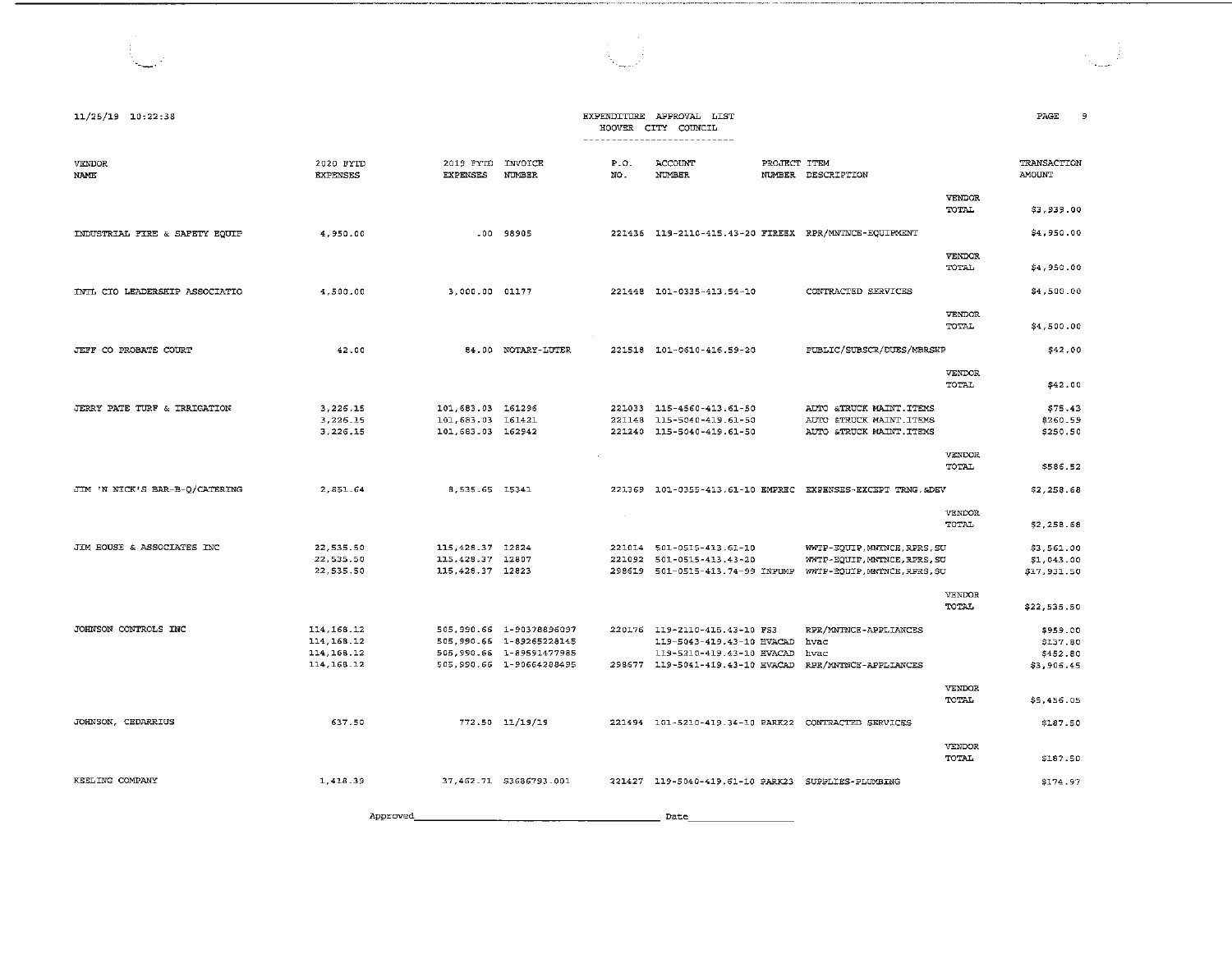| $11/25/19$ $10:22:38$          |                              |                              |                                    | HOOVER      | EXPENDITURE APPROVAL LIST<br>CITY COUNCIL<br>---------------------------- |              |                                            |                        | PAGE                  | 20 |
|--------------------------------|------------------------------|------------------------------|------------------------------------|-------------|---------------------------------------------------------------------------|--------------|--------------------------------------------|------------------------|-----------------------|----|
| VENDOR<br>NAME                 | 2020 FYTD<br><b>EXPENSES</b> | 2019 FYTD<br><b>EXPENSES</b> | INVOICE<br>NUMBER                  | P.O.<br>NO. | ACCOUNT<br><b>NUMBER</b>                                                  | PROJECT ITEM | NUMBER DESCRIPTION                         |                        | TRANSACTION<br>AMOUNT |    |
|                                |                              |                              |                                    |             |                                                                           |              |                                            | VENDOR<br>TOTAL        | \$174.97              |    |
| KGS STEEL INC                  | 879.69                       | 10,033.13 759594             |                                    |             | 221149 115-2010-415.61-50                                                 |              | AUTO &TRUCK MAINT. ITEMS                   |                        | \$52.50               |    |
|                                |                              |                              |                                    |             |                                                                           |              |                                            | VENDOR<br>TOTAL        | \$52.50               |    |
| KNOX PEST CONTROL              | 1,461.50                     |                              | 8,838.00 2019/2020FINLEY           |             | 221269 119-5043-419.61-10 PARK36 RPR/MNTNCE-BUILDINGS                     |              |                                            |                        | \$750.00              |    |
|                                |                              |                              |                                    |             |                                                                           |              |                                            | VENDOR<br>TOTAL        | \$750.00              |    |
| KONICA MINOLTA PREMIER FINANCE | 2, 274.74                    | 2,447.44 65767714            |                                    |             | 220801 101-2040-415.44-71                                                 |              | RENT/LEASE EQ/FURN/VEH/SU                  |                        | \$550.61              |    |
|                                |                              |                              |                                    |             |                                                                           |              |                                            | <b>VENDOR</b><br>TOTAL | \$550.61              |    |
| KULTURECITY                    | 2.095.00                     |                              | .00 1434                           |             | 221499 303-0110-410.34-20 ACCRED CONTRACTED SERVICES                      |              |                                            |                        | \$2,095.00            |    |
|                                |                              |                              |                                    |             |                                                                           |              |                                            | VENDOR<br>TOTAL        | \$2,095.00            |    |
| LEXIS NEXIS MATTHEW BENDER     | 392.31                       | 1,772.75 14562073            |                                    |             | 221433 215-3010-415.64-20                                                 |              | PUBLIC/SUBSCR/DUES/MBRSHP                  |                        | \$392.31              |    |
|                                |                              |                              |                                    |             |                                                                           |              |                                            | VENDOR<br>TOTAL        | \$392.31              |    |
| LIBERTEL ASSOCIATES            | 988.62                       | 2.844.48 223191              |                                    |             | 221157 201-1910-415.61-10 NONE                                            |              | EQUIPMENT-AUDIO/VISUAL                     |                        | \$988.62              |    |
|                                |                              |                              |                                    |             |                                                                           |              |                                            | <b>VENDOR</b><br>TOTAL | \$988.62              |    |
| LIGHT BULB DEPOT               | 3,937.50<br>3.937.50         |                              | 172.50 91645322<br>172.50 91645323 |             | 220996 119-5040-419.61-10 PARK06<br>221206 119-4080-413.61-10             |              | SUPPLIES-ELECTRICAL<br>SUPPLIES FOR EVENTS |                        | \$37.50<br>\$3,900.00 |    |
|                                |                              |                              |                                    |             |                                                                           |              |                                            | <b>VENDOR</b><br>TOTAL | \$3,937.50            |    |

| LIPSEY, DAVID   | .00      |                  | 1.260.53 EXP 093019  | 215-2060-415.58-10        | lodging                  |                        | \$1,260.53 |
|-----------------|----------|------------------|----------------------|---------------------------|--------------------------|------------------------|------------|
|                 |          |                  |                      |                           |                          | <b>VENDOR</b><br>TOTAL | \$1,260.53 |
| LONG LEWIS FORD | 6.592.83 |                  | 65.605.57 FOCS714941 | 220002 115-5040-419.43-25 | AUTO &TRUCK MAINT ITEMS  |                        | \$130.00   |
|                 | 6.592.83 | 65.605.57 458975 |                      | 220002 115-2210-413.61-50 | AUTO &TRUCK MAINT.ITEMS  |                        | \$358.46   |
|                 | 6.592.83 | 65.605.57 458978 |                      | 220002 115-2110-415.61-50 | AUTO &TRUCK MAINT ITEMS  |                        | \$29.50    |
|                 | 6,592.83 | 65,605.57 459059 |                      | 220002 115-4020-413.61-50 | AUTO &TRUCK MAINT ITEMS  |                        | 538.21     |
|                 | 6.592.83 | 65.605.57 459062 |                      | 220002 115-2210-413.61-50 | AUTO ATRUCK MAINT ITEMS  |                        | \$293.59   |
|                 | 6,592.83 | 65,605,57 459126 |                      | 220002 115-0410-413.61-50 | AUTO &TRUCK MAINT.ITEMS  |                        | 516.32     |
|                 | 6.592.83 | 65.605.57 459175 |                      | 220002 115-0410-413.61-50 | AUTO & TRUCK MAINT TTEMS |                        | \$22.94    |
|                 | 6.592.83 | 65.605.57 459569 |                      | 220002 115-4020-413.61-50 | AUTO &TRUCK MAINT.ITEMS  |                        | \$268.45   |

 $\sim 10^{-1}$ 

**Date** 

Approved\_\_\_\_\_\_\_

 $\sim$ 

.<br>Sedan pertama mencilla di coloni

 $\mathcal{A}_1$ 

a con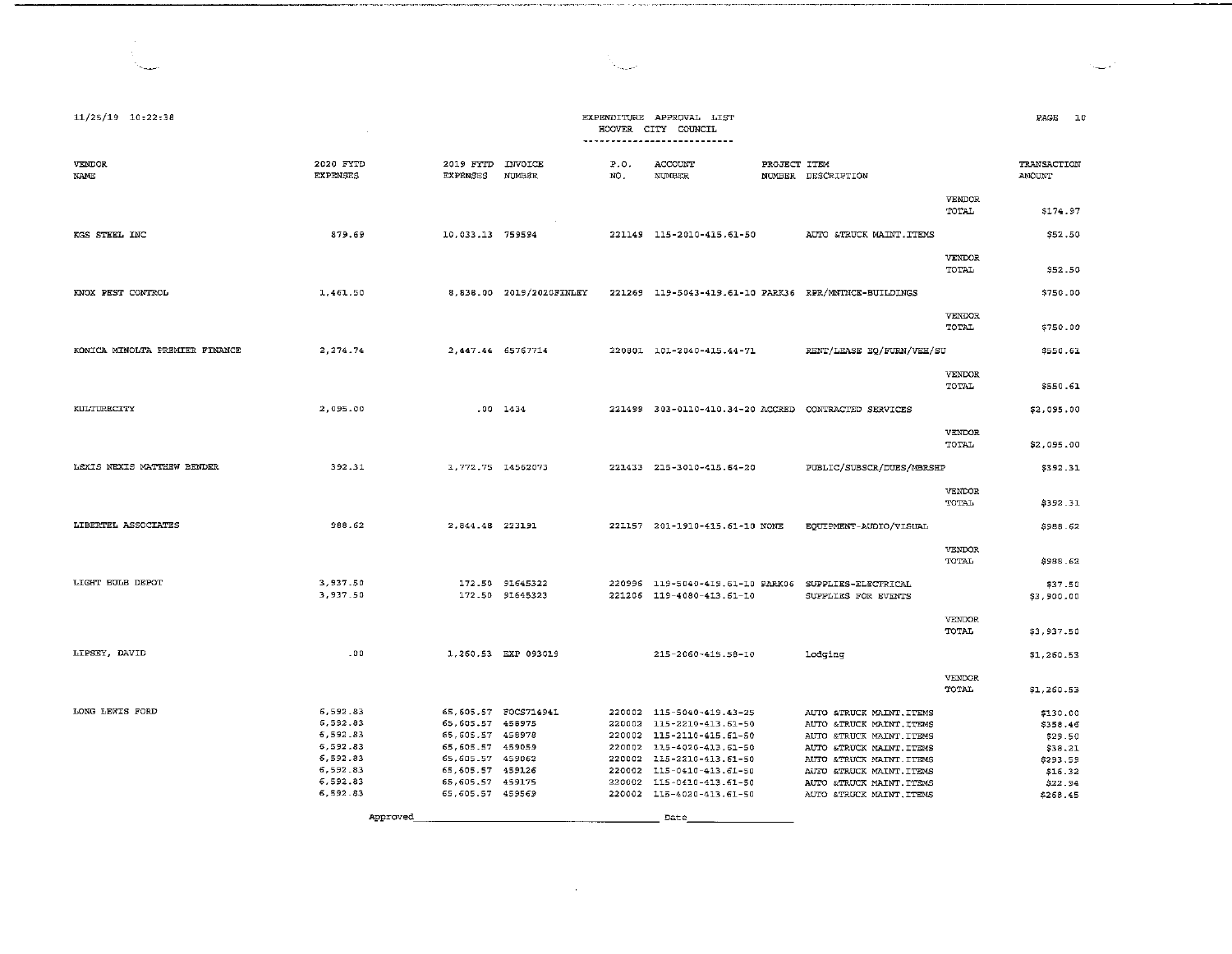|                                |                 |                        |                         |                  | HOOARE CILLA COOMCIT<br>-----------------------------         |                                               |                       |
|--------------------------------|-----------------|------------------------|-------------------------|------------------|---------------------------------------------------------------|-----------------------------------------------|-----------------------|
|                                |                 |                        |                         |                  |                                                               |                                               |                       |
| <b>VENDOR</b>                  | 2020 FYTD       | 2019 FYTD INVOICE      |                         | P.O.             | <b>ACCOUNT</b>                                                | PROJECT ITEM                                  | TRANSACTION           |
| NAME                           | <b>EXPENSES</b> | <b>EXPENSES</b>        | <b>NUMBER</b>           | NO.              | <b>NUMBER</b>                                                 | NUMBER DESCRIPTION                            | AMOUNT                |
| LONG LEWIS FORD                | 6,592.83        |                        | 65,605.57 FOCS714660    |                  | 220002 115-2210-413.43-25                                     | AUTO &TRUCK MAINT.ITEMS                       | \$130.00              |
|                                | 6,592.83        | 65,605.57 460492       |                         |                  | 115-0000-180.01-02                                            | AUTO &TRUCK MAINT. ITEMS                      | \$498.12              |
|                                | 6,592.83        | 65,605.57 459829       |                         |                  | 220002 115-2110-415.61-50                                     | AUTO &TRUCK MAINT.ITEMS                       | \$8.74                |
|                                | 6.592.83        | 65,605.57 460019       |                         |                  | 220002 115-4020-413.61-50                                     | AUTO &TRUCK MAINT.ITEMS                       | \$336.63              |
|                                | 6,592.83        | 65,605.57 460236       |                         |                  | 220002 115-4020-413.61-50                                     | AUTO &TRUCK MAINT. ITEMS                      | \$26.34               |
|                                | 6,592.83        | 65,605.57 460292       |                         |                  | 220002 115-5040-419.61-50                                     | AUTO &TRUCK MAINT. ITEMS                      | \$87.79               |
|                                | 6,592.83        | 65, 605.57 460417      |                         |                  | 220002 115-2210-413.61-50                                     | AUTO &TRUCK MAINT. ITEMS                      | \$199.39              |
|                                | 6,592.83        | 65,605.57 460420       |                         |                  | 220002 115-5040-419.61-50                                     | AUTO &TRUCK MAINT . ITEMS                     | \$62.72               |
|                                | 6,592.83        | 65,605.57 460430       |                         |                  | 220002 115-2110-415.61-50                                     | AUTO &TRUCK MAINT.ITEMS                       | \$29.50               |
|                                |                 |                        |                         |                  |                                                               |                                               |                       |
|                                |                 |                        |                         |                  |                                                               |                                               | VENDOR                |
|                                |                 |                        |                         |                  |                                                               |                                               | TOTAL.<br>\$2,536.70  |
| LOPEZ, MELINDA JAMES           | 1,751.91        |                        | 3,041.74 EXP 110719     |                  | 221566 101-1010-414.58-10                                     | EXPENSES-TRNG. & DEV, REGIST                  | \$1 751.91            |
|                                |                 |                        |                         |                  |                                                               |                                               |                       |
|                                |                 |                        |                         |                  |                                                               |                                               | VENDOR                |
|                                |                 |                        |                         |                  |                                                               |                                               | TOTAL<br>\$1,751.91   |
| LOWES HOMECENTER INC           | 7,791.29        | 61,074.03              | 71352                   |                  | 220528 114-5040-419.61-10 PARK38                              | SUPPLIES-MISC.ITEMS                           | \$697.53              |
|                                | 7,791.29        | 61,074.03              | 71352                   | 220528           | 114-5040-419.61-10 PARK38                                     | SUPPLIES-HARDWARE ITEMS                       |                       |
|                                | 7,791.29        | 61,074.03              | 71352                   | 220528           | 114-5040-419.61-10 PARK38                                     | SUPPLIES-LUMBER/WOOD PROD                     | \$332.86              |
|                                | 7,791.29        | 61,074.03              | 59868                   |                  | 221311 114-5040-419.61-10 PARK38                              | SUPPLIES-LUMBER/WOOD PROD                     | \$1,780.50            |
|                                | 7,791.29        | 61,074.03              | 68377                   | 221320           | 119-4030-413.61-10 BLDGSV                                     |                                               | \$354.80              |
|                                | 7,791.29        | 61,074.03              | 24621                   |                  |                                                               | SUPPLIES-HARDWARE ITEMS                       | \$111.12              |
|                                | 7,791.29        | 61,074.03              | 68654 RETURN            | 221455<br>221455 | 119-5040-419.61-10 BLDGPK                                     | SUPPLIES-MISC.ITEMS                           | \$67.26               |
|                                | 7,791.29        |                        | 61,074.03 924248 CREDIT |                  | 119-5040-419.61-10 BLDGPK<br>293126 119-7510-417.43-10 ALDPSC | SUPPLIES-MISC.ITEMS                           | \$29.16               |
|                                |                 |                        |                         |                  |                                                               | Account Credit                                | \$91.12-              |
|                                |                 |                        |                         |                  |                                                               |                                               | <b>VENDOR</b>         |
|                                |                 |                        |                         |                  |                                                               |                                               | TOTAL.<br>\$3,223.79  |
| MCDOWELL SECURITY SERVICES LLC | 4,213.55        | 63, 634.53 5850        |                         | 221228           |                                                               | 101-5210-419.34-10 PARK22 CONTRACTED SERVICES |                       |
|                                | 4,213.55        | 63, 634.53 5884        |                         |                  |                                                               |                                               | \$608.44<br>5556.88   |
|                                |                 |                        |                         |                  |                                                               |                                               |                       |
|                                |                 |                        |                         |                  |                                                               |                                               | VENDOR                |
|                                |                 |                        |                         |                  |                                                               |                                               | TOTAL<br>\$1, 165, 32 |
| MCPHERSON ALABAMA TAX EXEMPT   | 103,669.23      | 778, 035.38 NP57240107 |                         | 221275           | 115-0310-413.61-40                                            | FUEL-GASOLINE, DIESEL, KERO                   | \$74.02               |
|                                | 103.669.23      | 778,035.38 NP57240107  |                         | 221275           | 115-0345-413.61-40                                            | FUEL-GASOLINE, DIESEL, KERO                   | \$40.49               |
|                                | 103,669.23      | 778,035.38 NP57240107  |                         |                  | 221275 115-0410-413.61-40                                     | FUEL-GASOLINE, DIESEL, KERO                   | \$129.60              |
|                                | 103,669.23      | 778,035.38 NP57240107  |                         | 221275           | 115-0420-413.61-40                                            | FUEL-GASOLINE, DIESEL, KERO                   | \$52.36               |
|                                | 103,669.23      | 778,035.38 NP57240107  |                         | 221275           | 115-0710-416.61-40                                            | FUEL-GASOLINE, DIESEL, KERO                   | \$25.73               |
|                                | 103,669.23      | 778,035.38 NP57240107  |                         | 221275           | 115-1910-415.61-40                                            | FUEL-GASOLINE, DIESEL, KERO                   | \$23.69               |
|                                | 103,669.23      | 778,035.38 NP57240107  |                         | 221275           | 115-2010-415.61-40                                            | FUEL-GASOLINE, DIESEL, KERO                   | \$9.949.30            |
|                                | 103,669.23      | 778,035.38 NP57240107  |                         | 221275           | 115-2110-415.61-40                                            | FUEL-GASOLINE, DIESEL, KERO                   | 5707.30               |
|                                | 103,669.23      | 778,035.38 NP57240107  |                         | 221275           | 115-2210-413.61-40                                            | FUEL-GASOLINE, DIESEL, KERO                   | \$441.04              |
|                                | 103,669.23      | 778,035.38 NP57240107  |                         | 221275           | 115-3010-415.61-40                                            | FUEL-GASOLINE, DIESEL, KERO                   | \$24.29               |
|                                | 103,669.23      | 778,035.38 NP57240107  |                         | 221275           | 115-4020-413.61-40                                            | FUEL-GASOLINE, DIESEL, KERO                   | \$1,746.01            |
|                                | 103,669.23      | 778,035.38 NP57240107  |                         | 221275           | 115-4030-413.61-40                                            | FUEL-GASOLINE, DIESEL, KERO                   | \$183.04              |
|                                | 103,669.23      | 778,035.38 NP57240107  |                         |                  | 221275 115-4560-413.61-40                                     | FUEL-GASOLINE, DIESEL, KERO                   | \$486.61              |
|                                | 103,669.23      | 778,035.38 NP57240107  |                         | 221275           | 115-5020-419.61-40                                            | FUEL-GASOLINE, DIESEL, KERO                   | \$86.59               |
|                                | 103,669.23      | 778,035.38 NP57240107  |                         | 221275           | 115-5040-419.61-40                                            | FUEL-GASOLINE, DIESEL, KERO                   | \$1,152.73            |
|                                | 103,669.23      | 778,035.38 NP57240107  |                         |                  | 221275 115-5050-419.61-40                                     | FUEL-GASOLINE, DIESEL, KERO                   | \$17.08               |

Date

Approved

11/25/19 10:22:38

Service

 $\overline{\phantom{a}}$ 

### EXPENDITURE APPROVAL LIST  $H$

 $\sim$ 

PAGE 11

 $\epsilon \equiv \epsilon^{\prime}$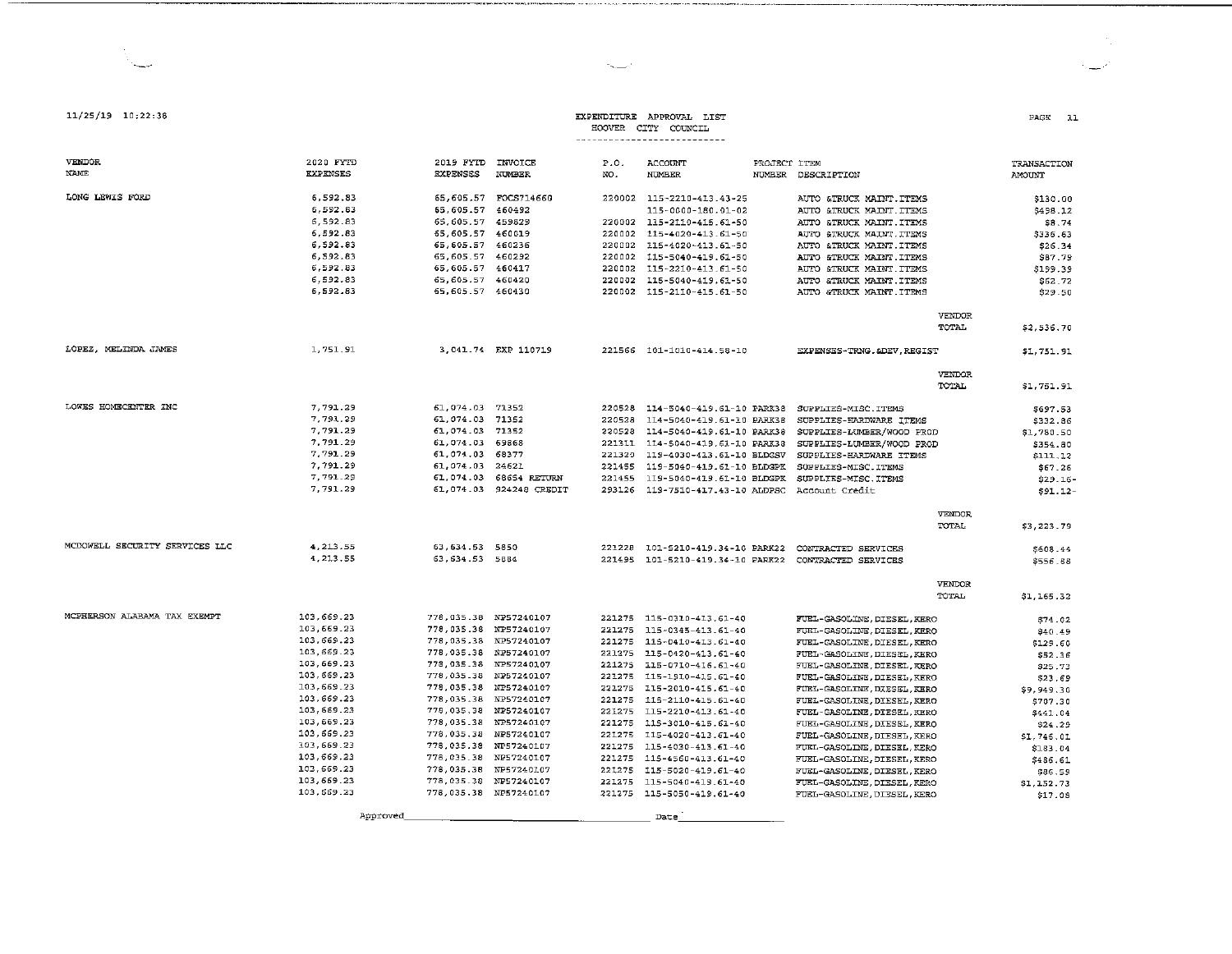#### EXPENDITURE APPROVAL LIST HOOVER CITY COUNCIL

and and the completion of the contract of the contract of the complete contract of the contract of the contract of the contract of the contract of the contract of the contract of the contract of the contract of the contrac

 $\hat{\mathcal{A}}$ أسينة The company of the company

contract the company of the contract of

#### ---------------------------P.O. ACCOUNT PROJECT ITEM 2019 FYTD INVOICE

| NAME                          | <b>EXPENSES</b> | <b>EXPENSES</b>       | NUMBER              | NO.    | NUMBER                                                | NUMBER DESCRIPTION             |                        | <b>AMOUNT</b> |
|-------------------------------|-----------------|-----------------------|---------------------|--------|-------------------------------------------------------|--------------------------------|------------------------|---------------|
| MCPHERSON ALABAMA TAX EXEMPT  | 103, 669.23     | 778.035.38 NP57240107 |                     |        | 221275 501-0510-413.61-40                             | FUEL-GASOLINE DIESEL, KERO     |                        | \$37.96       |
|                               | 103 669 23      | 778.035.38 NP57262333 |                     | 221549 | 115-0310-413.61-40                                    | FUEL-GASOLINE, DIESEL, KERO    |                        | \$70.54       |
|                               | 103 669.23      | 778.035.38 NP57262333 |                     | 221549 | 115-0410-413.61-40                                    | FUEL-GASOLINE, DIESEL, KERO    |                        | \$89.83       |
|                               | 103.669.23      | 778.035.38 NP57262333 |                     |        | 221549 115-1910-415.61-40                             | FUEL-GASOLINE, DIESEL, KERO    |                        | \$56.88       |
|                               | 103,669.23      | 778.035.38 NP57262333 |                     | 221549 | 115-2010-415.61-40                                    | FUEL-GASOLINE, DIESEL, KERO    |                        | \$9,882.71    |
|                               | 103, 669.23     | 778.035.38 NP57262333 |                     | 221549 | 115-2110-415.61-40                                    | FUEL-GASOLINE DIESEL KERO      |                        | \$581.09      |
|                               | 103, 669.23     | 778.035.38 NP57262333 |                     |        | 221549 115-2210-413.61-40                             | FUEL-GASOLINE DIESEL KERO      |                        | \$238.49      |
|                               | 103 669.23      | 778.035.38            | NP57262333          | 221549 | 115-3010-415.61-40                                    | FUEL-GASOLINE DIESEL KERO      |                        | \$23.79       |
|                               | 103, 669.23     | 778.035.38 NP57262333 |                     |        | 221549 115-4020-413.61-40                             | FUEL-GASOLINE DIESEL KERO      |                        | \$1,016.76    |
|                               | 103,669.23      | 778,035.38 NP57262333 |                     |        | 221549 115-4030-413.61-40                             | FUEL-GASOLINE, DIESEL, KERO    |                        | \$130.43      |
|                               | 103, 669.23     | 778,035.38 NP57262333 |                     |        | 221549 115-4560-413.61-40                             | FUEL-GASOLINE DIESEL KERO      |                        | \$270.00      |
|                               | 103, 669.23     | 778,035.38 NP57262333 |                     |        | 221549 115-5040-419.61-40                             | FUEL-GASOLINE DIESEL, KERO     |                        | \$912.60      |
|                               | 103.669.23      | 778.035.38 NP57262333 |                     | 221549 | 115-5050-419.61-40                                    | FUEL-GASOLINE DIESEL KERO      |                        | S13.44        |
|                               | 103.669.23      | 778.035.38 NP57262333 |                     |        | 221549 115-5210-419.61-40 PARK22                      | FUEL-GASOLINE DIESEL KERO      |                        | \$43.42       |
|                               |                 |                       |                     |        |                                                       |                                |                        |               |
|                               |                 |                       |                     |        |                                                       |                                | <b>VENDOR</b>          |               |
|                               |                 |                       |                     |        |                                                       |                                | TOTAL                  | \$28,507.82   |
| MCPHERSON COMPANIES INC (THE) | 16.196.04       | 113, 658.20 691203    |                     |        | 221380 115-2110-415.61-40                             | FUEL-GASOLINE DIESEL KERO      |                        | \$795.71      |
|                               | 16,196.04       | 113,658.20            | 692933              |        | 221514 115-2110-415.61-40                             | FUEL-GASOLINE DIESEL KERO      |                        | \$377.88      |
|                               | 16.196.04       | 113,658.20            | 692932              | 221513 | 115-2110-415.61-40                                    | FUEL-GASOLINE, DIESEL, KERO    |                        | \$377.88      |
|                               | 16,196.04       | 113,658.20            | 694953              |        | 221550 115-2110-415.61-40                             | FUEL-GASOLINE, DIESEL, KERO    |                        | \$1,476.57    |
|                               | 16,196.04       | 113,658.20 696749     |                     |        | 221577 115-2110-415.61-40                             | FUEL-GASOLINE DIESEL KERO      |                        | \$263.21      |
|                               |                 |                       |                     |        |                                                       |                                |                        |               |
|                               |                 |                       |                     |        |                                                       |                                | <b>VENDOR</b><br>TOTAL | \$3,291.25    |
|                               |                 |                       |                     |        |                                                       |                                |                        |               |
| MCRAE, ANNA                   | 17.40           |                       | 85.96 ONCALL 111319 |        | 221430 215-3010-415.61-10                             | EXPENSES-EXCEPT TRNG.&DEV      |                        | \$17.40       |
|                               |                 |                       |                     |        |                                                       |                                | <b>VENDOR</b>          |               |
|                               |                 |                       |                     |        |                                                       |                                | TOTAL                  | \$17.40       |
| MEDCENTER HOOVER PC           | 2,710.00        | 13.093.00 429         |                     |        | 221377 101-0610-416.33-10 MDFIRE                      | HEALTH RELATED SERVICES        |                        | \$835.00      |
|                               | 2,710.00        | 13,093.00 429         |                     | 221377 | 101-0610-416.33-10 MDPARK                             | HEALTH RELATED SERVICES        |                        | \$160.00      |
|                               | 2.710.00        | 13.093.00             | 429                 | 221377 | 101-0610-416.33-10 MDPOLI                             | HEALTH RELATED SERVICES        |                        | \$896.00      |
|                               | 2.710.00        | 13.093.00 429         |                     |        | 221377 101-0610-416.33-10 MDPUBL                      | <b>HEALTH RELATED SERVICES</b> |                        | \$80.00       |
|                               |                 |                       |                     |        |                                                       |                                |                        |               |
|                               |                 |                       |                     |        |                                                       |                                | VENDOR                 |               |
|                               |                 |                       |                     |        |                                                       |                                | TOTAL                  | \$1,971.00    |
| MEEKS ENVIRON SVCS LLC        | 720.00          | 3.830.00 9126         |                     |        | 297564 119-5043-419.43-10 PARK36 RPR/MNTNCE-BUILDINGS |                                |                        | \$720.00      |
|                               |                 |                       |                     |        |                                                       |                                | <b>VENDOR</b>          |               |
|                               |                 |                       |                     |        |                                                       |                                | TOTAL                  | \$720.00      |
|                               |                 |                       |                     |        |                                                       |                                |                        |               |
| MIGHTY AUTO PARTS OF BHAM     | 379.61          | .00.                  | IV104055            |        | 221524 115-4560-413.61-10                             | AUTO &TRUCK MAINT. ITEMS       |                        | \$78.75       |
|                               | 379.61          | .00.                  | IV104056            | 221524 | 115-4560-413.61-10                                    | AUTO &TRUCK MAINT. ITEMS       |                        | \$19.76       |
|                               | 379.61          |                       | .00 IV104057        |        | 221524 115-4560-413.61-10                             | AUTO &TRUCK MAINT. ITEMS       |                        | \$11.10       |
| À                             |                 |                       |                     |        |                                                       |                                | <b>VENDOR</b>          |               |
|                               |                 |                       |                     |        |                                                       |                                | <b>TOTAL</b>           | \$109.61      |
|                               |                 |                       |                     |        |                                                       |                                |                        |               |

**BALGARD** 

2020 FYTD

Approved\_ **Date** 

#### $PAGE = 12$

TRANSACTION

است

11/25/19 10:22:38

 ${\tt VENDOR}$ 

است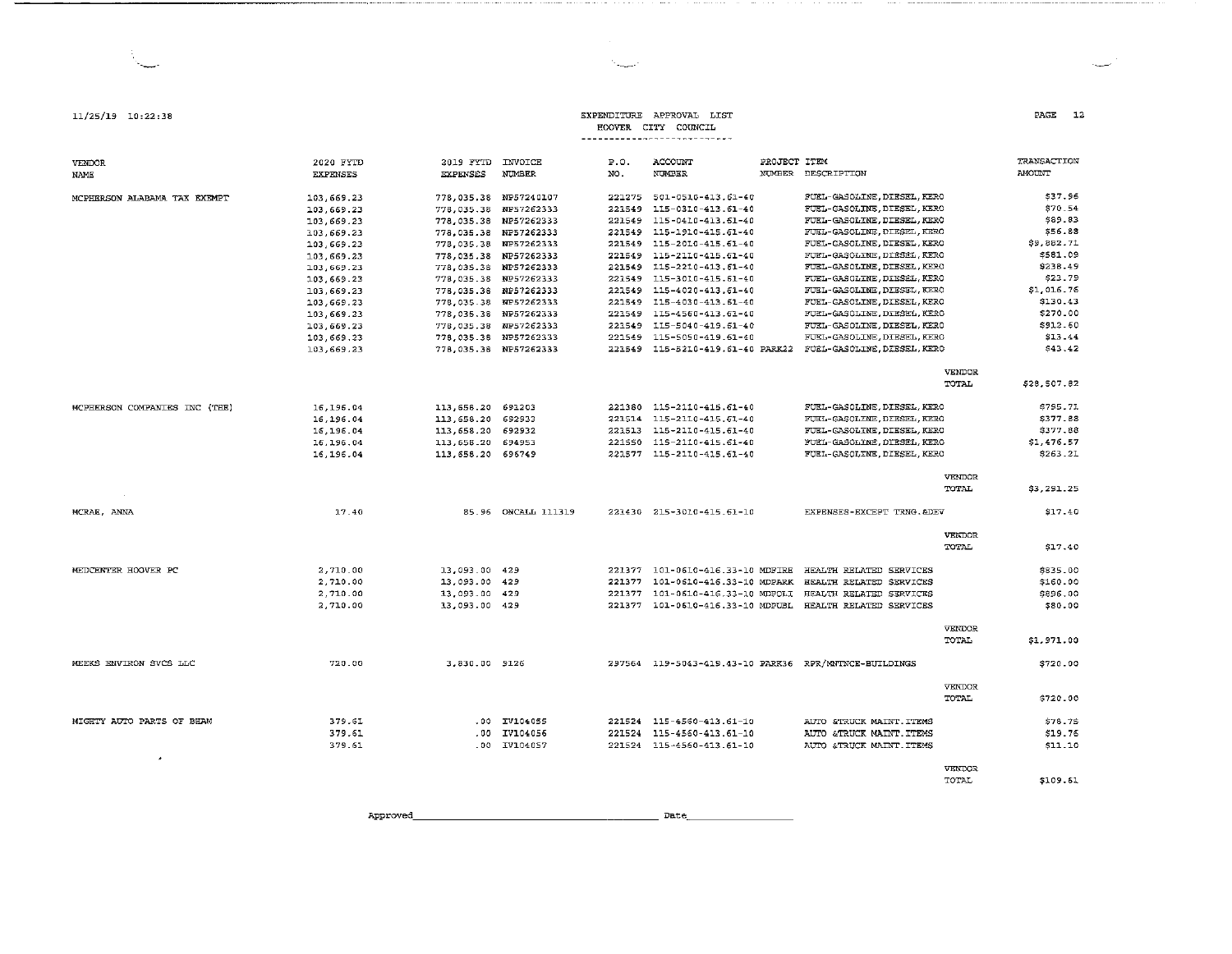| 11/25/19 10:22:38         |                              |                                           |                                                   |             | EXPENDITURE APPROVAL LIST<br>HOOVER CITY COUNCIL              |              |                                                                                                                  |                        | PAGE 13                      |
|---------------------------|------------------------------|-------------------------------------------|---------------------------------------------------|-------------|---------------------------------------------------------------|--------------|------------------------------------------------------------------------------------------------------------------|------------------------|------------------------------|
| VENDOR<br>NAME            | 2020 FYTD<br><b>EXPENSES</b> | 2019 FYTD INVOICE<br><b>EXPENSES</b>      | <b>NUMBER</b>                                     | P.O.<br>NO. | ACCOUNT<br><b>NUMBER</b>                                      | PROJECT ITEM | NUMBER DESCRIFTION                                                                                               |                        | TRANSACTION<br><b>AMOUNT</b> |
| MOLD SERVICES LLC         | 17,255.00                    | 3.595.00 1108                             |                                                   |             |                                                               |              | 298264 119-4030-413.43-10 BLDGSV PROF. SVCS-CONSULTANT                                                           |                        | \$750.00                     |
|                           |                              |                                           |                                                   |             |                                                               |              |                                                                                                                  | VENDOR<br>TOTAL        | \$750.00                     |
| MONROE ELECTRIC CO INC    | 3,500.00<br>3,500.00         | 204, 068.52 11222<br>204.068.52 11223     |                                                   |             |                                                               |              | 220545 119-5040-419.61-10 PARK16 RPR/MNTNCE-ELECTRICAL<br>220546 119-5040-419.61-10 PARK08 RPR/MNTNCE-ELECTRICAL |                        | \$2,500.00<br>\$1,000.00     |
|                           |                              |                                           |                                                   |             |                                                               |              |                                                                                                                  | VENDOR.<br>TOTAL       | \$3,500.00                   |
| NCTRC                     | 80.00                        |                                           | 80.00 2019/2020 NANCE                             |             |                                                               |              | 221160 112-5020-419.59-10 12THER PUBLIC/SUBSCR/DUES/MBRSHP                                                       |                        | \$80.00                      |
|                           |                              |                                           |                                                   |             |                                                               |              |                                                                                                                  | VENDOR<br>TOTAL        | 580.00                       |
| NEOGOV                    | 11,576.25                    |                                           | 11.025.00 INV-11933                               |             |                                                               |              | 221456 117-0610-416.61-07 NEOGOV COMPUTER SOFTWARE & DATA                                                        |                        | \$11,576.25                  |
|                           |                              |                                           |                                                   |             |                                                               |              |                                                                                                                  | VENDOR<br>TOTAL        | \$11,576.25                  |
| NO AMERICAN FIRE EQUIP CO | 6, 643.25                    | 647, 412.61 1009314                       |                                                   |             | 221015  101-2110-415.43-20  FSAMGF  RPR/MNTNCE-EQUIPMENT      |              | AUTO &TRUCK MAINT. ITEMS                                                                                         |                        | \$1,318.50<br>\$631.20       |
|                           | 6,643.25                     | 647, 412.61 1008194                       |                                                   |             | 220004 115-2110-415.61-50                                     |              |                                                                                                                  |                        | \$422.51                     |
|                           | 6, 643.25<br>6.643.25        | 647, 412.61 1008744<br>647,412.61 D007280 |                                                   |             | 220004 115-2110-415.61-50<br>552-2110-415.51-61 P&CDAM 294482 |              | AUTO &TRUCK MAINT . ITEMS                                                                                        |                        | \$131.80                     |
|                           |                              |                                           |                                                   |             |                                                               |              |                                                                                                                  | <b>VENDOR</b><br>TOTAL | \$2,504.01                   |
| O'REILLY AUTO PARTS       | 15,271.31                    |                                           | 162, 817.66 4559-173717                           |             | 221316 115-7662-417.61-50                                     |              | AUTO &TRUCK MAINT. ITEMS                                                                                         |                        | \$165.29                     |
|                           | 15, 271, 31                  |                                           | 162.817.66 4559-173761                            |             | 221316 115-7662-417.61-50                                     |              | AUTO &TRUCK MAINT. ITEMS                                                                                         |                        | \$57.97                      |
|                           | 15, 271.31                   |                                           | 162,817.66 4559-174636                            |             | 221316 115-7620-417.61-50                                     |              | AUTO &TRUCK MAINT. ITEMS                                                                                         |                        | \$23.19                      |
|                           | 15,271.31                    |                                           | 162,817.66 4559-172555                            |             | 220001 115-4560-413.61-10                                     |              | AUTO &TRUCK MAINT. ITEMS                                                                                         |                        | \$35.41                      |
|                           | 15,271.31                    |                                           | 162, 817.66 4559-172851                           |             | 220001 115-2010-415.61-50                                     |              | AUTO &TRUCK MAINT. ITEMS                                                                                         |                        | \$118.40<br>\$8.67           |
|                           | 15, 271.31                   |                                           | 162,817.66 4559-172865                            |             | 220001 115-2110-415.61-50                                     |              | AUTO &TRUCK MAINT. ITEMS<br>AUTO &TRUCK MAINT. ITEMS                                                             |                        | \$27.48                      |
|                           | 15, 271.31                   |                                           | 162.817.66 4559-172871                            |             | 220001 115-4560-413.61-10<br>220001 115-2110-415.61-50        |              | AUTO &TRUCK MAINT ITEMS                                                                                          |                        | 517.71                       |
|                           | 15 271 31                    |                                           | 162,817.66 4559-172904<br>162,817.66 4559-172932  |             | 220001 115-5040-419.61-50                                     |              | AUTO &TRUCK MAINT.ITEMS                                                                                          |                        | \$9.21                       |
|                           | 15, 271.31                   |                                           | 162, 817.66 4559-172979                           |             | 220001 115-4560-413.61-10                                     |              | AUTO &TRUCK MAINT. ITEMS                                                                                         |                        | \$31.08                      |
|                           | 15,271.31<br>15, 271.31      |                                           | 162, 817.66 4559-173007                           |             | 220001 115-2010-415.61-50                                     |              | AUTO &TRUCK MAINT. ITEMS                                                                                         |                        | \$462.33                     |
|                           | 15 271.31                    |                                           | 162, 817.66 4559-173057                           |             | 220001 115-5040-419.61-50                                     |              | AUTO &TRUCK MAINT TTEMS                                                                                          |                        | \$27.25                      |
|                           | 15, 271.31                   |                                           | 162, 817.66 4559-173159                           |             | 220001 115-2010-415.61-50                                     |              | AUTO &TRUCK MAINT. ITEMS                                                                                         |                        | \$42.49                      |
|                           | 15, 271.31                   |                                           | 162, 817.66 4559-173163                           |             | 220001 115-5040-419.61-50                                     |              | AUTO &TRUCK MAINT. ITEMS                                                                                         |                        | \$4.29                       |
|                           | 15, 271.31                   |                                           | 162,817.66 4559-173196                            |             | 220001 115-2110-415.61-50                                     |              | AUTO &TRUCK MAINT. ITEMS                                                                                         |                        | \$7.41                       |
|                           | 15, 271.31                   |                                           | 162,817.66 4559-173210                            |             | 220001 115-5040-419.61-50                                     |              | AUTO &TRUCK MAINT . ITEMS                                                                                        |                        | 522.32                       |
|                           | 15, 271.31                   |                                           | 162,817.66 4559-173260                            |             | 220001 115-5040-419.61-50                                     |              | AUTO &TRUCK MAINT . ITEMS                                                                                        |                        | \$38.68                      |
|                           | 15, 271.31                   |                                           | 162.817.66 4559-173324                            |             | 220001 115-2110-415.61-50                                     |              | AUTO &TRUCK MAINT. ITEMS                                                                                         |                        | \$4.22                       |
|                           | 15, 271.31                   |                                           | 162,817.66 4559-173733                            |             | 220001 115-4560-413.61-10                                     |              | AUTO &TRUCK MAINT ITEMS                                                                                          |                        | 53.34<br>\$12.75             |
|                           | 15, 271.31                   |                                           | 162,817.66 4559-173809                            |             | 220001 115-2110-415.61-50                                     |              | AUTO & TRUCK MAINT. ITEMS                                                                                        |                        | 517.92                       |
|                           | 15,271.31                    |                                           | 162, 817.66 4559-173845                           |             | 220001 115-5040-419.61-50                                     |              | AUTO &TRUCK MAINT. ITEMS                                                                                         |                        | S23.96                       |
|                           | 15, 271.31<br>15.271.31      |                                           | 162, 817.66 4559-173894<br>162,817.55 4559-173924 |             | 220001 115-5040-419.61-50<br>220001 115-2010-415.61-50        |              | AUTO &TRUCK MAINT. ITEMS<br>AUTO &TRUCK MAINT. ITEMS                                                             |                        | \$88.35                      |
|                           |                              |                                           |                                                   |             | Date                                                          |              |                                                                                                                  |                        |                              |
|                           | Approved                     |                                           |                                                   |             |                                                               |              |                                                                                                                  |                        |                              |

the company company of the company of

\_\_\_\_\_\_\_\_\_\_\_\_\_\_\_\_\_\_\_\_\_\_ ,,

 $\mathbf{r}$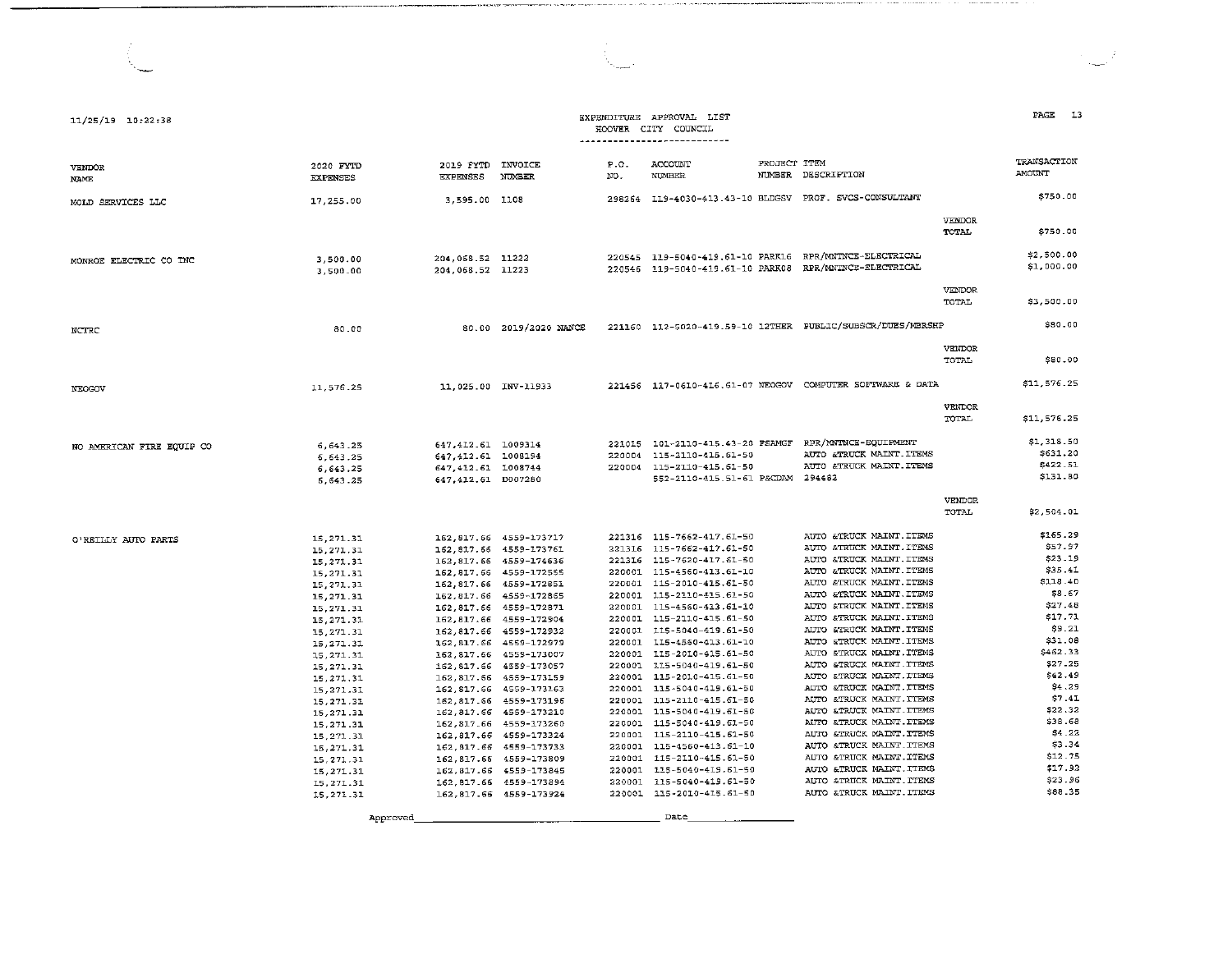11/25/19 10:22:38

**VENDOR MAMP** 

O'REILLY AUTO PARTS

2020 FYTD 2019 FYTD INVOICE  $P \cap$ ACCOUNT PROJECT TTEM **TRANSACTION EXPENSES** EXPENSES NUMBER **NUMBER** NUMBER DESCRIPTION **AMOTIVITY** NO. \$16.99 15, 271, 31 162.817.66 4559-174489 220001 115-2110-415.61-50 AUTO &TRUCK MAINT.ITEMS 15.271.31 162.817.66 4559-174640 220001 115-2110-415.61-50 AUTO &TRUCK MAINT.ITEMS \$16.99 162.817.66 4559-174645 220001 115-5040-419 51-50 \$36.10 15.271.31 AUTO STRUCK MAINT TIEMS 15, 271, 31 162,817.66 4559-174650 220001 115-5040-419.61-50 AUTO &TRUCK MAINT.ITEMS \$5.63 15.271.31 162.817.66 4559-174690 220001 115-2010-415.61-50 AUTO &TRUCK MAINT.ITEMS \$118.40 220001 115-2010-415.61-50 ATTIO CERTICY MATSER TERMS 15, 271.31 162.817.66 4559-174758 eon an 15.271.31 162.817.66 4559-174795 220001 115-2010-415.61-50 AUTO &TRUCK MAINT ITEMS \$103.12 15.271.31 162.817.66 4559-174806 220001 115-5040-419.61-50 AUTO &TRUCK MAINT.ITEMS 543 74 162 817 66 4559-174919 220001 115-5040-419 61-50  $577.73$ 15.271.31 AUTO STRUCK MAINT ITEMS 15.271.31 162,817.66 4559-174822 220001 115-5040-419.61-50 AUTO &TRUCK MAINT.ITEMS \$21.94 15, 271.31 162.817.66 4559-174828 220001 115-5040-419.61-50 AUTO &TRUCK MAINT. ITEMS \$4.81 162.817.66 4559-174831 15.271.31 220001 115-5040-419 51-50 AUTO STRUCK MAINT TURNS \$20.97 15, 271.31 162, 817.66 4559-174833 220001 115-5040-419.61-50 AUTO &TRUCK MAINT.ITEMS \$19.63 15, 271, 31 162.817.66 4559-174835 220001 115-5040-419.61-50 AUTO &TRUCK MAINT.ITEMS \$17.35  $162917668859 - 174843$  $220001 - 115 - 5040 - 419 - 51 - 50$ 15 271 31 ATEC ATELICIA MATNE TERMS  $517.92$ 15.271.31 162,817.66 4559-174908 220001 115-4560-413.61-10 AUTO &TRUCK MAINT. ITEMS \$123.99 15, 271, 31 162,817.66 4559-174909 220001 115-2110-415.61-50 AUTO &TRUCK MAINT . ITEMS \$7.80 162.817.66 4559-174922 15 271 31 220007 715-4560-473 67-70 AUTO ATRUCK MAINT TTEMS \$123.99 15.271.31 162,817.66 4559-174933 220001 115-2010-415.61-50 AUTO &TRUCK MAINT.ITEMS \$108.79 15,271.31  $16221766$   $4559-174953$ 220001 115-4560-413.61-10 AUTO & TRUCK MAINT. ITEMS \$123.99 162 817 66 4559-174977 220001 115-2110-415 61-50 522.91 15.271.31 ALTEO ATTRICK MAINT ITEMS 15, 271.31 162,817.66 4559-174982 220001 115-5040-419.61-50 AUTO &TRUCK MAINT. ITEMS 514.74 15, 271.31 162 817 66 4559-174995 220001 115-4560-413.61-50 AUTO & TRUCK MAINT. ITEMS \$192.83 162.817.66 4559-175007 15 271 31 220001 115-2010-415 61-50 ALTER STRUCK MATNE TERMS \$14.97 162,817.66 4559-175011 15, 271.31 220001 115-2010-415.61-50 AUTO &TRUCK MAINT.ITEMS \$193.66 15, 271.31 162 817 66 4559-175070 220001 115-4560-413.61-10 AUTO &TRUCK MAINT.ITEMS \$15.99 15.271.31 162.817.66 4559-175075 220001 115-4560-413 61-10 ATTIO STRIK'S MATNE TERMS \$9.99 15, 271.31 162,817.66 4559-175084 220001 115-4020-413.61-50 AUTO &TRUCK MAINT.ITEMS \$38.43 15, 271.31 162 817 66 4559-175087 220001 115-4020-413.61-50 AUTO &TRUCK MAINT.ITEMS \$38.43 15.271.31 162.817.66 4559-175089 220001 115-4020-413 61-50 AUTO STRUCK MAINT TTEMS 538 43 162.817.66 4559-175151 15.271.31 220001 115-4560-413.61-10 AUTO &TRUCK MAINT.ITEMS \$15.99-15.271.31 162 817 66 4559-175159 220001 115-4560-413.61-10 AUTO &TRUCK MAINT.ITEMS  $$123.99-$ 15.271.31 162.817.66 4559-175216 220001 115-2010-415 61-50 ATTD CTRICK MATNT TTEMS \$143.10 15, 271, 31 162 817 66 4559-175217 220001 115-2110-415.61-50 AUTO & TRUCK MAINT. ITEMS \$34.50 15.271.31 162 817 66 4559-175232 220001 115-2010-415.61-50 AUTO &TRUCK MAINT . FFEMS \$215.05 15, 271.31 162.817.66 4559-175239 220001 115-4560-413.61-10 AUTO &TRUCK MAINT.ITEMS \$27.48 162, 817.66 4559-175241 15, 271.31 220001 115-2110-415.61-50 AUTO &TRUCK MAINT ITEMS \$24,72 15,271.31 162 817 66 4559-175263 220001 115-5040-419.61-50 AUTO &TRUCK MAINT.ITEMS \$121.84 15.271.31 162 817 66 4559-175299 220003 115-2010-415 61-50 AUTO ATRUCK MAINT TTEMS \$191.96 15,271.31 162, 817.66 4559-175312 220001 115-4560-413.61-10 AUTO &TRUCK MAINT ITEMS \$22.14 15, 271.31 162, 817.66 4559-175332 220001 115-2010-415.61-50 AUTO &TRUCK MAINT.ITEMS \$131.41 15.271.31 162 817 66 4559-175438  $220007 - 115 - 4560 - 413 - 51 - 10$ AUTO &TRUCK MAINT ITEMS \$123.99-15, 271.31 162, 817.66 4559-175499 220001 115-4020-413.61-50 AUTO &TRUCK MAINT.ITEMS  $$16.31$ 15.271.31 162, 817.66 4559-175500 220001 115-4020-413.61-50 AUTO &TRUCK MAINT ITEMS \$8.30 15.271.31 162 817 66 4559-175501 220001 115-5040-419 61-50 AUTO STRUCK MAINT ITEMS \$26.41 15, 271.31 162, 817.66 4559-175509 220001 115-4020-413.61-50 AUTO &TRUCK MAINT.ITEMS \$11.82 15, 271.31 162, 817.66 4559-175762 115-0000-180.01-02 ALUM & TRUCK ACCESSORIES \$149.84 15.271.31 162.817.66 4559-175762 115-0000-180.01-02 AUTO & TRUCK MAINT. ITEMS \$495.59 15,271.31 162,817.66 4559-176213 115-0000-180.01-02 AUTO STRUCK MAINT ITEMS \$15.78 15, 271.31 162,817.66 4559-173880 220001 115-4560-413.61-10 AUTO &TRUCK MAINT. ITEMS 56.78

EXPENDITIER APPROVAL LIST

HOOVER CITY COINCIL 

Approved

Date

PAGE 14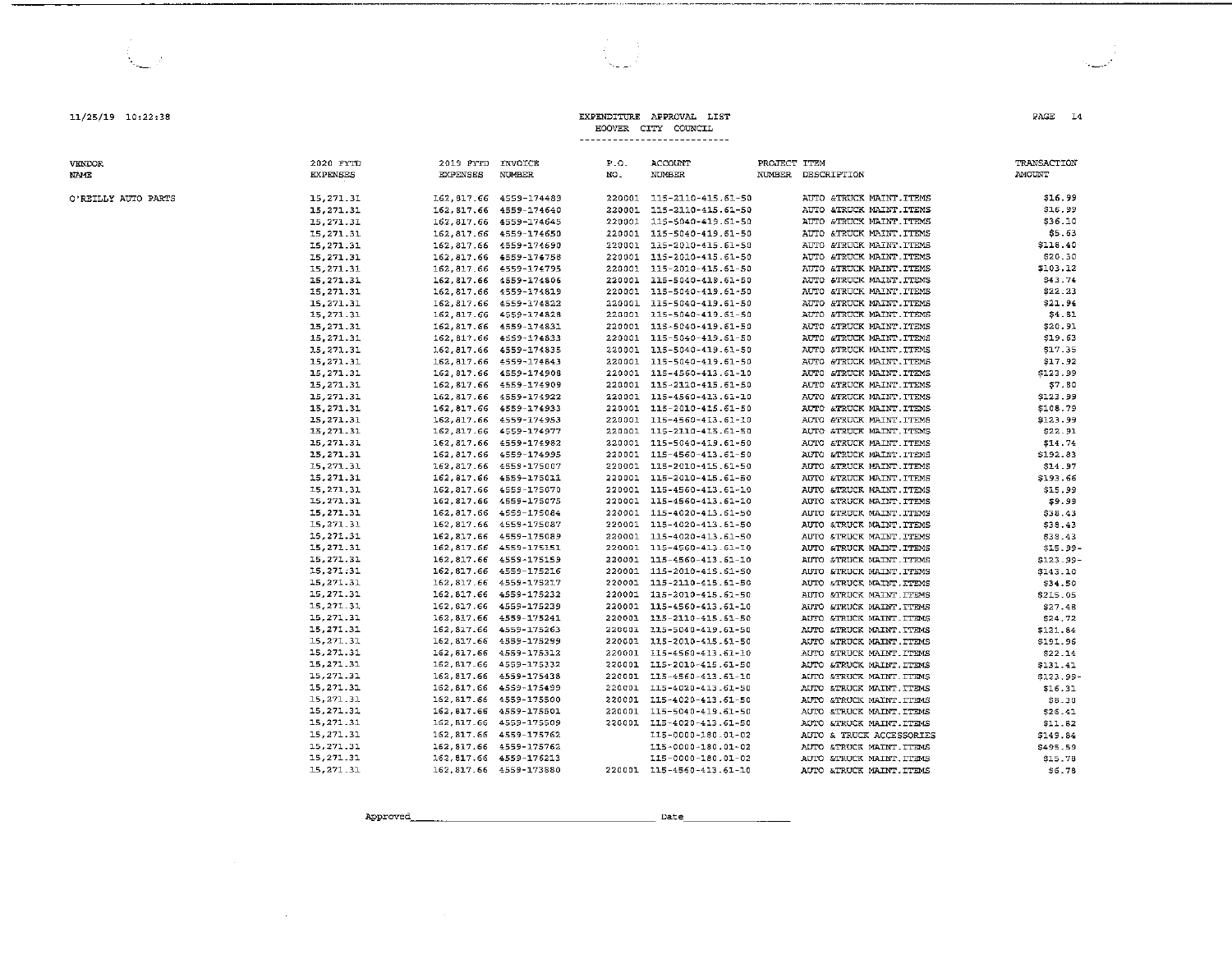2019 FYTD INVOICE

\_\_\_\_\_\_\_\_\_\_\_\_\_\_\_\_\_\_\_\_\_\_\_\_\_ , \_\_\_\_ ,,

2020 FYTD

11./25/19 10,22,38

VENDOR NAME

### EXPENDITURE APPROVAL LIST HOOVER CITY COUNCIL

P.O. ACCOUNT

PROJECT ITEM

OFFICE DEPOT BUSINESS SERVICES OWENS ONSITE, LLC P S SITE MANAGEMENT CONSULTANT EXPENSES :10,757 28 10,757 28 1.0, 757 28 1.0, 757 .2'8 10,757 28 10,757 28 10,757 28 10,757 28 10,757 28 10,757 28 10,757.28 1.0, 757 .28 10,757.28 1.0, 757 .28 1.0, 757 .28 10,757.28 10,757.28 10,757.28 10,757.28 10,757.28 10,757.28 10,757 28 10,757 28 :10,757 28 10.757.28 10,757 28 10.757.28 lO, 757 .28 1,412 50 1,412 50 1,250.00 EXPENSES NUMBER 1.06,323.84 393314,853001. 106,323.84 393314853001. 106,323.84 394847435001. 106,323.84 397410635001 106,323.84 397410889001 106,323.84 400045945001 106,323.84 400045945001 106,323.84 400045945001 106,323 84 395490718001 106,323.84 395490718001 106,323.84 395490718001 106,323.84 395490909001 106,323.84 397431674001 106,323.84 397431674001 106,323.84 397432620001 106,323.84 398558948001 106,323.84 398558948001 106,323.84 399660398003. 106, 323 . 84 400512657001 106,323.84 400512683001 106,323 84 401989228001 106,323 84 401989228002 106,323 84 400046204001 106,323 84 402167785001 106,323 84 402375212001 106,323.84 402634088001 106,323 84 402634088001 106,323.84 402666908001- NO, NUMBER NUMBER DESCRIPTION 220654 101-2075-415. 61-10 SUPPLIES-OFFICE (EX.PAPER)<br>220654 101-2075-415. 61-10 SUPPLIES-PAPER 220654 101-2075-415.61-10 220756 ll9-5040-4l9.61-10 ALLPRK SUPPLIES-OFFICE(EX.PAPER) 220971 101-2110-415.61-10 FSAMGF SUPPLIES-OFFICE(E:X.PAPER) 220971 l.Ol-2110-415.61-10 FSAMGF SUPPLIES-OFFICE(EX.PAPER) 221109 101-1220-414.61-10 BATTERIES-DRYCELL<br>221109 101-1220-414.61-10 SUPPLIES-OFFICE(EX.PAPER) 221109 101-1220-41-4. 61-10 SUPPLIES-OFFICE (EX.PAPER) 221109 lOl-1220-414.61-10 SUPPLIES-PAPER 220778 201-1910-415 61-10 NONE SUPPLIES-JAN"ITORIAL 220778 201-1910-415.61-10 NONE SUPPLIES-OFFICE<br>220778 201-1910-415.61-10 NONE SUPPLIES-PAPER 220778 201-1910-41-5.61-lO NONE SUPPLIES-PAPER 220778 201-1910-415.61-10 NONE 220993 101-5210-419.61-10 PARK22 SUPPLIES-OFFICE(EX.PAPER) 220993 101-5210-419.61-lO PARX22 SUPPLIES-PAPER  $220993$   $101-5210-419.61-10$  PARK22 SUPPLIES-OFFICE(EX.PAPER)<br>221020 101-0610-416 61-10 SUPPLIES-OFFICE(EX.PAPER) 221020 101-0610-416.61-10 SUPPLIES-OFFICE<br>221020 101-0610-416.61-10 SUPPLIES-PAPER 221020 101-0610-416 61-10 Sll-PPLIES-PAPER 221074 101-0355-413.61-10 OTHER 221074 101.-0355-41-3 61-10 OTHER suPPLIES-OFFICE (EX.PAPER) 221074 lOl-0355-413 61-1.0 OTHER SUPPLIES-OFFICE(EX PAPER)  $221103$   $101-1010-414$ ,  $61-10$  SUPPLIES-OFFICE(EX PAPER) 221103 101-1010-414.61-10 BATTERIES-DRYCE<br>221109 101-1220-414 61-10 SUPPLIES-PAPER 221109 101-1220-414.61-10 SUPPLIES-PAPER<br>221164 215-2060-415.61-10 SUPPLIES-OFFICE(EX.PAPER) 221164 215-2060-415.61-10 221199 117-0720-416.61-10 OPER07 SUPPLIES-MISC.ITEMS<br>221234 115-4560-413.61-10 SUPPLIES-OFFICE(EX.PAPER) 221234 115-4560-413.61-10 SUPPLIES-OFFICE<br>221234 115-4560-413.61-10 SUPPLIES-PAPER 221234 115-4560-413.61-10 SUPPLIES-PAPER<br>221247 215-3010-415.61-10 SUPPLIES-OFFICE(EX.PAPER) 221247 215-3010-415.61-10 VENDOR TOTAL VENDOR TOTAL ll,537.50 6650 11,537.50 6703 221170 214-0410-413.79-99 MDMISC RPR/MNTNCE-ROADWAY,DRAINA<br>221301 101-4020-413.61-10 RPR/MNTNCE-BUILDINGS 221301 101-4020-413.61-10 9.912.00 2019-145 221516 101-2210-413.43-40 CONTRACTED SERVICES VENDOR TOTAL VENDOR =oUNT \$4,183.78 \$129.42 \$431.30 \$758. 64 \$91.84 \$91.28 \$25.59 \$67.79 \$442 .18 \$393. 90 \$51. 98 \$129.39 \$94. 95 \$162. 61 \$104. 97 \$26 99 \$11 98 \$43. l3 \$177 01 \$73 98- \$73 98 \$90.16 \$32 - 99 \$35.56 \$37.62 \$55. 92 \$101.54 \$86 26 \$32l.62 \$3,996.62 \$306 25 \$400 00 \$706. 25 \$750.00

PATTERSON, RICKY L PEOPLEREADY FLORIDA INC 24. 00 10.719.73 . 0 0 REFUND METLIFE 101-0000-202. 03-03 refund-metlife .00 25300275 221374 552-8710-427.87-13 P&CADM PROF. SVCS-LEGAL Approved \_\_\_\_\_\_\_\_\_\_\_\_\_\_\_\_\_\_\_ \_ Date \_\_\_\_\_\_\_\_ \_ TOTJIL VENDOR TOTAL \$750.00 \$24. 00 \$24. 00 \$8,048.36

PAGE 15

TRANSACTION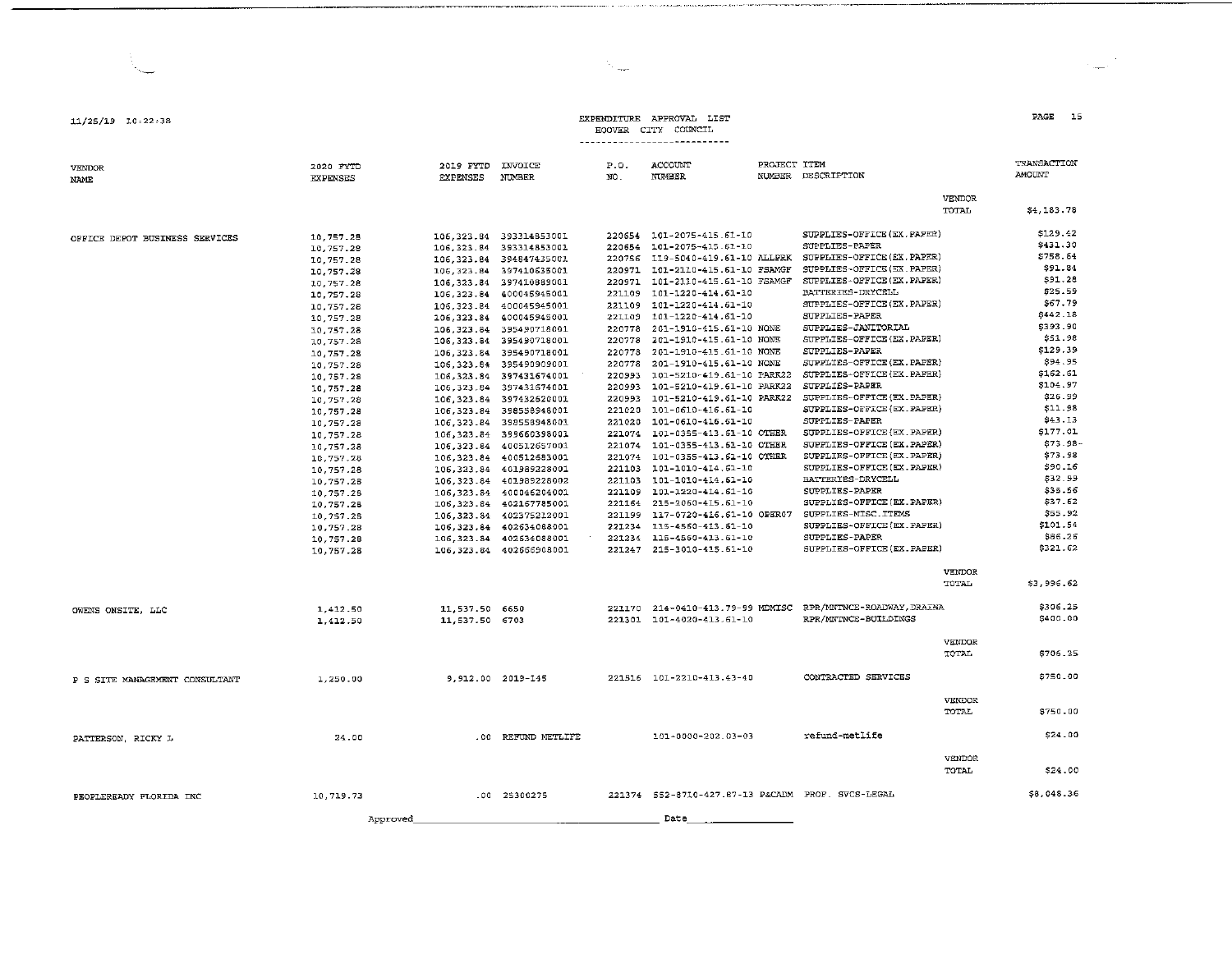| 11/25/19 10:22:38              |                                                                |                                                                                                                           |                         |             | EXPENDITURE APPROVAL LIST<br>HOOVER CITY COUNCIL<br>---------------------------                                                                                                         |                                                                                                                                                              | PAGE<br><b>L6</b>                                              |
|--------------------------------|----------------------------------------------------------------|---------------------------------------------------------------------------------------------------------------------------|-------------------------|-------------|-----------------------------------------------------------------------------------------------------------------------------------------------------------------------------------------|--------------------------------------------------------------------------------------------------------------------------------------------------------------|----------------------------------------------------------------|
| <b>VENDOR</b><br><b>NAME</b>   | 2020 FYTD<br><b>EXPENSES</b>                                   | 2019 FYTD INVOICE<br><b>EXPENSES</b>                                                                                      | <b>NUMBER</b>           | P.O.<br>NO. | ACCOUNT<br><b>NUMBER</b>                                                                                                                                                                | PROJECT ITEM<br>NUMBER DESCRIPTION                                                                                                                           | TRANSACTION<br><b>AMOUNT</b>                                   |
| PEOPLEREADY FLORIDA INC        | 10,719.73                                                      |                                                                                                                           | .00 25331521            |             | 221374  552-8710-427.87-13  P&CADM  PROF. SVCS-LEGAL                                                                                                                                    |                                                                                                                                                              | \$2,671.37                                                     |
|                                |                                                                |                                                                                                                           |                         |             |                                                                                                                                                                                         | <b>VENDOR</b><br>TOTAL                                                                                                                                       | \$10,719.73                                                    |
| PETE S PRINT & COPY CENTER     | 1,170.50<br>1,170.50                                           | 7,309.90 59933<br>7,309.90 59933                                                                                          |                         |             | 221282 101-1010-414.55-10<br>221282 101-1110-414.55-10                                                                                                                                  | PRINTING-FORMS, LETTERHEAD<br>PRINTING-FORMS, LETTERHEAD                                                                                                     | 574.00<br>\$74.00                                              |
|                                |                                                                |                                                                                                                           |                         |             |                                                                                                                                                                                         | <b>VENDOR</b><br>TOTAL                                                                                                                                       | \$148.00                                                       |
| PLUMBERS WHOLESALE SUPPLY CO   | 579.42                                                         |                                                                                                                           | 5,541.14 S100118274.001 |             | 221154 119-4030-413.61-10 BLDGSV SUPPLIES-PLUMBING                                                                                                                                      |                                                                                                                                                              | \$420.00                                                       |
|                                |                                                                |                                                                                                                           |                         |             |                                                                                                                                                                                         | <b>VENDOR</b><br>TOTAL.                                                                                                                                      | \$420.00                                                       |
| POLYTEC INC                    | 12,934.40<br>12, 934.40                                        | 91,596.80 158691<br>91,596.80 158691                                                                                      |                         |             | 220107 501-0515-413.61-10<br>220107 501-0520-413.61-10                                                                                                                                  | WWTP-EQUIP, MNTNCE, RPRS, SU<br>WWTP-EQUIP, MNTNCE, RPRS, SU                                                                                                 | \$2,175.00<br>\$2,178.40                                       |
|                                |                                                                |                                                                                                                           |                         |             |                                                                                                                                                                                         | <b>VENDOR</b><br>TOTAL                                                                                                                                       | \$4,353.40                                                     |
| PRITCHARD INDUSTRIES SOUTHEAST | 24 184.50<br>24, 184.50<br>24.184.50<br>24,184.50<br>24,184.50 | 490,820.60 0310008223<br>490,820.60 0310008222<br>490,820.60 0310008286<br>490.820.60 0310007766<br>490,820.60 0310007766 |                         |             | 298527 119-5210-419.43-10 PARK22 RPR/MNTNCE-BUILDINGS<br>220138 119-5210-419.43-10 PARK22<br>220138 119-5210-419.43-10 PARK22<br>119-5043-419.44-30 PARK36<br>119-5043-419.44-30 PARK36 | RPR/MNTNCE-BUILDINGS<br>RPR/MNTNCE-BUILDINGS<br>2019<br>2019                                                                                                 | \$450.00<br>\$425.00<br>\$2,100.00<br>\$1,000.00<br>\$1,000.00 |
|                                |                                                                |                                                                                                                           |                         |             |                                                                                                                                                                                         | <b>VENDOR</b><br>TOTAL                                                                                                                                       | \$4,975.00                                                     |
| PUBLIC ENTITIES OF AMERICA LLC | 60,000.00                                                      |                                                                                                                           | $.00$ 55224             |             | 221535  552-8710-427.87-11  P&CADM  INSURANCE-PREMIUMS                                                                                                                                  |                                                                                                                                                              | \$60,000.00                                                    |
|                                |                                                                |                                                                                                                           |                         |             |                                                                                                                                                                                         | <b>VENDOR</b><br><b>TOTAL</b>                                                                                                                                | \$60,000.00                                                    |
| PX4 PUMP SERVICES LLC          | 7.065.95<br>7,065.95<br>7,065.95<br>7,065.95<br>7.065.95       | 39,057.84 143<br>39,057.84 146<br>39,057.84 147<br>39,057.84 148<br>39.057.84 149                                         |                         |             | 221328 501-0520-413.61-10<br>221328 501-0520-413.61-10<br>221328 501-0515-413.43-20<br>221328 501-0520-413.43-20<br>221328 501-0515-413.43-20                                           | WWTP-EQUIP, MNTNCE, RPRS, SU<br>WWTP-EQUIP, MNTNCE, RPRS, SU<br>WWTP-EQUIP, MNTNCE, RPRS, SU<br>WWTP-EQUIP, MNTNCE, RPRS, SU<br>WWTP-EQUIP, MNTNCE, RPRS, SU | \$364.95<br>\$253.00<br>\$1,192.00<br>\$569.00<br>\$345.00     |
|                                |                                                                |                                                                                                                           |                         |             |                                                                                                                                                                                         | <b>VENDOR</b><br>TOTAL                                                                                                                                       | \$2,723.95                                                     |
| RAGTIME CAFE                   | 1,260.00<br>1,260.00                                           | 550.00 425<br>550.00 402                                                                                                  |                         |             | 221249 303-2110-415.34-20 ACCRED<br>221208 101-0610-416.34-30                                                                                                                           | EXPENSES-EXCEPT TRNG. &DEV<br>PROGRAM SUPPLIES                                                                                                               | \$435.00<br>\$600.00                                           |
|                                |                                                                |                                                                                                                           |                         |             |                                                                                                                                                                                         | VENDOR<br>TOTAL                                                                                                                                              | \$1,035.00                                                     |
| RED WING BUSINESS ADVANTAGE AC | 11, 212.88                                                     |                                                                                                                           | 14,638.89 475-1-60397   |             | 220884 101-4020-413.61-20                                                                                                                                                               | CLOTHING-UNIFORMS- BID                                                                                                                                       | \$247.95                                                       |
|                                | Approved                                                       |                                                                                                                           |                         |             | Date                                                                                                                                                                                    |                                                                                                                                                              |                                                                |

 $\sum_{i=1}^n \frac{1}{i}$ 

--·-·····---------------------------------

أتمست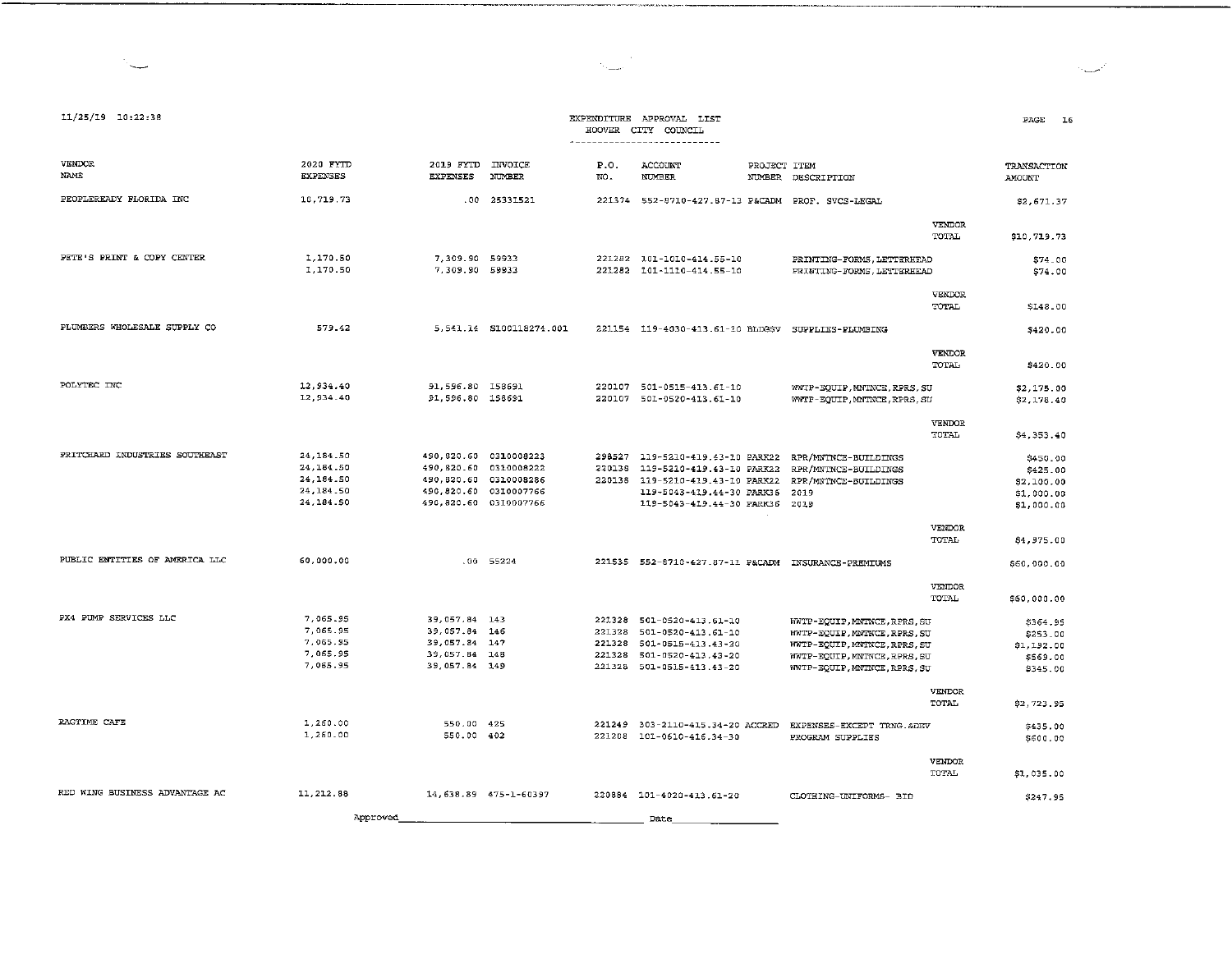| 11/25/19 10:22:38              |                                                                                                                                                                                                                                                                                            |                                                                                                                                                                                                                                                                                                                                                                                                                                                                              |                                                                                                                            |                                                                                                            | EXPENDITURE APPROVAL LIST<br>HOOVER CITY COUNCIL<br>--------------------------                                                                                                                                                                                                                                                                                                                                                                                                                                                                                                |                                                                                                                                                                                                                                                                                                                                                                                                                                                                                                                                                                           |                        | PAGE<br>- 17                                                                                                                                                                                                                                                     |
|--------------------------------|--------------------------------------------------------------------------------------------------------------------------------------------------------------------------------------------------------------------------------------------------------------------------------------------|------------------------------------------------------------------------------------------------------------------------------------------------------------------------------------------------------------------------------------------------------------------------------------------------------------------------------------------------------------------------------------------------------------------------------------------------------------------------------|----------------------------------------------------------------------------------------------------------------------------|------------------------------------------------------------------------------------------------------------|-------------------------------------------------------------------------------------------------------------------------------------------------------------------------------------------------------------------------------------------------------------------------------------------------------------------------------------------------------------------------------------------------------------------------------------------------------------------------------------------------------------------------------------------------------------------------------|---------------------------------------------------------------------------------------------------------------------------------------------------------------------------------------------------------------------------------------------------------------------------------------------------------------------------------------------------------------------------------------------------------------------------------------------------------------------------------------------------------------------------------------------------------------------------|------------------------|------------------------------------------------------------------------------------------------------------------------------------------------------------------------------------------------------------------------------------------------------------------|
| <b>VENDOR</b><br><b>NAME</b>   | 2020 FYTD<br><b>EXPENSES</b>                                                                                                                                                                                                                                                               | 2019 FYTD INVOICE<br><b>EXPENSES</b>                                                                                                                                                                                                                                                                                                                                                                                                                                         | <b>NUMBER</b>                                                                                                              | P.O.<br>NO.                                                                                                | ACCOUNT<br><b>NUMBER</b>                                                                                                                                                                                                                                                                                                                                                                                                                                                                                                                                                      | PROJECT ITEM<br>NUMBER DESCRIPTION                                                                                                                                                                                                                                                                                                                                                                                                                                                                                                                                        |                        | TRANSACTION<br>AMOUNT                                                                                                                                                                                                                                            |
| RED WING BUSINESS ADVANTAGE AC | 11, 212.88<br>11.212.88<br>11, 212.88<br>11, 212.88<br>11, 212.88                                                                                                                                                                                                                          |                                                                                                                                                                                                                                                                                                                                                                                                                                                                              | 14,638.89 475-1-60539<br>14,638.89 475-1-60548<br>14,638.89 475-1-60577<br>14.638.89 475-1-60543<br>14, 638.89 475-1-60578 | 220998<br>221232                                                                                           | 220884 101-4020-413.61-20<br>220884 101-4020-413.61-20<br>220884 101-4020-413.61-20<br>119-5040-419.61-20 ALLPRK<br>119-4030-413.61-20                                                                                                                                                                                                                                                                                                                                                                                                                                        | CLOTHING-UNIFORMS- BID<br>CLOTHING-UNIFORMS- BID<br>CLOTHING-UNIFORMS- BID<br>CLOTHING-UNIFORMS- BID<br>CLOTHING-UNIFORMS- BID                                                                                                                                                                                                                                                                                                                                                                                                                                            |                        | \$250.00<br>\$249.98<br>\$250.00<br>\$243.99<br>\$184.99                                                                                                                                                                                                         |
|                                |                                                                                                                                                                                                                                                                                            |                                                                                                                                                                                                                                                                                                                                                                                                                                                                              |                                                                                                                            |                                                                                                            |                                                                                                                                                                                                                                                                                                                                                                                                                                                                                                                                                                               |                                                                                                                                                                                                                                                                                                                                                                                                                                                                                                                                                                           | VENDOR<br><b>TOTAL</b> | \$1,426.91                                                                                                                                                                                                                                                       |
| SAFARILAND LLC                 | .00.<br>.00<br>.00<br>.00                                                                                                                                                                                                                                                                  |                                                                                                                                                                                                                                                                                                                                                                                                                                                                              | 2,422.00 I010-241232<br>2,422.00 T010-241235<br>2,422.00 IO10-241234<br>2,422.00 I010-241238                               | 293468<br>298469<br>298470                                                                                 | 298467 235-2010-415.61-25 BULL18<br>235-2010-415.61-25 BULL18<br>235-2010-415.61-25 BULL18<br>235-2010-415.61-25 BULL18                                                                                                                                                                                                                                                                                                                                                                                                                                                       | CLOTHING-UNIFORMS- BID<br>CLOTHING-UNIFORMS- BID<br>CLOTHING-UNIFORMS- BID<br>CLOTHING-UNIFORMS- BID                                                                                                                                                                                                                                                                                                                                                                                                                                                                      |                        | \$550.00<br>\$550.00<br>\$551.00<br>\$771.00                                                                                                                                                                                                                     |
|                                |                                                                                                                                                                                                                                                                                            |                                                                                                                                                                                                                                                                                                                                                                                                                                                                              |                                                                                                                            |                                                                                                            |                                                                                                                                                                                                                                                                                                                                                                                                                                                                                                                                                                               |                                                                                                                                                                                                                                                                                                                                                                                                                                                                                                                                                                           | <b>VENDOR</b><br>TOTAL | \$2,422.00                                                                                                                                                                                                                                                       |
| SAFEWARE INC                   | 1,599.33<br>1,599.33                                                                                                                                                                                                                                                                       | 168,746.29 3750298<br>168,746.29 3750685                                                                                                                                                                                                                                                                                                                                                                                                                                     |                                                                                                                            |                                                                                                            | 220732 101-2010-415.61-10<br>220732 101-2010-415.61-10                                                                                                                                                                                                                                                                                                                                                                                                                                                                                                                        | SUPPLIES-MISC.ITEMS<br>SUPPLIES-MISC.ITEMS                                                                                                                                                                                                                                                                                                                                                                                                                                                                                                                                |                        | \$102.29<br>\$50.56                                                                                                                                                                                                                                              |
|                                |                                                                                                                                                                                                                                                                                            |                                                                                                                                                                                                                                                                                                                                                                                                                                                                              |                                                                                                                            |                                                                                                            |                                                                                                                                                                                                                                                                                                                                                                                                                                                                                                                                                                               |                                                                                                                                                                                                                                                                                                                                                                                                                                                                                                                                                                           | <b>VENDOR</b><br>TOTAL | \$152.85                                                                                                                                                                                                                                                         |
| SAIN ASSOCIATES INC            | 5,979.62<br>5,979.62<br>5,979.62                                                                                                                                                                                                                                                           | 134,749.94 45494<br>134,749.94 45372<br>134,749.94 45495                                                                                                                                                                                                                                                                                                                                                                                                                     |                                                                                                                            |                                                                                                            | 286078 303-0420-413.78-99 MUNLAN<br>295336 303-0410-413.79-99 TRCRT1                                                                                                                                                                                                                                                                                                                                                                                                                                                                                                          | PROF. SVCS-DESIGN/LAYOUT<br>PROF. SVCS-PLANNER<br>295676 212-0410-413.79-99 150WHI PROF. SVCS-ENGINEER                                                                                                                                                                                                                                                                                                                                                                                                                                                                    |                        | \$1,229.25<br>\$1,726.74<br>\$3,023.63                                                                                                                                                                                                                           |
|                                |                                                                                                                                                                                                                                                                                            |                                                                                                                                                                                                                                                                                                                                                                                                                                                                              |                                                                                                                            |                                                                                                            |                                                                                                                                                                                                                                                                                                                                                                                                                                                                                                                                                                               |                                                                                                                                                                                                                                                                                                                                                                                                                                                                                                                                                                           | VENDOR<br><b>TOTAL</b> | \$5,979.62                                                                                                                                                                                                                                                       |
| SHELBY CO COMMISSION/LANDFILL  | 11,380.42<br>11,380.42<br>11,380.42<br>11,380.42<br>11,380.42<br>11,380.42<br>11,380.42<br>11.380.42<br>11,380.42<br>11.380.42<br>11,380.42<br>11,380.42<br>11,380.42<br>11,380.42<br>11,380.42<br>11,380.42<br>11,380.42<br>11,380.42<br>11,380.42<br>11,380.42<br>11 380.42<br>11,380.42 | 68,573.86 1185406<br>68,573.86 1185924<br>68,573.86 1186085<br>68,573.86 1186104<br>68,573.86 1186140<br>68,573.86 1186154<br>68,573.86 L186183<br>68,573.86 1186227<br>68,573.86 1186228<br>68, 573.86 1186245<br>68,573.86 1186278<br>68,573.86 1186288<br>68,573.86 1186315<br>68,573.86 1186411<br>68,573.86 1186417<br>68.573.86 1186488<br>68,573.86 1186526<br>68,573.86 1185614<br>68,573.86 1187297<br>68,573.86 1187544<br>68, 573.86 1187750<br>68,573.86 1188108 |                                                                                                                            | 221233<br>221233<br>221233<br>221233<br>221233<br>221233<br>221233<br>221233<br>221233<br>221233<br>221472 | 221233 101-4020-413.50-99<br>221233 101-4020-413.50-99<br>101-4020-413.50-99<br>221233 101-4020-413.50-99<br>221233 101-4020-413.50-99<br>221233 101-4020-413.50-99<br>101-4020-413.50-99<br>101-4020-413.50-99<br>101-4020-413.50-99<br>101-4020-413.50-99<br>101-4020-413.50-99<br>101-4020-413.50-99<br>221233 101-4020-413.50-99<br>101-4020-413.50-99<br>101-4020-413.50-99<br>101-4020-413.50-99<br>221233 101-4020-413.50-99<br>221472 101-4020-413.50-99<br>221472 101-4020-413.50-99<br>221472 101-4020-413.50-99<br>101-4020-413.50-99<br>221472 101-4020-413.50-99 | GARBAGE/TRASH REMOVAL<br>GARBAGE/TRASH REMOVAL<br>GARBAGE/TRASH REMOVAL<br>GARBAGE/TRASH REMOVAL<br>GARBAGE/TRASH REMOVAL<br>GARBAGE/TRASH REMOVAL<br>GARBAGE/TRASH REMOVAL<br>GARBAGE/TRASH REMOVAL<br>GARBAGE/TRASH REMOVAL<br>GARBAGE/TRASH REMOVAL<br>GARBAGE/TRASH REMOVAL<br>GARBAGE/TRASH REMOVAL<br>GARBAGE/TRASH REMOVAL<br>GARBAGE/TRASH REMOVAL<br>GARBAGE/TRASH REMOVAL<br><b>GARBAGE/TRASH REMOVAL</b><br>GARBAGE/TRASH REMOVAL<br>GARBAGE/TRASH REMOVAL<br>GARBAGE/TRASH REMOVAL<br>GARBAGE/TRASH REMOVAL<br>GARBAGE/TRASH REMOVAL<br>GARBAGE/TRASH REMOVAL |                        | \$113.10<br>\$108.60<br>\$316.58<br>\$277.20<br>\$94.50<br>\$264.44<br>\$267.96<br>\$257.40<br>\$194.48<br>\$230.34<br>\$286.66<br>\$250.80<br>\$263.78<br>\$76.50<br>\$305.58<br>\$301.84<br>\$144.30<br>\$53.70<br>\$132.30<br>\$16.80<br>\$147.00<br>\$129.30 |
|                                | Approved                                                                                                                                                                                                                                                                                   |                                                                                                                                                                                                                                                                                                                                                                                                                                                                              |                                                                                                                            |                                                                                                            | Date                                                                                                                                                                                                                                                                                                                                                                                                                                                                                                                                                                          |                                                                                                                                                                                                                                                                                                                                                                                                                                                                                                                                                                           |                        |                                                                                                                                                                                                                                                                  |

the company of the company of the company of the

 $\sim 100$  $\mathcal{O}_{\mathcal{O}_{\mathbf{m}}(\mathbf{m},\mathbf{m})}$ 

 $\sim$ 

The contract contract and many of the context that the constraints according to the contract the contract of the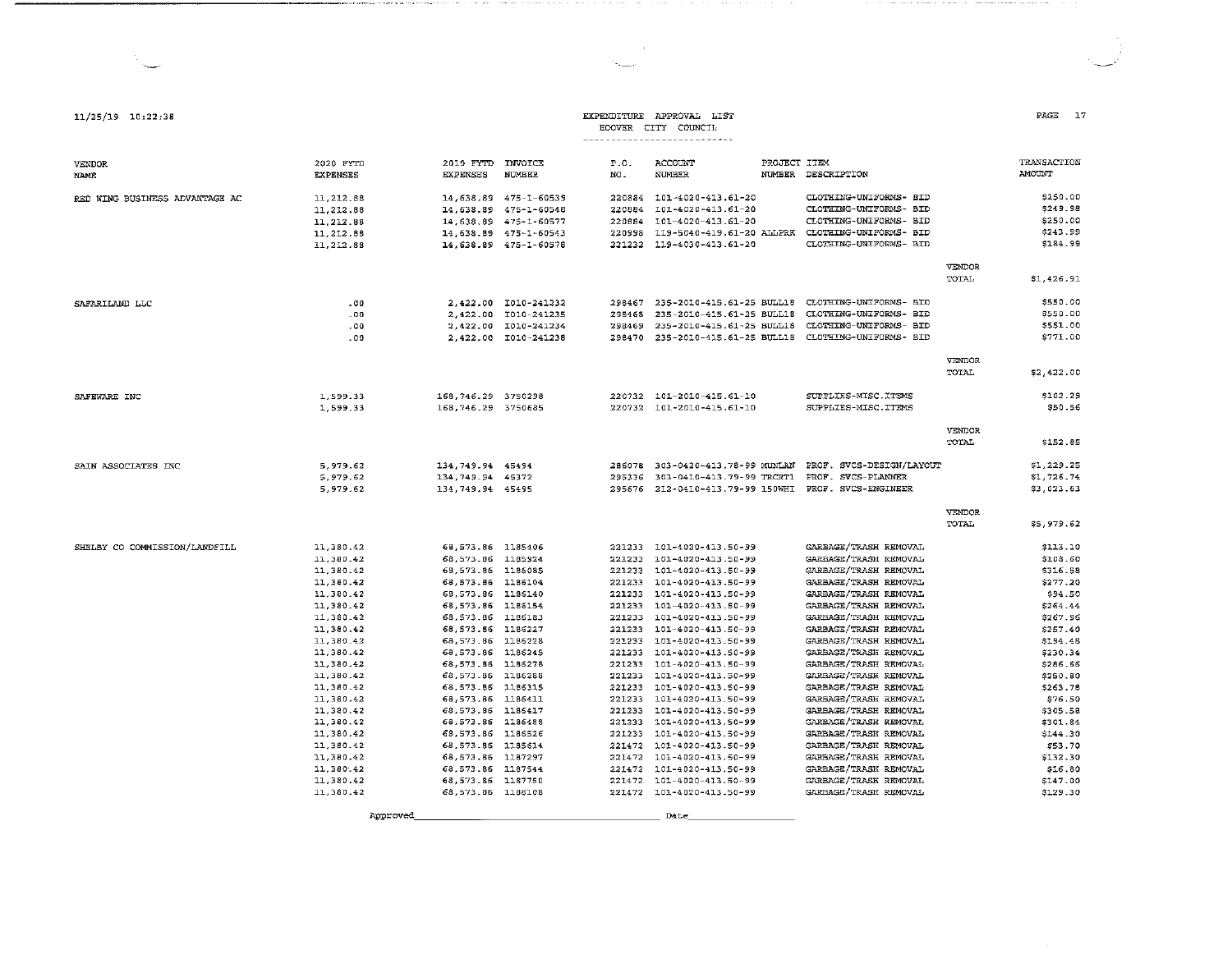| 11/25/19 10:22:38              |                              |                                          |                        |             | EXPENDITURE APPROVAL LIST<br>HOOVER CITY COUNCIL<br>---------------------------- |              |                                                           |                               | PAGE 18                      |
|--------------------------------|------------------------------|------------------------------------------|------------------------|-------------|----------------------------------------------------------------------------------|--------------|-----------------------------------------------------------|-------------------------------|------------------------------|
| VENDOR<br><b>NAME</b>          | 2020 FYTD<br><b>EXPENSES</b> | 2019 FYTD INVOICE<br><b>EXPENSES</b>     | <b>NUMBER</b>          | P.O.<br>NO. | ACCOUNT<br><b>NUMBER</b>                                                         | PROJECT ITEM | NUMBER DESCRIPTION                                        |                               | TRANSACTION<br><b>AMOUNT</b> |
| SHELBY CO COMMISSION/LANDFILL  | 11,380.42                    | 68, 573. 86 187408                       |                        |             | 221472 101-4020-413.50-99                                                        |              | GARBAGE/TRASH REMOVAL                                     |                               | \$89.10                      |
|                                |                              |                                          |                        |             |                                                                                  |              |                                                           | VENDOR<br>TOTAL               | \$4,322.26                   |
| SHERWIN-WILLIAMS (2151/HOOVER) | 1,590.32                     | 17,222.70 8024-6                         |                        |             | 221021 101-2110-415.61-10 FS7GF                                                  |              | SUPPLIES-PAINTING & WALLP                                 |                               | \$206.00                     |
|                                |                              |                                          |                        |             |                                                                                  |              |                                                           | VENDOR<br>TOTAL               | \$206.00                     |
| SHUSKEY, JAMES K               | 1,012.50<br>1,012.50         | 6,075.00 11919<br>6,075.00 111619        |                        |             | 221246 220-3010-415.34-31<br>221435 220-3010-415.34-31                           |              | CONTRACTED SERVICES<br>CONTRACTED SERVICES                |                               | \$405.00<br>\$202.50         |
|                                |                              |                                          |                        |             |                                                                                  |              |                                                           | VENDOR<br>TOTAL               | \$607.50                     |
| SIGNUP LLC                     | 650.00                       |                                          | .00 2019.1517          |             | 221441 101-0355-413.55-10 OTHER                                                  |              | SUPPLIES FOR EVENTS                                       |                               | \$650.00                     |
|                                |                              |                                          |                        |             |                                                                                  |              |                                                           | <b>VENDOR</b><br>TOTAL        | \$650.00                     |
| SITEONE LANDSCAPE SUPPLY LLC   | 7.784.69                     |                                          | 35,554.70 95850213-001 |             |                                                                                  |              | 221107 119-5040-419.61-10 ALLPRK SUPPLIES-GROUNDS MNTNCE. |                               | \$2,340.00                   |
|                                |                              |                                          |                        |             |                                                                                  |              |                                                           | <b>VENDOR</b><br>TOTAL        | \$2,340.00                   |
| SKIPPER CONSULTING INC         | 5,565.00                     | 42.965.64 14437                          |                        |             |                                                                                  |              | 297932 303-0410-413.79-99 SIGDEO PROF. SVCS-ENGINEER      |                               | \$5,565.00                   |
|                                |                              |                                          |                        |             |                                                                                  |              |                                                           | <b>VENDOR</b><br><b>TOTAL</b> | \$5,565.00                   |
| SOUNDS GREAT STEREO INC        | 285.00                       | 1,550.00 156155                          |                        |             | 221526 115-2010-415.43-25                                                        |              | AUTO & TRUCK MAINT. ITEMS                                 |                               | \$75.00                      |
|                                |                              |                                          |                        |             |                                                                                  |              |                                                           | VENDOR<br>TOTAL               | \$75.00                      |
| SOUTHERN ARMATURE WORKS INC    | 3,200.00                     |                                          | .00 131160             |             | 221523 115-2110-415.61-50                                                        |              | AUTO &TRUCK MAINT ITEMS                                   |                               | \$3,200.00                   |
|                                |                              |                                          |                        |             |                                                                                  |              |                                                           | VENDOR<br>TOTAL               | \$3,200.00                   |
| SOUTHERN GAS & SUPPLY          | 424.56<br>424.56             | 5, 912.34 35231019<br>5, 912.34 35203346 |                        |             | 220828 115-4560-413.61-40<br>221578 115-4560-413.61-10                           |              | FUEL-GASOLINE, DIESEL, KERO<br>AUTO &TRUCK MAINT. ITEMS   |                               | \$107.99<br>55.18            |
|                                |                              |                                          |                        |             |                                                                                  |              |                                                           | <b>VENDOR</b><br>TOTAL        | \$113.17                     |
| SOUTHLAND INTERNATIONAL        | 4,338.55                     | 17,444.53 01AI146789                     |                        |             | 221528 115-4020-413.61-50                                                        |              | AUTO &TRUCK MAINT. ITEMS                                  |                               | \$1,850.43                   |
|                                |                              |                                          |                        |             |                                                                                  |              |                                                           | VENDOR                        |                              |

السيالا

TOTAL \$1,850.43

Approved~------------------- Date \_\_\_\_\_\_\_\_ \_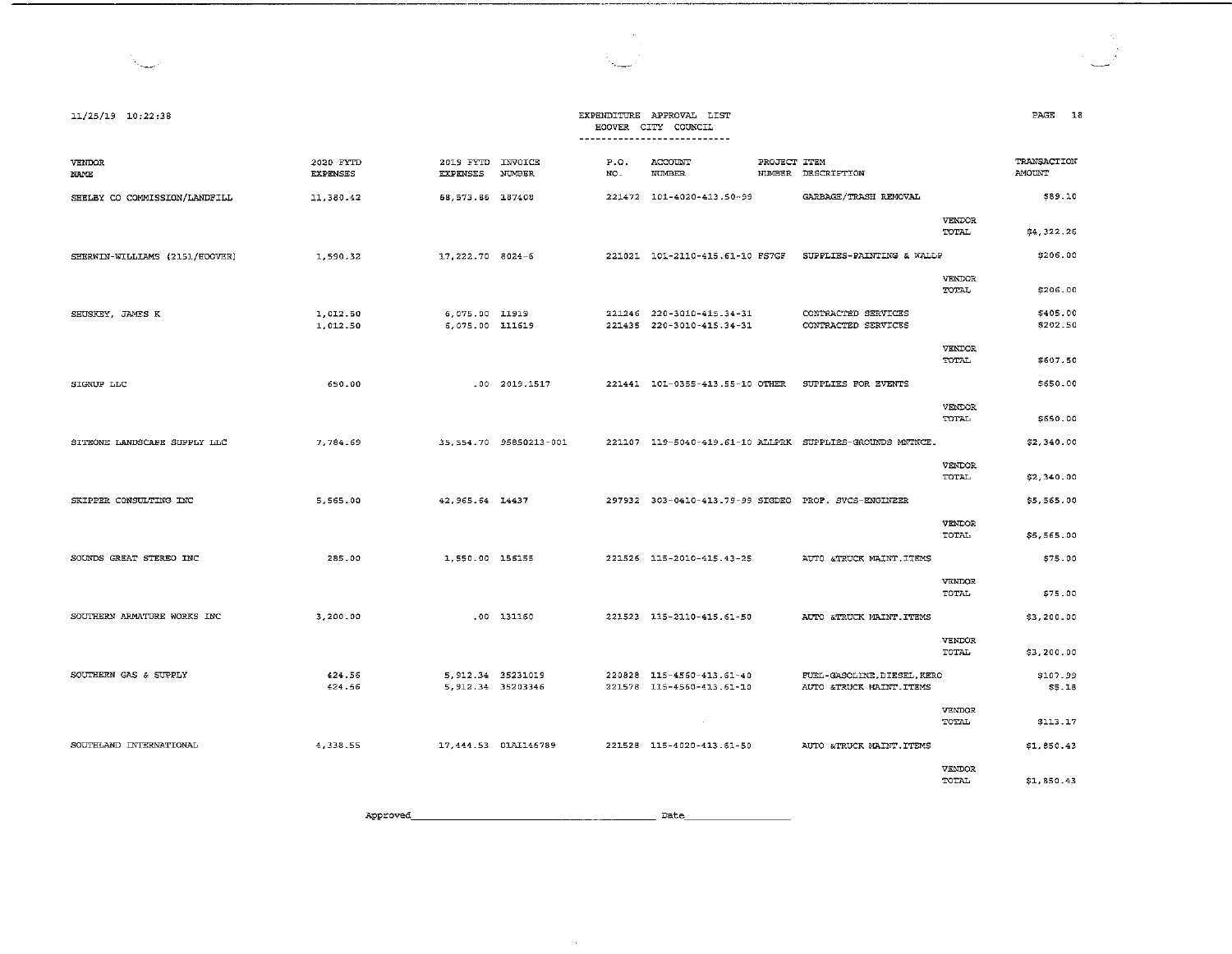| $11/25/19$ $10:22:38$          |                                                  |                                                                  |                     |             | EXPENDITURE APPROVAL LIST<br>HOOVER CITY COUNCIL<br>---------------------------                                                       |              |                                                                                                              |                        | PAGE 19                                             |
|--------------------------------|--------------------------------------------------|------------------------------------------------------------------|---------------------|-------------|---------------------------------------------------------------------------------------------------------------------------------------|--------------|--------------------------------------------------------------------------------------------------------------|------------------------|-----------------------------------------------------|
| <b>VENDOR</b><br>NAME          | 2020 FYTD<br><b>EXPENSES</b>                     | 2019 FYTD INVOICE<br><b>EXPENSES</b>                             | NUMBER              | P.O.<br>NO. | ACCOUNT<br><b>NUMBER</b>                                                                                                              | PROJECT ITEM | NUMBER DESCRIPTION                                                                                           |                        | TRANSACTION<br>AMOUNT                               |
| SPECIAL OCCASIONS AND EVENTS I | 20,851.00                                        | 72,761.85 15048                                                  |                     |             |                                                                                                                                       |              | 221368 101-0355-413.61-10 EMPREC RENT/LEASE EQ/FURN/VEH/SU                                                   |                        | \$291.00                                            |
|                                |                                                  |                                                                  |                     |             |                                                                                                                                       |              |                                                                                                              | <b>VENDOR</b><br>TOTAL | \$291.00                                            |
| SPORTS FACILITIES MANAGEMENT.  | 109,591.22                                       | 336,000.00 4524                                                  |                     |             |                                                                                                                                       |              | 221571 119-5043-419.34-25 PARK36 CONTRACTED SERVICES                                                         |                        | \$25,591.22                                         |
|                                |                                                  |                                                                  |                     |             |                                                                                                                                       |              |                                                                                                              | VENDOR<br>TOTAL        | \$25,591.22                                         |
| SPROUSE CONSTRUCTION INC       | 5,300.00                                         | 35,240.00 HC-006                                                 |                     |             |                                                                                                                                       |              | 220759 119-5040-419.61-10 PARK04 RPR/MNTNCE-BUILDINGS                                                        |                        | \$4,900.00                                          |
|                                |                                                  |                                                                  |                     |             |                                                                                                                                       |              |                                                                                                              | VENDOR<br>TOTAL        | \$4,900.00                                          |
| STATE OF ALABAMA               | 1,200.00                                         |                                                                  | .00 LESO-2020       |             | 221546 101-2070-415.39-10                                                                                                             |              | PUBLIC/SUBSCR/DUES/MBRSHP                                                                                    |                        | \$1,200.00                                          |
|                                |                                                  |                                                                  |                     |             |                                                                                                                                       |              |                                                                                                              | VENDOR<br>TOTAL        | \$1,200.00                                          |
| STEPHENS, DOMINIQUE            | 1,455.00<br>1,455.00                             | $1,275.00$ $11/19/19$<br>1,275.00 11/04/19                       |                     |             | 221490 101-5210-419.34-10 PARK22                                                                                                      |              | CONTRACTED SERVICES                                                                                          |                        | \$187.50<br>\$255.00                                |
|                                |                                                  |                                                                  |                     |             |                                                                                                                                       |              |                                                                                                              | VENDOR<br>TOTAL        | \$442.50                                            |
| SUR-LINE TURF INC              | 9,000.00<br>9,000.00<br>9,000.00                 | 9,000.00 6956<br>9,000.00 6958<br>9,000.00 6963                  |                     | 220544      | 220544 119-5040-419.61-10 PARK20<br>119-5040-419.61-10 PARK20<br>221105 119-5040-419.61-10 PARK23                                     |              | SUPPLIES-GROUNDS MNTNCE.<br>SUPPLIES-GROUNDS MNTNCE.<br>SUPPLIES-GROUNDS MNTNCE.                             |                        | \$1,500.00<br>\$1,500.00<br>\$3,000.00              |
|                                |                                                  |                                                                  |                     |             |                                                                                                                                       |              |                                                                                                              | VENDOR<br>TOTAL        | \$6,000.00                                          |
| SWAG APPAREL & PROMOTIONS INC  | 1,277.43                                         |                                                                  | 3,669.01 1112-POLOS |             |                                                                                                                                       |              | 220615 119-5040-419.61-20 ALLPRK CLOTHING-UNIFORMS-NON-BID                                                   |                        | \$986.83                                            |
|                                |                                                  |                                                                  |                     |             |                                                                                                                                       |              |                                                                                                              | VENDOR<br>TOTAL        | \$986.83                                            |
| TAYLOR, RASHEED                | 1,657.50<br>1,657.50                             | 1,372.50 11/19/19<br>$1,372.50$ $11/04/19$                       |                     |             |                                                                                                                                       |              | 221493 101-5210-419.34-10 PARK22 CONTRACTED SERVICES<br>221084 101-5210-419.34-10 PARK22 CONTRACTED SERVICES |                        | \$187.50<br>\$255.00                                |
|                                |                                                  |                                                                  |                     |             |                                                                                                                                       |              |                                                                                                              | <b>VENDOR</b><br>TOTAL | \$442.50                                            |
| TESSCO                         | 31,223.00<br>31,223.00<br>31,223.00<br>31,223.00 | 209.21 558789<br>209.21 558789<br>209.21 558789<br>209.21 558789 |                     | 298680      | 298680 117-1910-415.43-20 RADPRO<br>117-1910-415.61-07 RADPRO<br>298680 117-1910-415.61-10 RADPRO<br>298680 117-1910-415.74-99 RADPRO |              | EQUIPMENT - PURCHASE<br>EQUIPMENT- PURCHASE<br>SUPPLIES-MISC. ITEMS<br><b>EQUIPMENT- PURCHASE</b>            | VENDOR                 | \$1,950.00<br>\$9,374.00<br>\$297.00<br>\$19,602.00 |

TOTAL \$31,223.00

 $\sim$ 

Approved\_  $Date$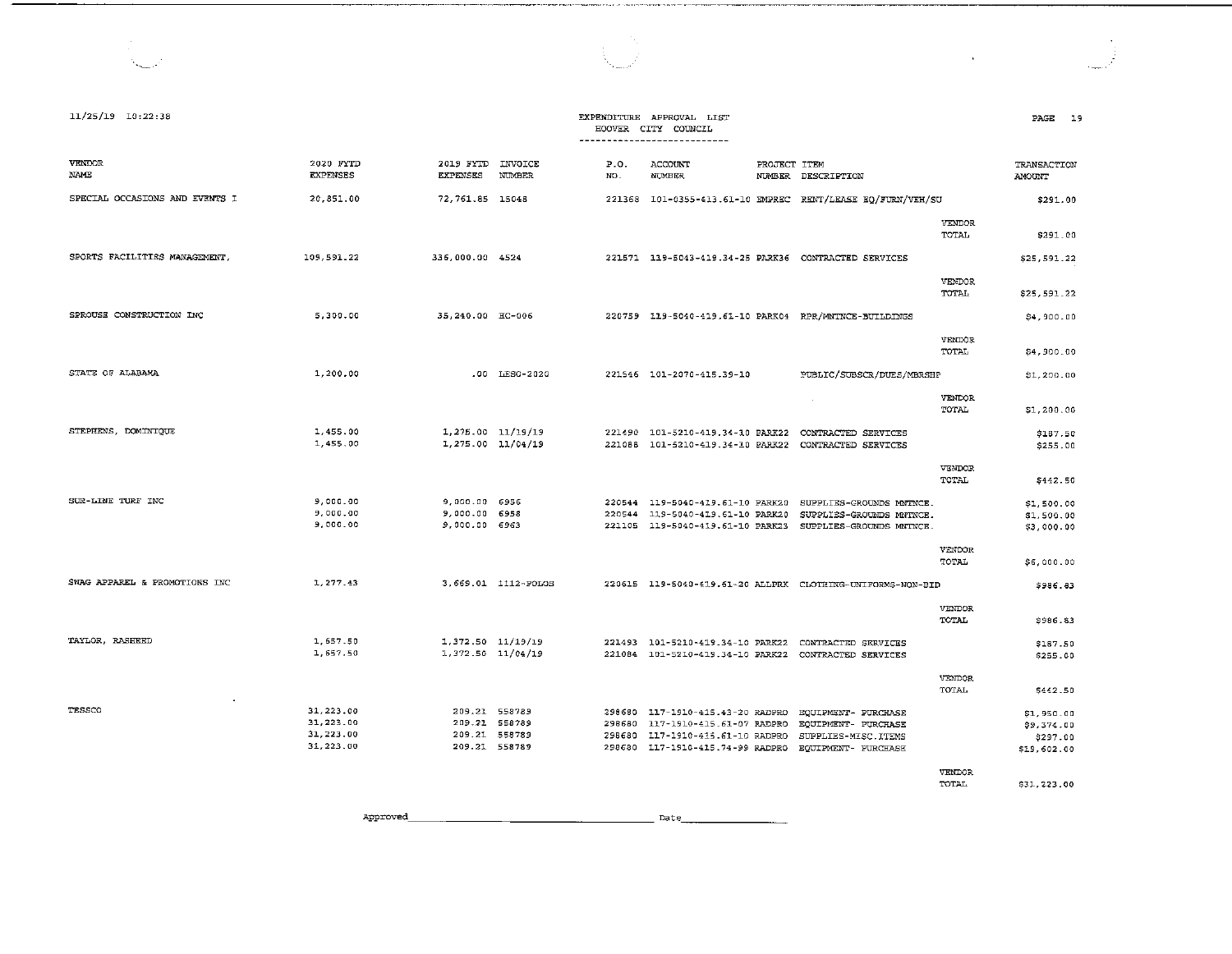| PAGE | 20 |
|------|----|
|      |    |

المساد

#### EXPENDITURE APPROVAL LIST HOOVER CITY COUNCIL ---------------------------

t,

and in

| <b>VENDOR</b><br>NAME          | 2020 FYTD<br><b>EXPENSES</b>                             | 2019 FYTD<br><b>EXPENSES</b>                                                          | INVOICE<br><b>NUMBER</b>                                                                                   | P.O.<br>NO. | ACCOUNT<br>NUMBER                                                                                          | PROJECT ITEM | NUMBER DESCRIPTION                                                                                                                        |                        | TRANSACTION<br><b>AMOUNT</b>                                |
|--------------------------------|----------------------------------------------------------|---------------------------------------------------------------------------------------|------------------------------------------------------------------------------------------------------------|-------------|------------------------------------------------------------------------------------------------------------|--------------|-------------------------------------------------------------------------------------------------------------------------------------------|------------------------|-------------------------------------------------------------|
| THOMSON WEST                   | 2,661.38                                                 | 2,400.87 22595839                                                                     |                                                                                                            |             | 221349 201-1910-415.64-20                                                                                  |              | PUBLIC/SUBSCR/DUES/MBRSHP                                                                                                                 |                        | \$2,324.12                                                  |
|                                |                                                          |                                                                                       |                                                                                                            |             |                                                                                                            |              |                                                                                                                                           | VENDOR<br>TOTAL        | \$2,324.12                                                  |
| THREE M KARTS AND MOWERS INC   | 483.24<br>483.24<br>483.24                               | 21,476.44 247980<br>21,476.44 248082<br>21.476.44 248243                              |                                                                                                            | 221210      | 221046 115-4020-413.61-50<br>115-5040-419.61-50<br>221331 115-4020-413.61-50                               |              | AUTO &TRUCK MAINT. ITEMS<br>MOWER/TRACTOR ACCESSORIES<br>AUTO &TRUCK MAINT. ITEMS                                                         |                        | \$65.00<br>\$43.50<br>\$25.00                               |
|                                |                                                          |                                                                                       |                                                                                                            |             |                                                                                                            |              |                                                                                                                                           | VENDOR<br>TOTAL        | \$133.50                                                    |
| TIRE TECH INC                  | 17, 112.97<br>17.112.97<br>17, 112.97<br>17.112.97       | 137,980.34 1195152<br>137,980.34 1195174<br>137, 980.34 1195931<br>137.980.34 1187142 |                                                                                                            | 221538      | 221290 115-4020-413.43-25<br>115-2110-415.43-25<br>221539 115-5040-419.43-25<br>221551 115-4020-413.43-25  |              | AUTO &TRUCK MAINT. ITEMS<br>AUTO &TRUCK MAINT. ITEMS<br><b>&amp;TRUCK MAINT.ITEMS</b><br>AUTO<br><b>&amp;TRUCK MAINT.ITEMS</b><br>AUTO    |                        | \$151.45<br>\$85.00<br>\$856.00<br>\$483.51                 |
|                                |                                                          |                                                                                       |                                                                                                            |             |                                                                                                            |              |                                                                                                                                           | VENDOR<br>TOTAL        | \$1,575.96                                                  |
| TPH HOLDINGS LLC               | 4,270.98<br>4.270.98<br>4,270.98<br>4 270 98<br>4.270.98 |                                                                                       | 9,395.79 93-011419<br>9.395.79 93-011437<br>9,395.79 93-012210<br>9.395.79 93-014748<br>9.395.79 93-015763 |             | 115-0000-180.01-02<br>115-0000-180.01-02<br>115-0000-180.01-02<br>115-0000-180.01-02<br>115-0000-180.01-02 |              | AUTO &TRUCK MAINT.ITEMS<br>AUTO &TRUCK MAINT. ITEMS<br>AUTO &TRUCK MAINT. ITEMS<br>AUTO<br>&TRUCK MAINT. ITEMS<br>AUTO &TRUCK MAINT.ITEMS |                        | \$859.12<br>\$1,357.33<br>\$231.63<br>\$1,847.40<br>\$24.50 |
|                                |                                                          |                                                                                       |                                                                                                            |             |                                                                                                            |              |                                                                                                                                           | <b>VENDOR</b><br>TOTAL | \$4,270.98                                                  |
| TRANSUNION RISK & ALT DATA SOL | 343.10                                                   | 1,347.65 11/01/19                                                                     |                                                                                                            |             | 221162 101-2020-415.64-20                                                                                  |              | PUBLIC/SUBSCR/DUES/MBRSHP                                                                                                                 |                        | \$343.10                                                    |
|                                |                                                          |                                                                                       |                                                                                                            |             |                                                                                                            |              |                                                                                                                                           | <b>VENDOR</b><br>TOTAL | \$343.10                                                    |
| UNITED RENTALS NORTH AMERICA I | 516.49                                                   |                                                                                       | 4,138.58 175940075-001                                                                                     |             |                                                                                                            |              | 221044 119-5043-419.44-30 PARK36 RENT/LEASE EQ/FURN/VEH/SU                                                                                |                        | \$516.49                                                    |
|                                |                                                          |                                                                                       |                                                                                                            |             |                                                                                                            |              |                                                                                                                                           | <b>VENDOR</b><br>TOTAL | \$516.49                                                    |
| US POSTMASTER                  | 11 241 50<br>11,241.50                                   | 16,752.68 POSTAGE                                                                     | 16,752.68 2020 #360628                                                                                     |             | 221521 101-1220-414.61-30<br>221554 101-0220-411.61-10                                                     |              | SHIPPING/POSTAGE<br>SHIPPING/POSTAGE                                                                                                      |                        | \$5,362.50<br>\$512.00                                      |
|                                |                                                          |                                                                                       |                                                                                                            |             |                                                                                                            |              |                                                                                                                                           | VENDOR<br>TOTAL        | \$5,874.50                                                  |
| VEAL CONVENTION SERVICES INC   | 190.00                                                   |                                                                                       | .00 19607                                                                                                  |             |                                                                                                            |              | 221204 119-5043-419.44-30 PARK36 SUPPLIES FOR EVENTS                                                                                      |                        | \$190.00                                                    |
|                                |                                                          |                                                                                       |                                                                                                            |             |                                                                                                            |              |                                                                                                                                           | <b>VENDOR</b><br>TOTAL | \$190.00                                                    |
| VESTAVIA ANIMAL CLINIC INC     | 735.05                                                   | 11,779.56 11/01/19                                                                    |                                                                                                            |             | 221547 101-2040-415.37-10                                                                                  |              | ANIMALS-FOOD, VET. SUPP. PUR                                                                                                              |                        | \$735.05                                                    |

Approved  $Date$ 

N.

11/25/19 10:22:38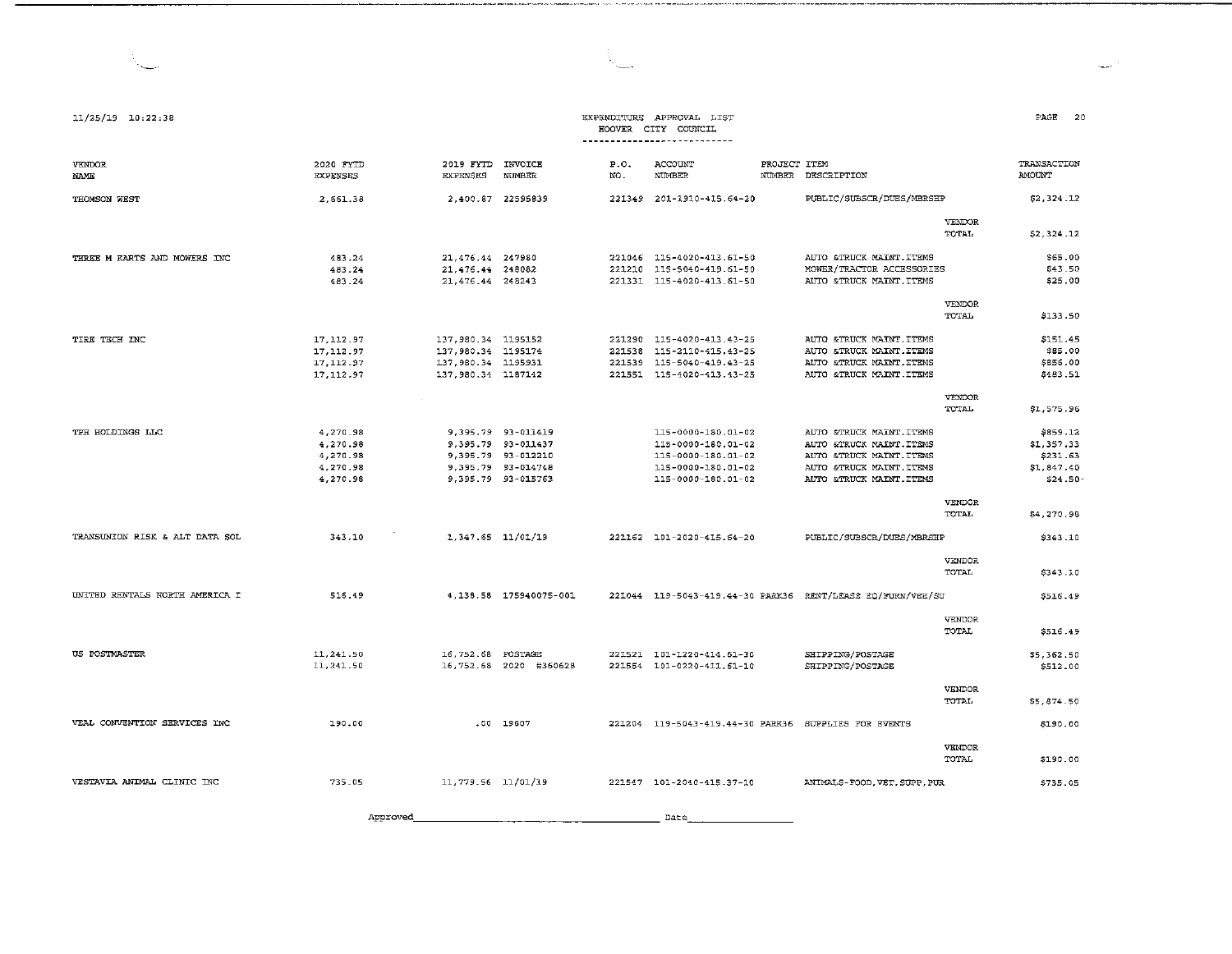$\mathcal{O}(2\pi\log n)$  , where  $\mathcal{O}(2\pi\log n)$ 

| 11/25/19 10:22:38                                   |                                                                                                                                                                                            |                                                                                                                                                       |                                                                                                                                                                                                                                                          |             | EXPENDITURE APPROVAL LIST<br>HOOVER CITY COUNCIL<br>------ <b>----<sub>--</sub>---------</b> -------                                                                                                                                                                                                                                                                  |                                                                                                                                                                                                                                                                                                                                                                                         |                                           | PAGE<br>2 <sup>2</sup>                                                                                                                                                                                           |
|-----------------------------------------------------|--------------------------------------------------------------------------------------------------------------------------------------------------------------------------------------------|-------------------------------------------------------------------------------------------------------------------------------------------------------|----------------------------------------------------------------------------------------------------------------------------------------------------------------------------------------------------------------------------------------------------------|-------------|-----------------------------------------------------------------------------------------------------------------------------------------------------------------------------------------------------------------------------------------------------------------------------------------------------------------------------------------------------------------------|-----------------------------------------------------------------------------------------------------------------------------------------------------------------------------------------------------------------------------------------------------------------------------------------------------------------------------------------------------------------------------------------|-------------------------------------------|------------------------------------------------------------------------------------------------------------------------------------------------------------------------------------------------------------------|
| <b>VENDOR</b><br><b>NAME</b>                        | 2020 FYTD<br><b>EXPENSES</b>                                                                                                                                                               | 2019 FYTD INVOICE<br><b>EXPENSES</b>                                                                                                                  | NUMBER                                                                                                                                                                                                                                                   | P.0.<br>NO. | ACCOUNT<br><b>NUMBER</b>                                                                                                                                                                                                                                                                                                                                              | PROJECT ITEM<br>NUMBER DESCRIPTION                                                                                                                                                                                                                                                                                                                                                      |                                           | TRANSACTION<br><b>AMOUNT</b>                                                                                                                                                                                     |
|                                                     |                                                                                                                                                                                            |                                                                                                                                                       |                                                                                                                                                                                                                                                          |             |                                                                                                                                                                                                                                                                                                                                                                       |                                                                                                                                                                                                                                                                                                                                                                                         | <b>VENDOR</b><br>TOTAL                    | \$735.05                                                                                                                                                                                                         |
| VULCAN CONSTRUCTION MATERIALS                       | 1,569.79                                                                                                                                                                                   | 158,817.00 50682720                                                                                                                                   |                                                                                                                                                                                                                                                          |             |                                                                                                                                                                                                                                                                                                                                                                       | 220364 303-0410-413.79-99 MDMISC RPR/MNTNCE-ROADWAY, DRAINA                                                                                                                                                                                                                                                                                                                             |                                           | \$1,569.79                                                                                                                                                                                                       |
|                                                     |                                                                                                                                                                                            |                                                                                                                                                       |                                                                                                                                                                                                                                                          |             |                                                                                                                                                                                                                                                                                                                                                                       |                                                                                                                                                                                                                                                                                                                                                                                         | <b>VENDOR</b><br>TOTAL                    | \$1,569.79                                                                                                                                                                                                       |
| VULCAN TIRE & AUTOMOTIVE                            | 7,175.10<br>7,175.10                                                                                                                                                                       | 8,062.03 913359<br>8.062.03 913186                                                                                                                    |                                                                                                                                                                                                                                                          |             | 221300 115-2010-415.43-25<br>221319 115-7662-417.43-25                                                                                                                                                                                                                                                                                                                | AUTO &TRUCK MAINT. ITEMS<br>AUTO &TRUCK MAINT. ITEMS                                                                                                                                                                                                                                                                                                                                    |                                           | \$566.32<br>\$606.96                                                                                                                                                                                             |
|                                                     |                                                                                                                                                                                            |                                                                                                                                                       |                                                                                                                                                                                                                                                          |             |                                                                                                                                                                                                                                                                                                                                                                       |                                                                                                                                                                                                                                                                                                                                                                                         | VENDOR<br>TOTAL                           | \$1,1/3.28                                                                                                                                                                                                       |
| WALKER, MESHA                                       | 439.91                                                                                                                                                                                     |                                                                                                                                                       | 4,152.83 EXP 110419                                                                                                                                                                                                                                      |             | 221293 101-0610-416.58-10                                                                                                                                                                                                                                                                                                                                             | EXPENSES-TRNG. & DEV, REGIST                                                                                                                                                                                                                                                                                                                                                            |                                           | \$439.91                                                                                                                                                                                                         |
|                                                     |                                                                                                                                                                                            |                                                                                                                                                       |                                                                                                                                                                                                                                                          |             |                                                                                                                                                                                                                                                                                                                                                                       |                                                                                                                                                                                                                                                                                                                                                                                         | <b>VENDOR</b><br>TOTAL                    | \$439.91                                                                                                                                                                                                         |
| WALLACE, JORDAN, RATLIFF &<br>WALMART COMMUNITY BRC | 167,409.56<br>167,409.56<br>167,409.56<br>167,409.56<br>167,409.56<br>167,409.56<br>167,409.56<br>167,409.56<br>167,409.56<br>167,409.56<br>167,409.56<br>2,846.37<br>2,846.37<br>2,846.37 | 1,452,519.91 11/2019 RISK<br>1,452,519.91 11/2019 RISK<br>1,452,519.91 11/2019 RISK<br>30,687.13 11/06/19<br>30,687.13 11/04/19<br>30,687.13 11/04/19 | 1.452,519.91 10/2019 GENERAL<br>1,452,519.91 10/2019 GENERAL<br>1, 452, 519.91 10/2019 SPECIAL<br>1,452,519.91 11/2019 GENERAL<br>1,452,519.91 11/2019 SPECIAL<br>1,452,519.91 11/2019 NONRISK<br>1,452,519.91 11/2019 RISK<br>1,452,519.91 11/2019 RISK |             | 221280 101-0220-411.30-10<br>221280 101-0220-411.30-10<br>221280 101-0220-411.30-11<br>221280 101-0220-411.30-10<br>221280 101-0220-411.30-11<br>221534 552-0210-411.51-65 P&CLEG<br>221534 552-0410-413.51-65 P&CLEG<br>221534 552-0610-416.51-65 P&CLEG<br>221534 552-2040-415.51-67 P&CLEG<br>221534 552-4020-413.51-66 P&CLEG<br>220012 215-2060-415.33-20 PRFOOD | PROF. SVCS-LEGAL<br>PROF. SVCS-LEGAL<br>PROF. SVCS-LEGAL<br>PROF. SVCS-LEGAL<br>PROF. SVCS-LEGAL<br>GENERAL LIABILITY<br>GENERAL LIABILITY<br>GENERAL LIABILITY<br>GENERAL LIABILITY<br>GENERAL LIABILITY<br>GENERAL LIABILITY<br>220012 215-2060-415.33-20 PRFOOD PRISONER CUSTODY-EXPENSES<br>PRISONER CUSTODY-EXPENSES<br>220012 215-2060-415.33-25 PRSUPP PRISONER CUSTODY-EXPENSES | <b>VENDOR</b><br>TOTAL<br>VENDOR<br>TOTAL | \$43,048.60<br>\$19.26<br>523.728.48<br>543,050.23<br>\$4,580.12<br>\$4,410.00<br>\$2,162.50<br>\$4,032.50<br>\$4,072.50<br>\$540.00<br>\$247.50<br>\$129,891.69<br>\$118.97<br>\$439.72<br>\$237.01<br>\$795.70 |
| WATKINS CLEANERS INC                                | 642.00                                                                                                                                                                                     | 1, 315.75 11/12/19                                                                                                                                    |                                                                                                                                                                                                                                                          |             |                                                                                                                                                                                                                                                                                                                                                                       | 221327 101-5210-419.43-20 PARK22 RPR/MNTNCE-EQUIPMENT                                                                                                                                                                                                                                                                                                                                   |                                           | \$124.00                                                                                                                                                                                                         |
|                                                     |                                                                                                                                                                                            |                                                                                                                                                       |                                                                                                                                                                                                                                                          |             |                                                                                                                                                                                                                                                                                                                                                                       |                                                                                                                                                                                                                                                                                                                                                                                         | VENDOR<br>TOTAL                           | \$124.00                                                                                                                                                                                                         |
| WEST GOVERNMENT SERVICES                            | 504.92                                                                                                                                                                                     |                                                                                                                                                       | 5,999.64 841246299                                                                                                                                                                                                                                       |             | 221163 101-2020-415.64-20                                                                                                                                                                                                                                                                                                                                             | PUBLIC/SUBSCR/DUES/MBRSHP                                                                                                                                                                                                                                                                                                                                                               |                                           | \$504.92                                                                                                                                                                                                         |
|                                                     |                                                                                                                                                                                            |                                                                                                                                                       |                                                                                                                                                                                                                                                          |             |                                                                                                                                                                                                                                                                                                                                                                       |                                                                                                                                                                                                                                                                                                                                                                                         | VENDOR<br>TOTAL.                          | \$504.92                                                                                                                                                                                                         |
| WEST, JOEL S.                                       | 170.60                                                                                                                                                                                     |                                                                                                                                                       | 355.86 EXP 112119                                                                                                                                                                                                                                        |             | 220940 101-2110-415.61-11                                                                                                                                                                                                                                                                                                                                             | SUPPLIES-MEDICAL                                                                                                                                                                                                                                                                                                                                                                        |                                           | \$170.60                                                                                                                                                                                                         |
|                                                     | Approved                                                                                                                                                                                   |                                                                                                                                                       |                                                                                                                                                                                                                                                          |             | Date                                                                                                                                                                                                                                                                                                                                                                  |                                                                                                                                                                                                                                                                                                                                                                                         |                                           |                                                                                                                                                                                                                  |

 $\sim$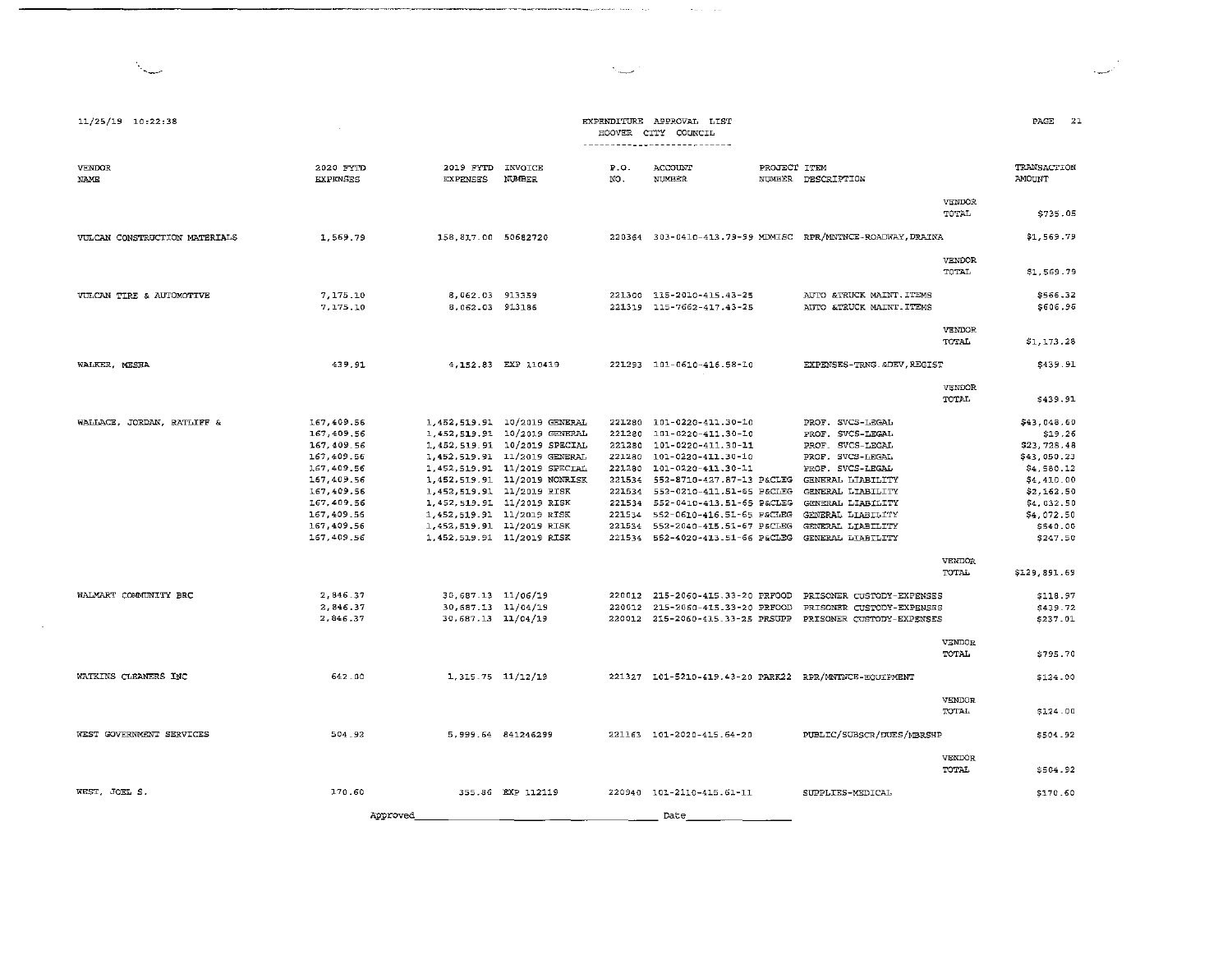المستدرات

| 11/25/19 10:22:38            |                              |                              |                      | EXPENDITURE<br><b>HOOVER</b> | APPROVAL LIST<br>CITY COUNCIL<br>---------------------------- |              |                                                           |                        | 22<br>PAGE            |
|------------------------------|------------------------------|------------------------------|----------------------|------------------------------|---------------------------------------------------------------|--------------|-----------------------------------------------------------|------------------------|-----------------------|
| VENDOR<br>NAME               | 2020 FYTD<br><b>EXPENSES</b> | 2019 FYTD<br><b>EXPENSES</b> | INVOICE<br>NUMBER    | P.0.<br>NO.                  | ACCOUNT<br>NUMBER                                             | PROJECT ITEM | NUMBER DESCRIPTION                                        |                        | TRANSACTION<br>AMOUNT |
|                              |                              |                              |                      |                              |                                                               |              |                                                           | VENDOR<br>TOTAL        | \$170.60              |
| WILLIE DOVE DOOR COMPANY     | 2,890.00                     | 6,229.00 2245                |                      |                              | 221336 119-2110-415.61-10 FS8                                 |              | RPR/MNTNCE-BUILDINGS                                      |                        | \$1,595.00            |
|                              |                              |                              |                      |                              |                                                               |              |                                                           | VENDOR<br>TOTAL        | \$1,595.00            |
| WOERNER LANDSCAPE SOURCE INC | 137.00                       | 2,105.50 88097               |                      |                              |                                                               |              | 221256 119-5040-419.61-10 PARK05 SUPPLIES-GROUNDS MNTNCE. |                        | \$137.00              |
|                              |                              |                              |                      |                              |                                                               |              |                                                           | VENDOR<br><b>TOTAL</b> | \$137.00              |
| WOODMAN, CARMEN M            | 62.50                        | 1,075.00 111819              |                      |                              | 221446 215-3010-415.31-50                                     |              | CONTRACTED SERVICES                                       |                        | \$25.00               |
|                              |                              |                              |                      |                              |                                                               |              |                                                           | VENDOR<br>TOTAL        | \$25.00               |
| WW WILLIAMS                  | 1,367.29                     |                              | 22,695.58 7457855-00 |                              | 221530 119-2110-415.61-10 FS3                                 |              | RPR/MNTNCE-EQUIPMENT                                      |                        | \$1,172.51            |
|                              |                              |                              |                      |                              |                                                               |              |                                                           | VENDOR<br>TOTAL        | \$1,172.51            |
| WYATT, MINDY                 | 2,569.74                     |                              | 7,942.82 EXP 112219  |                              | 221567 101-1010-414.58-10                                     |              | EXPENSES-TRNG. & DEV, REGIST                              |                        | \$2,569.74            |
|                              |                              |                              |                      |                              |                                                               |              |                                                           | VENDOR<br>TOTAL        | \$2,569.74            |
|                              |                              |                              |                      |                              |                                                               |              |                                                           | FINAL TOTALS<br>TOTAL  | \$1,105,245.46        |

.<br>Parawat sebentuk menjadi kalendar dan berasa dan berasa dalam kemudian dan berasa

المستحث

\* \* \* E N D O F R E P O R T \* \* \*

 $\mathcal{N}_{\text{max}}$ 

Approved, \_\_\_\_\_\_\_\_\_\_\_\_\_\_\_\_\_\_\_\_ Date \_\_\_\_\_\_\_\_ \_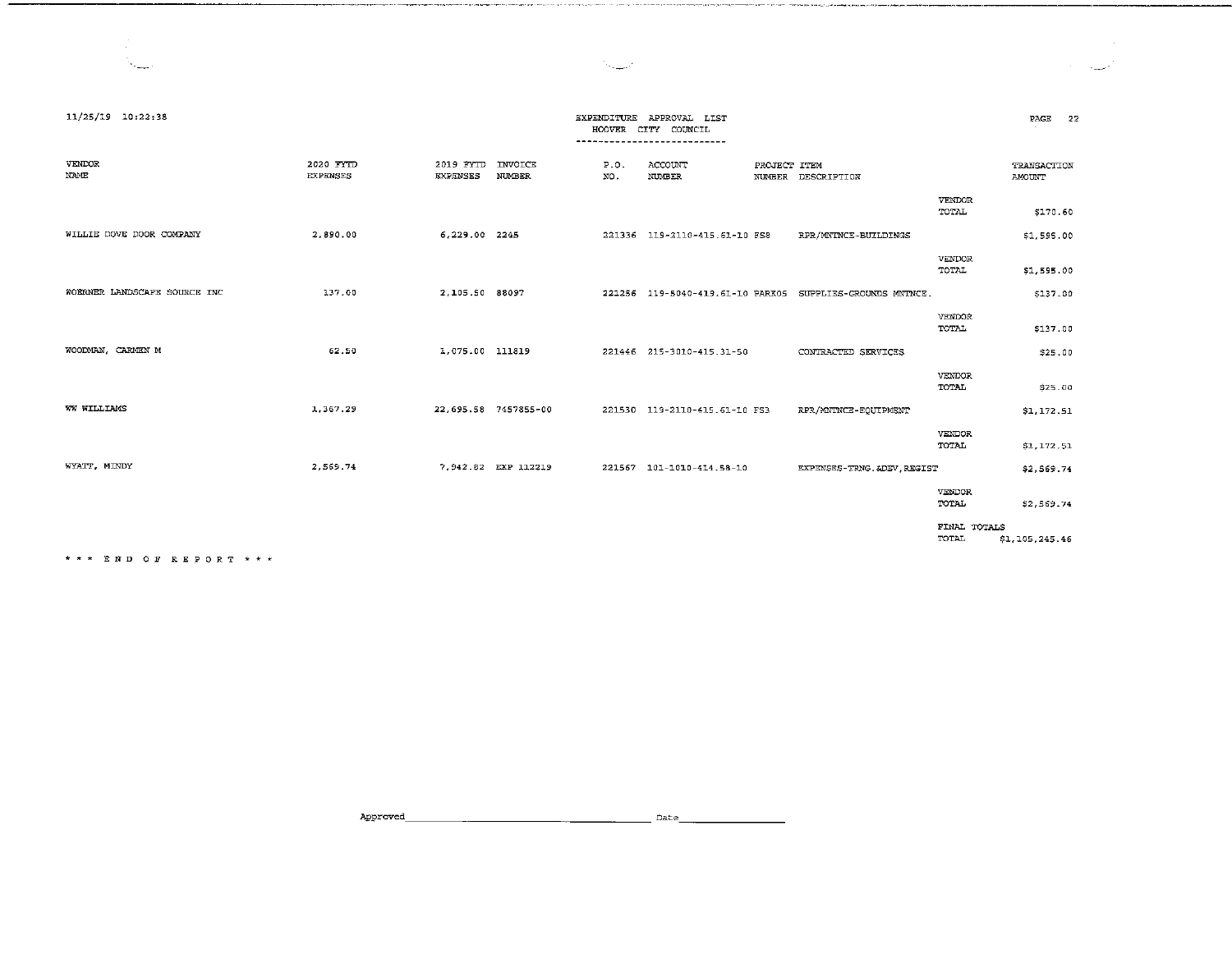| 11/22/19 14:15:59              |                                                                                                                                                                                                 |                                      |                                                                                                                                                                                                                                                                                                                                                                                                                                                               |             | EXPENDITURE APPROVAL LIST<br>HOOVER CITY COUNCIL<br>----------------------------                                                                                                                          |                                                                                                                                                                                                                                                                                                                                                                                                                                                                                                                          |                        | PAGE<br>$\mathbf{1}$                                                                                                                                                                           |
|--------------------------------|-------------------------------------------------------------------------------------------------------------------------------------------------------------------------------------------------|--------------------------------------|---------------------------------------------------------------------------------------------------------------------------------------------------------------------------------------------------------------------------------------------------------------------------------------------------------------------------------------------------------------------------------------------------------------------------------------------------------------|-------------|-----------------------------------------------------------------------------------------------------------------------------------------------------------------------------------------------------------|--------------------------------------------------------------------------------------------------------------------------------------------------------------------------------------------------------------------------------------------------------------------------------------------------------------------------------------------------------------------------------------------------------------------------------------------------------------------------------------------------------------------------|------------------------|------------------------------------------------------------------------------------------------------------------------------------------------------------------------------------------------|
| <b>VENDOR</b><br><b>NAME</b>   | 2020 FYTD<br><b>EXPENSES</b>                                                                                                                                                                    | 2019 FYTD INVOICE<br><b>EXPENSES</b> | <b>NUMBER</b>                                                                                                                                                                                                                                                                                                                                                                                                                                                 | P.0.<br>NO. | ACCOUNT<br>NUMBER                                                                                                                                                                                         | PROJECT ITEM<br>NUMBER DESCRIPTION                                                                                                                                                                                                                                                                                                                                                                                                                                                                                       |                        | TRANSACTION<br><b>AMOUNT</b>                                                                                                                                                                   |
| AL POWER CO                    | 4,727.43<br>4,727.43<br>4,727.43<br>4,727.43                                                                                                                                                    |                                      | 80,084.05 33188-03023 K19<br>80.084.05 24432-32024 K19<br>80,084.05 39650-29013 J19<br>80.084.05 12499-05058 J19                                                                                                                                                                                                                                                                                                                                              |             |                                                                                                                                                                                                           | 119-5041-419.62-20 PARK10 10/21/19 - 11/17/19<br>119-5041-419.62-20 PARK10 10/20/19 - 11/17/19<br>119-5043-419.62-20 PARK37 10/20/19 - 11/17/19<br>119-5043-419.62-20 PARK37 10/20/19 - 11/17/19                                                                                                                                                                                                                                                                                                                         |                        | \$245.40<br>\$28.41<br>\$1,068.54<br>\$1,993.90                                                                                                                                                |
|                                |                                                                                                                                                                                                 |                                      |                                                                                                                                                                                                                                                                                                                                                                                                                                                               |             |                                                                                                                                                                                                           |                                                                                                                                                                                                                                                                                                                                                                                                                                                                                                                          | VENDOR<br>TOTAL        | \$3,336.25                                                                                                                                                                                     |
| AT&T ALABAMA (MONTHLY STATEMEN | 31,282.02<br>31,282.02<br>31,282.02<br>31,282.02                                                                                                                                                |                                      | 158,755.49 205M14-9642 L19<br>158, 755, 49 205M14-9642 L19<br>158,755.49 205M14-9642 L19<br>158,755.49 205M14-4716 K19                                                                                                                                                                                                                                                                                                                                        |             | 220527 117-1910-415.43-20 VIPER<br>220527 117-1910-415.61-07 VIPER<br>220527 117-1910-415.61-07 VIPER<br>220865 117-1910-415.53-05                                                                        | RPR/MNTNCE-EQUIPMENT<br>COMPUTER SOFTWARE & DATA<br>TELEPHONE SVCS & SUPPLIES<br>TELEPHONE SVCS & SUPPLIES                                                                                                                                                                                                                                                                                                                                                                                                               |                        | \$2,158.00<br>\$832.00<br>\$1,927.00<br>\$8,217.66                                                                                                                                             |
|                                |                                                                                                                                                                                                 |                                      |                                                                                                                                                                                                                                                                                                                                                                                                                                                               |             |                                                                                                                                                                                                           |                                                                                                                                                                                                                                                                                                                                                                                                                                                                                                                          | VENDOR<br>TOTAL        | \$13,134.66                                                                                                                                                                                    |
| AT&T BUSINESS SERVICES         | 8,603.08<br>8,603.08                                                                                                                                                                            |                                      | 61,462.36 7698051502<br>61,462.36 7698051502                                                                                                                                                                                                                                                                                                                                                                                                                  |             | 220930 117-2010-415.53-50                                                                                                                                                                                 | TELEPHONE SVCS & SUPPLIES<br>220930 117-5041-419.53-50 PARKID TELEPHONE SVCS & SUPPLIES                                                                                                                                                                                                                                                                                                                                                                                                                                  |                        | \$1,607.00<br>\$1,811.80                                                                                                                                                                       |
|                                |                                                                                                                                                                                                 |                                      |                                                                                                                                                                                                                                                                                                                                                                                                                                                               |             |                                                                                                                                                                                                           |                                                                                                                                                                                                                                                                                                                                                                                                                                                                                                                          | <b>VENDOR</b><br>TOTAL | \$3,418.80                                                                                                                                                                                     |
| BESSEMER UTILITIES-WATER SERVI | 3,146.64<br>3,146.64                                                                                                                                                                            |                                      | 28,396.38 135668 J19<br>28,396.38 135669 K19                                                                                                                                                                                                                                                                                                                                                                                                                  |             | 119-2110-415.62-50<br>101-2110-415.44-50                                                                                                                                                                  | $10/1/19 - 10/30/19$<br>$10/1/19 - 10/30/19$                                                                                                                                                                                                                                                                                                                                                                                                                                                                             |                        | \$266.30<br>\$651.17                                                                                                                                                                           |
|                                |                                                                                                                                                                                                 |                                      |                                                                                                                                                                                                                                                                                                                                                                                                                                                               |             |                                                                                                                                                                                                           |                                                                                                                                                                                                                                                                                                                                                                                                                                                                                                                          | VENDOR<br>TOTAL        | \$917.47                                                                                                                                                                                       |
| BHAM WATER WORKS BOARD         | 96,027.38<br>96,027.38<br>96,027.38<br>96,027.38<br>96,027.38<br>96,027.38<br>96,027.38<br>96,027.38<br>96,027.38<br>96,027.38<br>96,027.38<br>96,027.38<br>96,027.38<br>96,027.38<br>96,027.38 | 1,801,221.14 2100002498              | 1.801.221.14 210010174204I19<br>1,801,221.14 210010135875K19<br>1,801,221.14 210010201853J19<br>1,801,221.14 210010000285J19<br>1,801,221.14 210010117818I19<br>1,801,221.14 210010182148I19<br>1,801,221.14 210010107581H19<br>1.801.221.14 210010197035K19<br>1,801,221.14 210010068577J19<br>1,801,221.14 210010150626K19<br>1,801,221.14 210010200397K19<br>1,801,221.14 210010181920J19<br>1,801,221.14 210010204053J19<br>1.801, 221.14 210010190418K19 |             | 501-0520-413.62-50<br>501-0520-413.62-50<br>119-2110-415.62-50<br>119-5040-419.62-50 PARK05<br>119-2110-415.62-50<br>119-2110-415.62-50<br>101-2110-415.44-50<br>101-2110-415.44-50<br>501-0510-413.31-99 | $10/16/19 - 11/14/19$<br>119-5040-419.62-50 PARK02 10/15/19 - 11/14/19<br>$10/16/19 - 11/14/19$<br>$10/15/19 - 11/14/19$<br>119-5040-419.62-50 PARK01 10/16/19 - 11/15/19<br>10/17/19 - 11/15/19<br>119-5040-419.62-50 PARK04 10/16/19 - 11/15/19<br>$10/16/19 - 11/15/19$<br>$10/18/19 - 11/15/19$<br>$10/22/19 - 11/15/19$<br>$10/16/19 - 11/15/19$<br>119-5040-419.62-50 PARK05 10/16/19 - 11/15/19<br>119-5040-419.62-50 PARK04 10/16/19 - 11/15/19<br>October 2019<br>119-5210-419.62-50 PARK22 10/16/19 - 11/15/19 | VENDOR<br>TOTAL        | \$28.02<br>\$59.99<br>\$32.08<br>\$282.87<br>\$9.46<br>\$55.92<br>\$1,894.09<br>\$287.71<br>\$251.12<br>\$261.97<br>\$52.35<br>\$55.92<br>\$158.42<br>\$20,852.95<br>\$5,263.33<br>\$29,546.20 |
| BRIGHT HOUSE NETWORKS LLC      | 242.52                                                                                                                                                                                          |                                      | 1,386.12 0678851011111119                                                                                                                                                                                                                                                                                                                                                                                                                                     |             | 220931 117-2110-415.53-50                                                                                                                                                                                 | UTILITIES                                                                                                                                                                                                                                                                                                                                                                                                                                                                                                                |                        | <b>S121.26</b>                                                                                                                                                                                 |
|                                |                                                                                                                                                                                                 |                                      |                                                                                                                                                                                                                                                                                                                                                                                                                                                               |             |                                                                                                                                                                                                           |                                                                                                                                                                                                                                                                                                                                                                                                                                                                                                                          | VENDOR<br>TOTAL        | \$121.26                                                                                                                                                                                       |

است

Approved, \_\_\_\_\_\_\_\_\_\_\_\_\_\_\_\_\_\_\_\_ Date \_\_\_\_\_\_\_\_ \_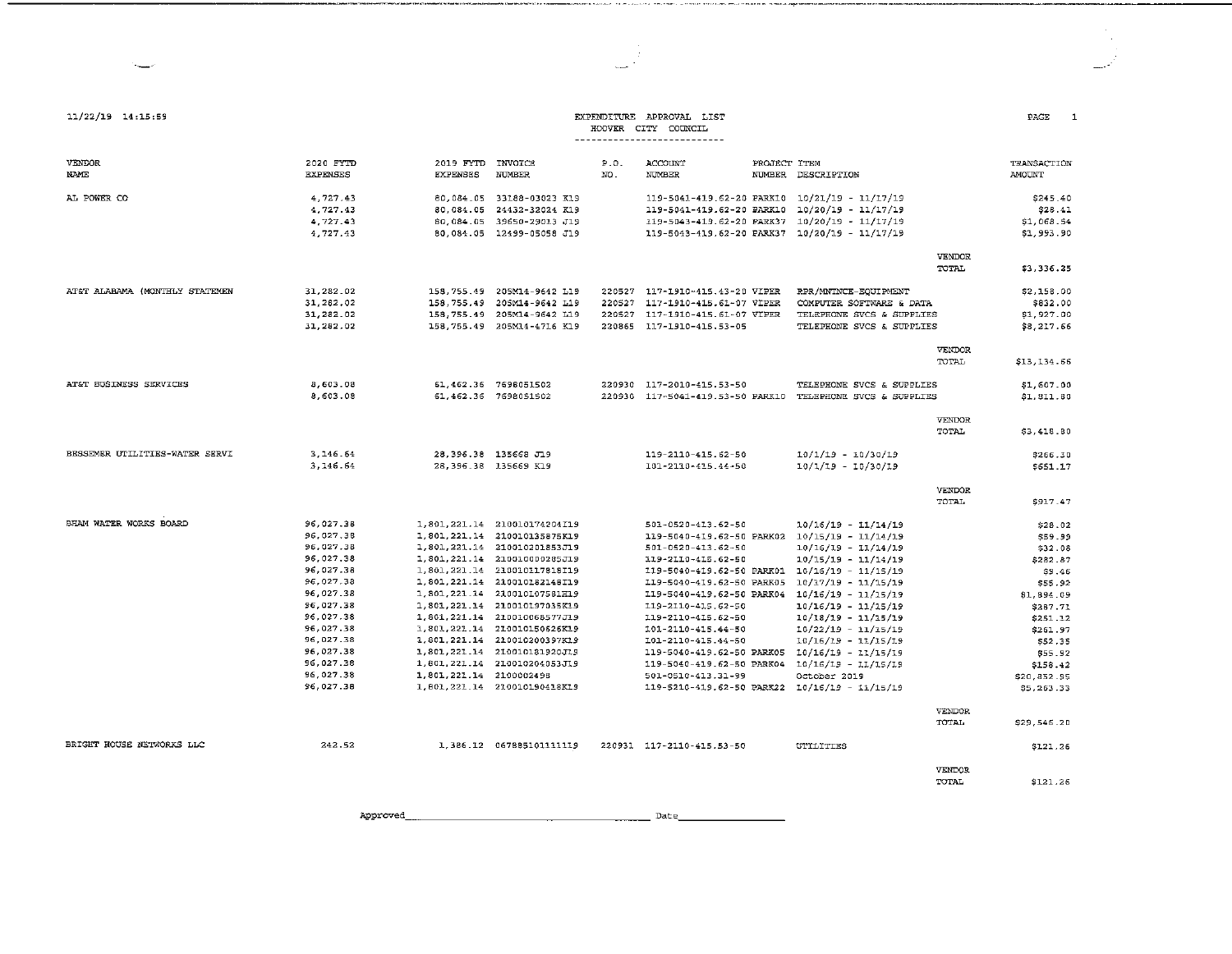| 11/22/19 14:15:59       | APPROVAL LIST<br>EXPENDITURE<br>HOOVER<br>CITY COUNCIL                                               |                              |                                                                                                                                                                                                                       |                                      |                                                                                                                                                                                                                                      |                        |                                                                                                                                   |               | PAGE<br>2                                                                                    |
|-------------------------|------------------------------------------------------------------------------------------------------|------------------------------|-----------------------------------------------------------------------------------------------------------------------------------------------------------------------------------------------------------------------|--------------------------------------|--------------------------------------------------------------------------------------------------------------------------------------------------------------------------------------------------------------------------------------|------------------------|-----------------------------------------------------------------------------------------------------------------------------------|---------------|----------------------------------------------------------------------------------------------|
| VENDOR<br>NAME          | 2020 FYTD<br><b>EXPENSES</b>                                                                         | 2019 FYTD<br><b>EXPENSES</b> | INVOICE<br>NUMBER                                                                                                                                                                                                     | P.O.<br>NO.                          | ACCOUNT<br>NUMBER                                                                                                                                                                                                                    | PROJECT ITEM<br>NUMBER | DESCRIPTION                                                                                                                       |               | TRANSACTION<br><b>AMOUNT</b>                                                                 |
| <b>CHARTER BUSINESS</b> | 13,094.18<br>13 094.18<br>13.094.18<br>13,094.18<br>13.094.18<br>13.094.18<br>13 094.18<br>13 094.18 |                              | 86.633.76 0003906110119<br>86,633.76 0003906110119<br>86,633.76 0003906110119<br>86,633.76 0003906110119<br>86, 633.76 0003906110119<br>86,633.76 1020275102719<br>86.633.76 0472198110719<br>86.633.76 1005649101719 | 220929<br>220929<br>220929<br>220156 | 117-0720-416.53-50<br>220929 117-2110-415.53-50<br>220929 117-3010-415.53-50<br>117-5040-419.53-50 PARK27<br>117-5041-419.53-50 PARK10<br>117-5020-419.53-50 PARK12<br>220688 117-2110-415.53-50<br>221186 117-5043-419.53-50 PARK36 |                        | UTILITIES<br>UTILITIES<br>UTILITIES<br><b>UTILITIES</b><br>UTILITIES<br><b>UTILITIES</b><br>UTILITIES<br>PROF. SVCS-DATA PROCESS. |               | \$1,583.21<br>\$115.64<br>\$84.99<br>\$130.04<br>\$94.98<br>\$84.99<br>\$50.56<br>\$1,299.00 |
|                         |                                                                                                      |                              |                                                                                                                                                                                                                       |                                      |                                                                                                                                                                                                                                      |                        |                                                                                                                                   | <b>VENDOR</b> |                                                                                              |

ا ب

**TOTAL** \$3,443.41 FINAL TOTALS

 $\Box^{\mathcal{L}}$ 

TOTAL \$53,918.05

\*\*\* END OF REPORT \*\*\*

 $\sim$ 

Date Approved\_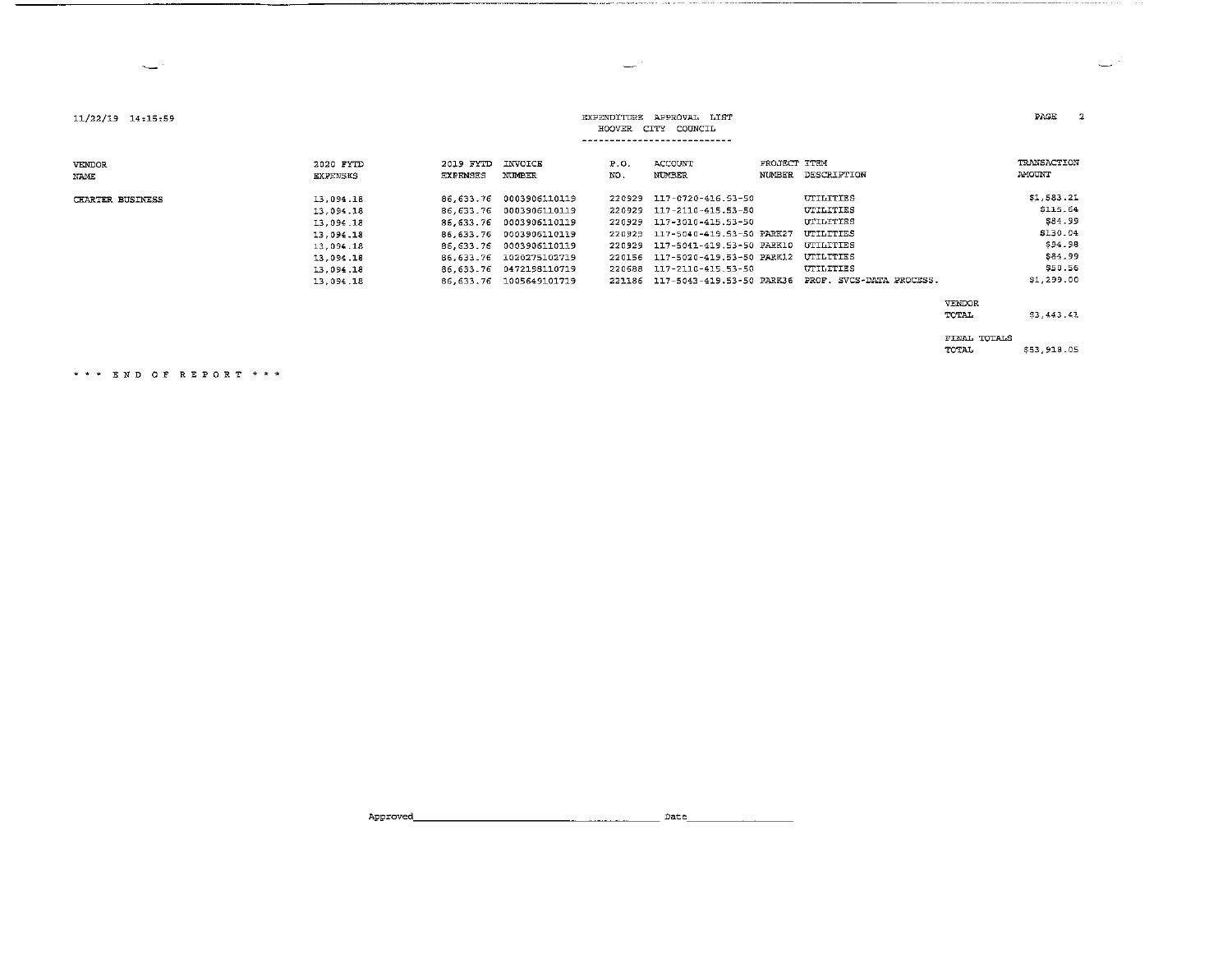### EXPENDITURE APPROVAL LIST HOOVER CITY COUNCIL

| <b>VENDOR</b><br>NAME        | 2020 FYTD<br><b>EXPENSES</b> | 2019 FYTD<br><b>EXPENSES</b>                | <b>INVOICE</b><br>NUMBER               | P.0.<br>NO. | ACCOUNT<br><b>NUMBER</b>                 | PROJECT ITEM<br>NUMBER | DESCRIPTION                        |                               | TRANSACTION<br>AMOUNT    |
|------------------------------|------------------------------|---------------------------------------------|----------------------------------------|-------------|------------------------------------------|------------------------|------------------------------------|-------------------------------|--------------------------|
| <b>AFLAC</b>                 | 23, 225.28<br>23.225.28      | 139,780.33 20191108<br>139, 780.33 20191122 |                                        |             | 101-0000-202.02-21<br>101-0000-202.02-21 |                        | PAYROLL SUMMARY<br>PAYROLL SUMMARY |                               | \$5,806.32<br>\$5,806.32 |
|                              |                              |                                             |                                        |             |                                          |                        |                                    | <b>VENDOR</b><br>TOTAL        | \$11,612.64              |
| AL PEACE OFF ANN & BEN FUND  | 8 488.62<br>8,488.62         | 72.418.06 20191108<br>72,418.06 20191122    |                                        |             | 101-0000-202.03-04<br>101-0000-202.03-04 |                        | PAYROLL SUMMARY<br>PAYROLL SUMMARY |                               | \$1,110.00<br>\$1,110.00 |
|                              |                              |                                             |                                        |             |                                          |                        |                                    | VENDOR<br>TOTAL               | \$2,220.00               |
| COLLEGECOUNTS 529 FUND       | 11,080.00<br>11,080.00       | 69.190.00 20191108<br>69.190.00 20191122    |                                        |             | 101-0000-202.03-21<br>101-0000-202.03-21 |                        | PAYROLL SUMMARY<br>PAYROLL SUMMARY |                               | \$2,770.00<br>\$2,770.00 |
|                              |                              |                                             |                                        |             |                                          |                        |                                    | <b>VENDOR</b><br>TOTAL        | \$5,540.00               |
| HOOVER ADMIN FLOWER FUND     | 256.50<br>256.50             |                                             | 2.052.50 20191108<br>2.052.50 20191122 |             | 101-0000-202.03-01<br>101-0000-202.03-01 |                        | PAYROLL SUMMARY<br>PAYROLL SUMMARY |                               | \$64.50<br>\$63.50       |
|                              |                              |                                             |                                        |             |                                          |                        |                                    | VENDOR<br>TOTAL               | \$128.00                 |
| HOOVER FIRE DEPT FAMILY FUND | 625.00<br>625.00             |                                             | 3,710.00 20191108<br>3,710.00 20191122 |             | 101-0000-202.03-20<br>101-0000-202.03-20 |                        | PAYROLL SUMMARY<br>PAYROLL SUMMARY |                               | \$157.00<br>\$158.00     |
|                              |                              |                                             |                                        |             |                                          |                        |                                    | <b>VENDOR</b><br><b>TOTAL</b> | \$315.00                 |
| HOOVER PD FLOWER FUND        | 813.00<br>813.00             |                                             | 4,729.00 20191108<br>4,729.00 20191122 |             | 101-0000-202.03-07<br>101-0000-202.03-07 |                        | PAYROLL SUMMARY<br>PAYROLL SUMMARY |                               | \$203.00<br>\$202.00     |
|                              |                              |                                             |                                        |             |                                          |                        |                                    | VENDOR<br>TOTAL               | \$405.00                 |
| POLICE & FIREMEN'S INS ASSOC | 511.08                       | 3,739.96 20191122                           |                                        |             | 101-0000-202.03-02                       |                        | PAYROLL SUMMARY                    |                               | \$255.54                 |
|                              |                              |                                             |                                        |             |                                          |                        |                                    | <b>VENDOR</b><br>TOTAL        | \$255.54                 |
| UNITED WAY OF CENTRAL AL INC | 664.00<br>664.00             |                                             | 4,391.00 20191108<br>4,391.00 20191122 |             | 101-0000-202.03-09<br>101-0000-202.03-09 |                        | PAYROLL SUMMARY<br>PAYROLL SUMMARY |                               | \$166.00<br>\$166.00     |
|                              |                              |                                             |                                        |             |                                          |                        |                                    | <b>VENDOR</b><br><b>TOTAL</b> | \$332.00                 |

 $\tt{FINAL}$  TOTALS TOTAL \$20,808.18

END OF REPORT\*\*\*

Approved~------------------- Date \_\_\_\_\_\_\_\_ \_

 $\sim 10^7$ 

11/22/19 14,00:48

PAGE 1

أسميت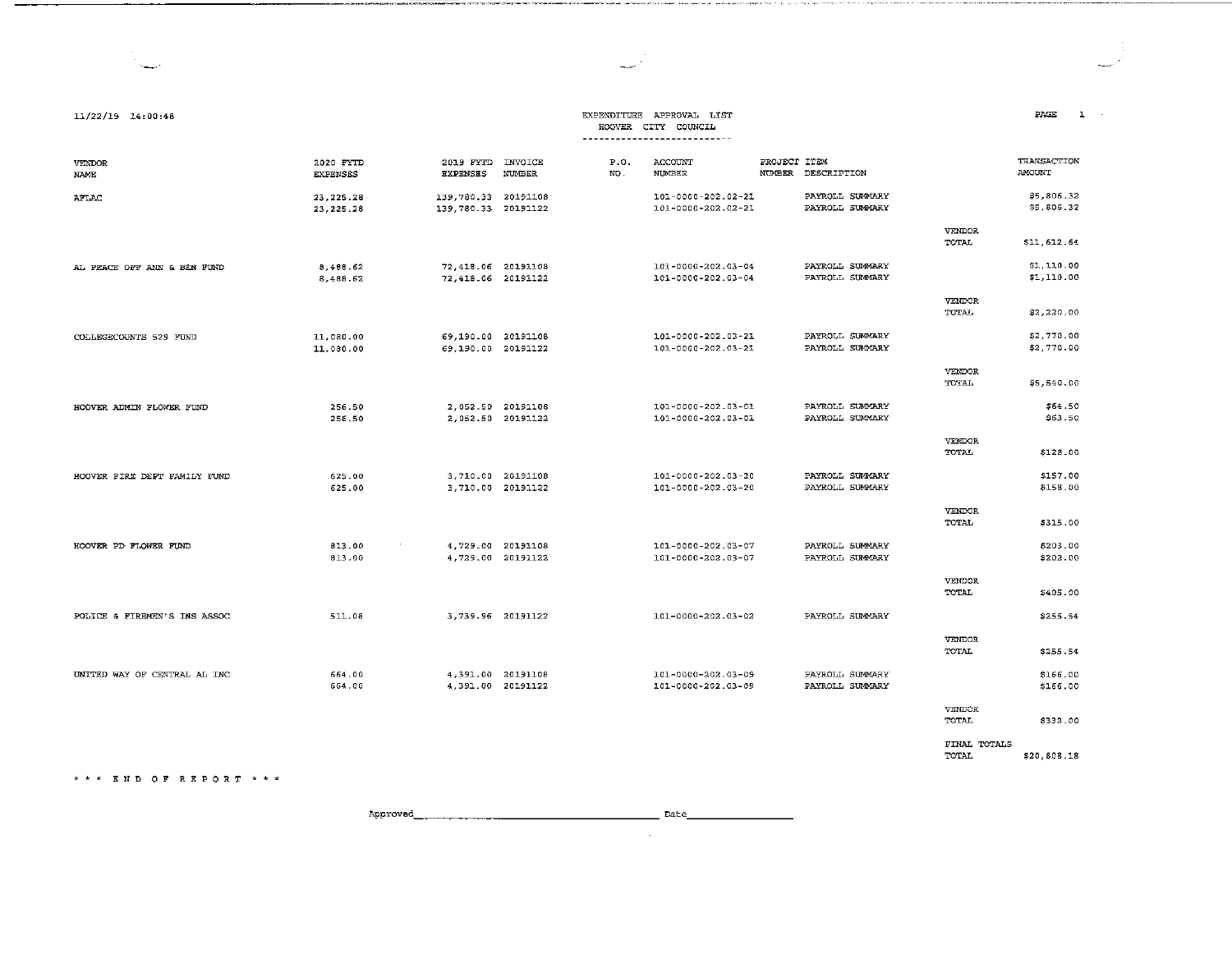#### EXPENDITURE APPROVAL LIST HOOVER CITY COUNCIL ----------------------------

أسمعت

Service Co

 $11/21/19$  13:56:16

| <b>VENDOR</b><br>NAME        | 2020 FYTD<br><b>EXPENSES</b> | 2019 FYTD<br><b>EXPENSES</b> | INVOICE<br><b>NUMBER</b> | P.O.<br>NO. | ACCOUNT<br>NUMBER                                 | PROJECT ITEM<br>NUMBER DESCRIPTION                    |               | TRANSACTION<br>AMOUNT |
|------------------------------|------------------------------|------------------------------|--------------------------|-------------|---------------------------------------------------|-------------------------------------------------------|---------------|-----------------------|
| AMAZON CAPITAL SERVICES, INC | 2.376.61                     |                              | 18.757.13 19CY-TFK4-7LTR |             | 220939 110-6030-418.61-10                         | PROGRAM SUPPLIES                                      |               | \$31.52               |
|                              | 2,376.61                     |                              | 18.757.13 IM9F-9VRY-D4LR |             | 220303 110-6030-418.61-10                         | PROGRAM SUPPLIES                                      |               | \$714.51              |
|                              | 2.376.61                     |                              | 18,757.13 17CP-FMKL-XTVJ |             | 221201 110-6030-418.61-10                         | PROGRAM SUPPLIES                                      |               | \$228.89              |
|                              |                              |                              |                          |             |                                                   |                                                       | <b>VENDOR</b> |                       |
|                              |                              |                              |                          |             |                                                   |                                                       | TOTAL         | \$974.92              |
| BRIAN'S CARPET & TILE INC    | 1.224.74                     | 37.463.12 CG940555           |                          |             | 220088 119-6010-413.43-10 BLDGLI                  | RPR/MYTNCE-BUILDINGS                                  |               | \$949.74              |
|                              | 1,224.74                     | 37,463.12 CG940582           |                          |             |                                                   | 220579 119-6010-418.43-10 BLDGLI RPR/MNTNCE-BUILDINGS |               | \$275.00              |
|                              |                              |                              |                          |             |                                                   |                                                       | <b>VENDOR</b> |                       |
|                              |                              |                              |                          |             |                                                   |                                                       | <b>TOTAL</b>  | \$1,224.74            |
| COSTCO WHOLESALE             | 3.875.85                     | 31,464.15 11/12/19           |                          |             | 221117 110-6050-418.61-10 NONE                    | PROGRAM SUPPLIES                                      |               | \$115.06              |
|                              | 3.875.85                     | 31,464.15 11/18/19           |                          |             | 221325 110-6010-418.61-10                         | PROGRAM SUPPLIES                                      |               | \$310.20              |
|                              |                              |                              |                          |             |                                                   |                                                       | VENDOR        |                       |
|                              |                              |                              |                          |             |                                                   |                                                       | TOTAL         | \$425.26              |
| DEERING, AMY H               | 200.00                       |                              | 600.00 NOVELTEA11/3/19   |             | 221267 110-6020-418.36-10                         | PROGRAM SUPPLIES                                      |               | \$100.00              |
|                              |                              |                              |                          |             |                                                   |                                                       | <b>VENDOR</b> |                       |
|                              |                              |                              |                          |             |                                                   |                                                       | TOTAL         | \$100.00              |
| DEMCO INC                    | 2.030.08                     | 15, 209.69 6707663           |                          |             | 220384 110-6050-418.61-10 NONE                    | EQUIPMENT- PURCHASE                                   |               | \$635.21              |
|                              | 2.030.08                     | 15,209.69 6707663            |                          |             | 220384 110-6050-418.61-10 NONE                    | SUPPLIES-MISC.ITEMS                                   |               | \$1,007.98            |
|                              | 2,030.08                     | 15,209.69 6719057            |                          |             | 221130 110-6020-418.61-10                         | SUPPLIES-MISC.ITEMS                                   |               | \$386.89              |
|                              |                              |                              |                          |             |                                                   |                                                       | VENDOR        |                       |
|                              |                              |                              |                          |             |                                                   |                                                       | TOTAL         | \$2,030.08            |
| DIGITAL RIVER INC            | 2,239.00                     |                              | $-00 6514391101$         |             | 221125 110-6070-418.61-07 AVAST                   | COMPUTER SOFTWARE & DATA                              |               | \$2,239.00            |
|                              |                              |                              |                          |             |                                                   |                                                       | VENDOR        |                       |
|                              |                              |                              |                          |             |                                                   |                                                       | TOTAL         | \$2,239.00            |
| GALE GROUP THE               | 2,119.52                     | 11,279.83 68859922           |                          |             | 220635 110-6020-418.64-20                         | PUBLIC/SUBSCR/DUES/MBRSHP                             |               | \$123.45              |
|                              | 2,119.52                     | 11,279.83 68860948           |                          |             | 220635 110-6020-418.64-20                         | PUBLIC/SUBSCR/DUES/MBRSHP                             |               | \$447.06              |
|                              | 2,119.52                     | 11,279.83 68869147           |                          |             | 220635 110-6020-418.64-20                         | PUBLIC/SUBSCR/DUES/MBRSHP                             |               | \$24.79               |
|                              |                              |                              |                          |             |                                                   |                                                       | <b>VENDOR</b> |                       |
|                              |                              |                              |                          |             |                                                   |                                                       | TOTAL         | \$595.30              |
| GRIER, AMANDA M              | 133.13                       |                              | 13,046.20 EXP 11/8/19    |             | 221171 114-5020-419.36-20 ACAQUA PROGRAM SUPPLIES |                                                       |               | \$133.13              |
|                              |                              |                              |                          |             |                                                   |                                                       | VENDOR        |                       |
|                              |                              |                              |                          |             |                                                   |                                                       | TOTAL         | \$133.13              |
| HARDY, CHESTER               | 2.010.00                     |                              | 9,450.00 FALL2019 SUPERV |             | 220030 114-5020-419.34-32 ATSOFT                  | CONTRACTED SERVICES                                   |               | \$750.00              |
|                              | 2.010.00                     |                              | 9,450.00 11/18-19/2019   |             |                                                   | 220030 114-5020-419.34-32 ATSOFT CONTRACTED SERVICES  |               | \$120.00              |

Approved  $\overline{\phantom{a}}$ . Date 

 $PAGE$  1

 $\sim$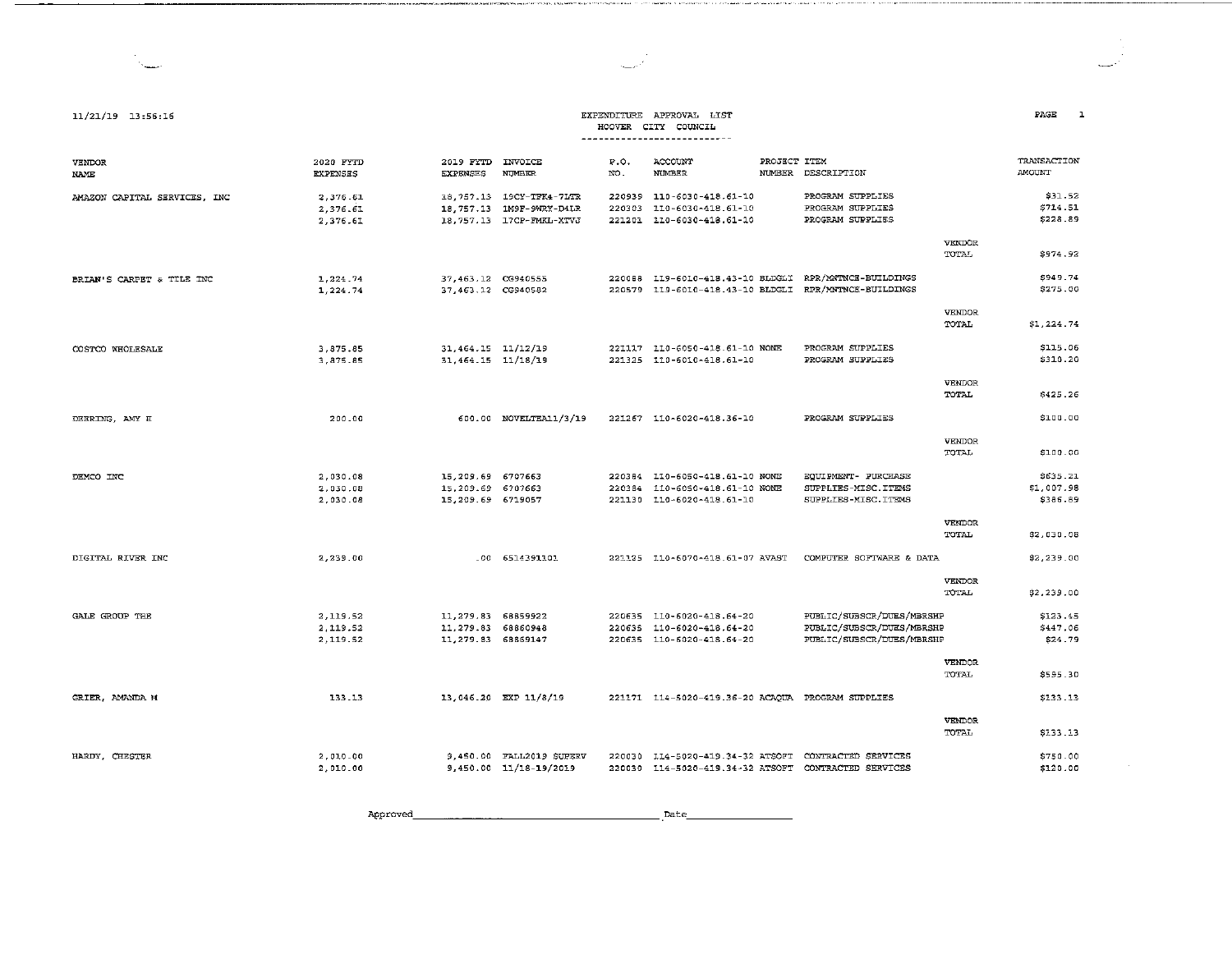| <b>EXPENDITURE</b> | APPROVAL | T TST |
|--------------------|----------|-------|
| HOOVER CITY        | COUNCIL  |       |

### 

| DACE |  |
|------|--|

#### VENDOR 2020 FYTD 2019 EVED INVOTER  $P<sub>0</sub>$ ACCOUNTE PROJECT TTEM TRANSACTION **NAME EXPENSES** EXPENSES NUMBER NO. **NUMBER** NUMBER DESCRIPTION **AMOUNTE** VENDOR TOTAL. \$870.00 **TNGRAM** 27.657.36 202.373 40 62611353 220260 110-6030-418.64-20 PUBLIC/SUBSCR/DUES/MBRSHP \$13.28 202.373.40 67142705 27,657.36 220255 110-6030-418.64-20 PUBLIC/SUBSCR/DUES/MBRSHP \$2.903.32 27.657.36 202.373.40 67144139 220255 110-6030-418.64-20 PUBLIC/SUBSCR/DUES/MBRSHP \$30.48 27.657.36 202.373.40 62614306 220257 110-6040-418.64-20 PUBLIC/SUBSCR/DUES/MBRSHP  $$60.46$ 27,657.36 202.373.40 67144357 220257 110-6040-418.64-20 PUBLIC/SUBSCR/DUES/MBRSHP \$119.90 27,657.36 202.373.40 67142706 220262 110-6030-418.64-20 PUBLIC/SUBSCR/DUES/MBRSHP \$11.96 27.657.36 202.373.40 67145245 220301 110-6030-418.64-20 PUBLIC/SUBSCR/DUES/MBRSHP \$7.68 27,657.36 202, 373.40 67141248 220256 110-6030-418.64-20 PUBLIC/SUBSCR/DUES/MBRSHP \$9.42 27.657.36 202, 373.40 67144608 220258 110-6030-418.64-20 PUBLIC/SUBSCR/DUES/MBRSHP \$290.82 27.657.36 220258 110-6030-418.64-20 202.373.40 67145517 PUBLIC/SUBSCR/DUES/MBRSHP \$398.82 27,657.36 202, 373.40 67141199 220320 110-6020-418.64-20 PUBLIC/SUBSCR/DUES/MBRSHP \$82.70  $27.657.36$ 202, 373.40 67142085 220320 110-6020-418.64-20 PUBLIC/SUBSCR/DUES/MBRSHP \$359.73 27.657.36 202.373.40 67144681 220322 110-6020-418.64-20 PUBLIC/SUBSCR/DUES/MBRSHP \$60.64 27,657.36 202, 373.40 67142631 220327 110-6020-418.64-20 PUBLIC/SUBSCR/DUES/MBRSHP \$21.99 27,657.36 202, 373.40 67142633 220327 110-6020-418.64-20 PUBLIC/SUBSCR/DUES/MBRSHP \$260.86 27.657.36 202.373.40 62613216 220636 110-6020-418.64-20 PUBLIC/SUBSCR/DUES/MBRSHP \$55.49 27,657.36 202, 373.40 67142875 220636 110-6020-418.64-20 PUBLIC/SUBSCR/DUES/MBRSHP \$98.55 27,657.36 202, 373.40 67142876 220636 110-6020-418.64-20 PUBLIC/SUBSCR/DUES/MBRSHP \$109.95 27,657.36 202.373.40 67144223 220636 110-6020-418.64-20 PUBLIC/SUBSCR/DUES/MBRSHP \$19.25 27,657.36 202, 373.40 67144224 220636 110-6020-418.64-20 PUBLIC/SUBSCR/DUES/MBRSHP \$60.75 27.657.36 202, 373.40 67145249 220636 110-6020-418.64-20 PUBLIC/SUBSCR/DUES/MBRSHP \$161.08 27,657.36 202 373 40 67145250 220636 110-6020-418.64-20 PUBLIC/SUBSCR/DUES/MBRSHP \$223.75 27.657.36 202.373.40 67143070 220321 110-6020-418 64-20 PUBLIC/SUBSCR/DUES/MBRSHP \$403.74 27.657.36 202, 373.40 67140042 220445 110-6020-418.64-20 PUBLIC/SUBSCR/DUES/MBRSHP \$1,544.68 *VENDOR* TOTAL \$7.319.30 MIDWEST TAPE 19,498.73 148.450.75 98162351 220306 110-6030-418.64-20 PUBLIC/SUBSCR/DUES/MBRSHP 9778.97 19.498.73 148.450.75 98155565 220306 110-6030-418.64-20 PUBLIC/SUBSCR/DUES/MBRSHP \$48.07 19,498.73 148.450.75 98194246 220306 110-6030-418.64-20 PUBLIC/SUBSCR/DUES/MBRSHP  $$245.40$ 19,498.73 148, 450. 75 98194247 220306 110-6030-418.64-20 PUBLIC/SUBSCR/DUES/MBRSHP \$34.99 19.498.73 148,450.75 98002059 221268 110-6020-418.64-20 PUBLIC/SUBSCR/DUES/MBRSHP  $$77.30$ 19,498.73 148,450.75 98063318 221268 110-6020-418.64-20 PUBLIC/SUBSCR/DUES/MBRSHP \$13.09 19,498.73 148,450.75 98132535 221268 110-6020-418.64-20 PUBLIC/SUBSCR/DUES/MBRSHP \$15.19 19.498.73 148.450.75 98174853 221268 110-6020-418.64-20 PUBLIC/SUBSCR/DUES/MBRSHP \$37.02 VENDOR TOTAL. \$649.97 OVERDRIVE TWO 13,472.91 141,366.12 01190CO19219983 220442 110-6030-418.64-20 PUBLIC/SUBSCR/DUES/MBRSHP \$774.43 **VENDOR** TOTAL. \$774.43 RECORDED BOOKS 8,487.05 31,694.24 76566520 220857 110-6040-418.64-20 PUBLIC/SUBSCR/DUES/MBRSHP \$8,100.00 8,487.05 31,694.24 76563588 220307 110-6020-418.64-20 PUBLIC/SUBSCR/DUES/MBRSHP \$20.85 8.487.05 31,694.24 76568246 220307 110-6020-418.64-20 PUBLIC/SUBSCR/DUES/MBRSEP \$59.99

Approved

11/21/19 13:56:16

Date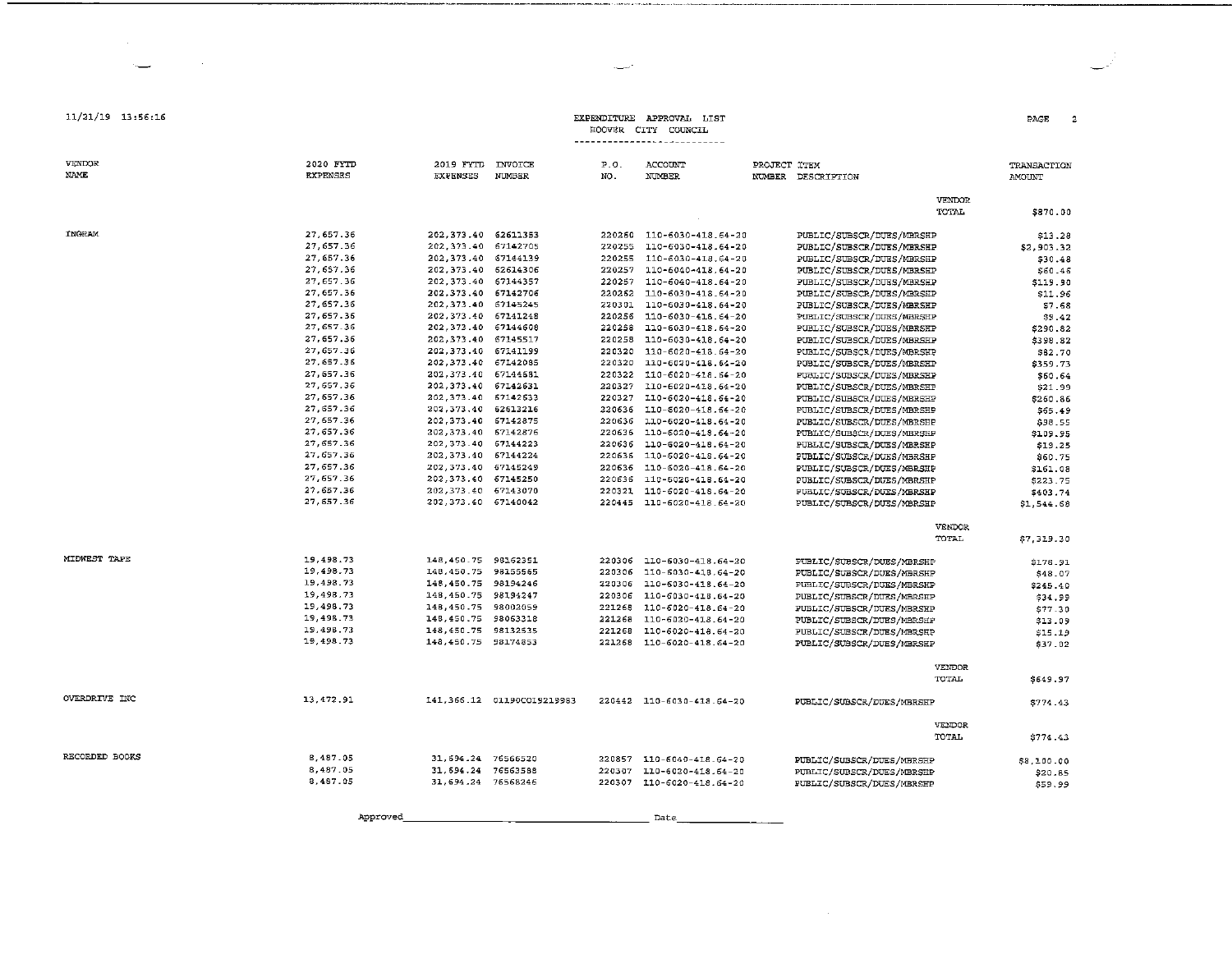$\mathcal{L}^{\text{max}}_{\text{max}}$ 

 $\frac{1}{2}$ 

| 11/21/19 13:56:16         |                              |                              |                          | <b>EXPENDITURE</b><br>HOOVER | APPROVAL LIST<br>CITY COUNCIL<br>--------- |              |                           |                        | PAGE                  |
|---------------------------|------------------------------|------------------------------|--------------------------|------------------------------|--------------------------------------------|--------------|---------------------------|------------------------|-----------------------|
| <b>VENDOR</b><br>NAME     | 2020 FYTD<br><b>EXPENSES</b> | 2019 FYTD<br><b>EXPENSES</b> | INVOICE<br><b>NUMBER</b> | P.O.<br>NO.                  | ACCOUNT<br>NUMBER                          | PROJECT ITEM | NUMBER DESCRIPTION        |                        | TRANSACTION<br>AMOUNT |
|                           |                              |                              |                          |                              |                                            |              |                           | <b>VENDOR</b><br>TOTAL | \$8,180.84            |
| SOUTHLAKE CAPITAL LLC     | 10.046.84                    | 55,338.13 16295              |                          |                              | 220110 110-6070-418.44-30 NONE             |              | RENT/LEASE EQ/FURN/VEH/SU |                        | \$1,570.73            |
|                           |                              |                              |                          |                              |                                            |              |                           | <b>VENDOR</b><br>TOTAL | \$1,570.73            |
| ST. ARMANT, ASHLI SHANTEL | 3,500.00                     |                              | .00 9388                 |                              | 221478 110-6030-418.36-10                  |              | CONTRACTED SERVICES       |                        | \$3,500.00            |
|                           |                              |                              |                          |                              |                                            |              |                           | <b>VENDOR</b><br>TOTAL | \$3,500.00            |
|                           |                              |                              |                          |                              |                                            |              |                           | FINAL TOTALS<br>TOTAL  | \$30,587.70           |

END OF REPORT\*\*\*

 $\mathcal{L}(\mathcal{L})$  and  $\mathcal{L}(\mathcal{L})$  and  $\mathcal{L}(\mathcal{L})$  and  $\mathcal{L}(\mathcal{L})$ 

المستحدث والمسابقات

Approved. \_\_\_\_\_\_\_\_\_\_\_\_\_\_\_\_\_\_\_\_ Date \_\_\_\_\_\_\_\_ \_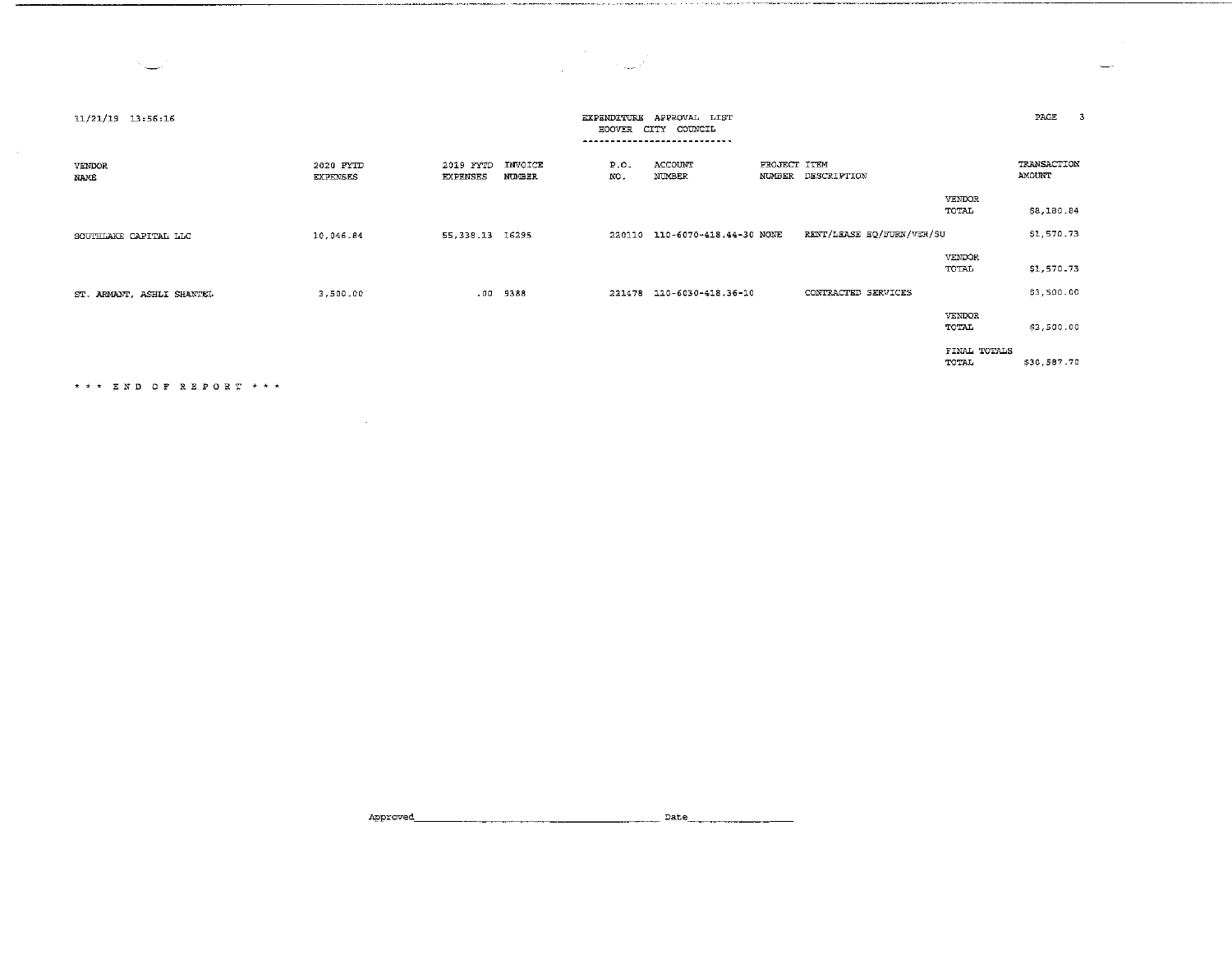البيينة

|                           |                              |                              |                          |             | HOOVER CITY COUNCIL |                                                            |                               |                       |
|---------------------------|------------------------------|------------------------------|--------------------------|-------------|---------------------|------------------------------------------------------------|-------------------------------|-----------------------|
|                           |                              |                              |                          |             |                     |                                                            |                               |                       |
| VENDOR<br><b>NAME</b>     | 2020 FYTD<br><b>EXPENSES</b> | 2019 FYTD<br><b>EXPENSES</b> | INVOICE<br><b>NUMBER</b> | P.0.<br>NO. | ACCOUNT<br>NUMBER   | PROJECT ITEM<br>NUMBER DESCRIPTION                         |                               | TRANSACTION<br>AMOUNT |
| CALLAHAN, MCKENZIE        | 387.50                       |                              | 312.50 11/12/19          | 221218      |                     | 101-5210-419.34-10 PARK22 CONTRACTED SERVICES              |                               | \$231.25              |
|                           |                              |                              |                          |             |                     |                                                            | VENDOR<br>TOTAL               | \$231.25              |
| CASE, NICHOLAS BRENT      | 2,703.13                     |                              | 2,210.64 11/12/19        |             |                     | 221220  101-5210-419.34-10 PARK22  CONTRACTED SERVICES     |                               | \$561.88              |
|                           |                              |                              |                          |             |                     |                                                            | VENDOR<br>TOTAL               | \$561.88              |
| HAYES, KACEY              | 237.50                       |                              | 781.26 11/12/19          |             |                     | 221217  101-5210-419.34-10  PARK22  CONTRACTED SERVICES    |                               | \$81.25               |
|                           |                              |                              |                          |             |                     |                                                            | <b>VENDOR</b><br>TOTAL        | <b>\$81.25</b>        |
| HICKS, MORGAN E.          | 698.75                       |                              | 377.50 11/12/19          |             |                     | 221219   101-5210-419.34-10   PARK22   CONTRACTED SERVICES |                               | \$112.50              |
|                           |                              |                              |                          |             |                     |                                                            | <b>VENDOR</b><br><b>TOTAL</b> | \$112.50              |
| <b>JOHNSON, CEDARRIUS</b> | 637.50                       |                              | 772.50 11/12/19          |             |                     | 221214 101-5210-419.34-10 PARK22 CONTRACTED SERVICES       |                               | \$135.00              |
|                           |                              |                              |                          |             |                     |                                                            | <b>VENDOR</b><br><b>TOTAL</b> | \$135.00              |
| STEPHENS, DOMINIQUE       | 1,200.00                     | 1,275.00 11/12/19            |                          |             |                     | 221216 101-5210-419.34-10 PARK22 CONTRACTED SERVICES       |                               | \$240.00              |
|                           |                              |                              |                          |             |                     |                                                            | <b>VENDOR</b><br>TOTAL.       | \$240.00              |
| TAYLOR, RASHEED           | 1,402.50                     | 1,372.50 11/12/19            |                          |             |                     | 221215 101-5210-419.34-10 PARK22 CONTRACTED SERVICES       |                               | \$367.50              |
|                           |                              |                              |                          |             |                     |                                                            | VENDOR<br>TOTAL.              | \$367.50              |
|                           |                              |                              |                          |             |                     |                                                            | FINAL TOTALS<br>TOTAL         | \$1,729.38            |

\*\*\* END OF REPORT\*\*\*

Approved~------------------- Date \_\_\_\_\_\_\_\_ \_

 $\mathcal{L}^{\text{max}}_{\text{max}}$  , where  $\mathcal{L}^{\text{max}}_{\text{max}}$ 

 $\sim 10^{11}$  km s  $^{-1}$ 

11/21/19 13:29:31. EXPENDITURE APPROVAL LIST

 $\sim$ 

**CONSIDERATION CONTINUES INTO A CONTINUES AND A STATISTICS.** THE STATE OF THE STATE OF A STATE OF A STATE OF A ST

PAGE 1

است

 $\mathcal{L}^{\mathcal{L}}$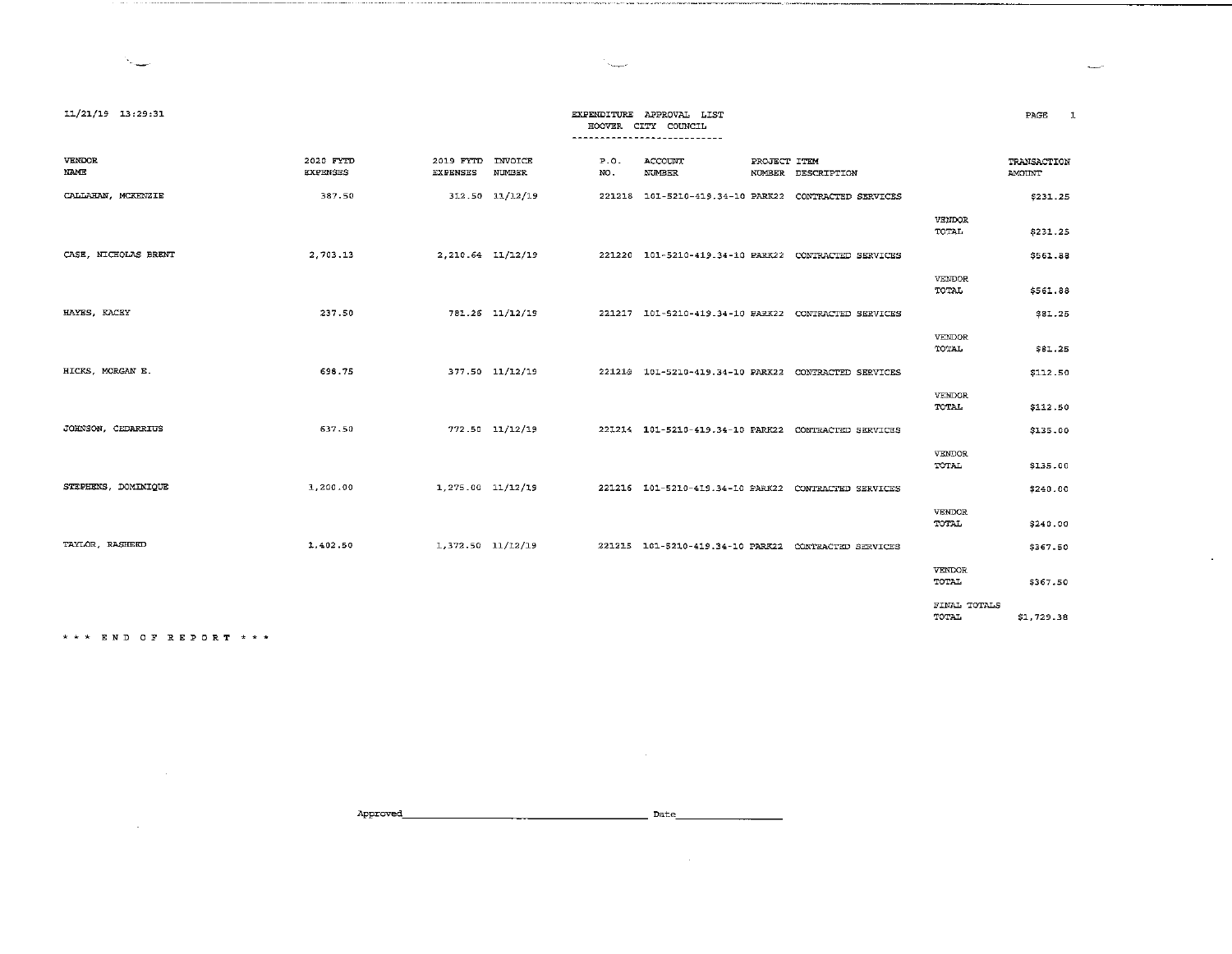| 11/18/19 10:39:29             |                              |                                             |                                              |             | EXPENDITURE APPROVAL LIST<br>HOOVER CITY COUNCIL<br>---------------------------- |              |                                                                                                                          |                        | PAGE<br>-1               |
|-------------------------------|------------------------------|---------------------------------------------|----------------------------------------------|-------------|----------------------------------------------------------------------------------|--------------|--------------------------------------------------------------------------------------------------------------------------|------------------------|--------------------------|
| <b>VENDOR</b><br>NAME         | 2020 FYTD<br><b>EXPENSES</b> | 2019 FYTD INVOICE<br><b>EXPENSES</b>        | <b>NUMBER</b>                                | P.O.<br>NO. | ACCOUNT<br>NUMBER                                                                | PROJECT ITEM | NUMBER DESCRIPTION                                                                                                       |                        | TRANSACTION<br>AMOUNT    |
| ALDOUAR, LARA                 | 195.00                       |                                             | 165.00 11/13/19                              |             |                                                                                  |              | 114-5020-419.61-10 ATSTSM Start Smart Supervision                                                                        |                        | \$67.50                  |
|                               |                              |                                             |                                              |             |                                                                                  |              |                                                                                                                          | <b>VENDOR</b><br>TOTAL | \$67.50                  |
| AMER OSMENT                   | 8,498.43                     | 51, 437.27 570748                           |                                              |             |                                                                                  |              | 220910 112-5050-419.61-10 12SENR SUPPLIES-JANITORIAL                                                                     |                        | \$504.03                 |
|                               |                              |                                             |                                              |             |                                                                                  |              |                                                                                                                          | VENDOR<br>TOTAL        | \$504.03                 |
| BSN SPORTS COLLEGIATE PACIFIC | 21,775.58                    | 34, 491. 94 906716255                       |                                              |             | 220702 114-5020-419.61-10 YBFALL PROGRAM SUPPLIES                                |              |                                                                                                                          |                        | \$5,027.30               |
|                               | 21 775.58<br>21,775.58       | 34,491.94 906870907<br>34, 491.94 906943397 |                                              |             | 221114 114-5020-419.61-20 YBFALL<br>221114 114-5020-419.61-20 YBFALL             |              | PROGRAM SUPPLIES<br>PROGRAM SUPPLIES                                                                                     |                        | \$1,022.50<br>\$4,661.50 |
|                               |                              |                                             |                                              |             |                                                                                  |              |                                                                                                                          | <b>VENDOR</b><br>TOTAL | \$10,711.30              |
| CINTAS CORP                   | 1,834.33<br>1 834.33         |                                             | 15,461.31 4034343632<br>15.461.31 4034886241 |             |                                                                                  |              | 220705 112-5050-419.44-30 12SENR RENT/LEASE EQ/FURN/VEH/SU<br>220705 112-5050-419.44-30 12SENR RENT/LEASE EQ/FURN/VEH/SU |                        | \$22.60<br>\$22.60       |
|                               |                              |                                             |                                              |             |                                                                                  |              |                                                                                                                          | VENDOR<br>TOTAL        | \$45.20                  |
| COSTCO WHOLESALE              | 3.330.39                     | 31,464.15 11/7/19                           |                                              | 220289      | 220025 112-5020-419.61-10 PARK12                                                 |              | SUPPLIES-MISC.ITEMS<br>SUPPLIES-MISC. ITEMS                                                                              |                        | \$51.99                  |
|                               | 3,330.39<br>3,330.39         | 31, 464.15 10/11/19<br>31,464.15 10/30/19   |                                              |             | 114-5020-419.61-10 ACSPCL                                                        |              | 220289 114-5020-419.61-10 ACSPCL SUPPLIES-MISC.ITEMS                                                                     |                        | \$247.00<br>\$95.18      |
|                               |                              |                                             |                                              |             |                                                                                  |              |                                                                                                                          | <b>VENDOR</b><br>TOTAL | \$394.17                 |
| CROWN TROPHY                  | 6.141.14                     | 8,593.01 35123                              |                                              |             | 220698 114-5020-419.36-20 ACAOUA PROGRAM SUPPLIES                                |              |                                                                                                                          |                        | \$225.00                 |
|                               | $\sim$                       |                                             |                                              |             |                                                                                  |              |                                                                                                                          | VENDOR<br>TOTAL        | \$225.00                 |
| EMPLOYMENT SCREENING SERVICES | 757.75                       | 13 441.88 12901521                          |                                              |             |                                                                                  |              | 221111 112-5020-419.34-20 PARK12 HEALTH RELATED SERVICES                                                                 |                        | \$8.95                   |
|                               |                              |                                             |                                              |             |                                                                                  |              |                                                                                                                          | VENDOR<br>TOTAL        | \$8.95                   |
| HARDY, CHESTER                | 1,140.00                     |                                             | 9,450.00 11/4-14/2019                        |             |                                                                                  |              | 220030 114-5020-419.34-32 ATSOFT CONTRACTED SERVICES                                                                     |                        | \$240.00                 |
|                               |                              |                                             |                                              |             |                                                                                  |              |                                                                                                                          | <b>VENDOR</b><br>TOTAL | \$240.00                 |
| HOUSE, KATHERINE ELIZABETH    | 172.50                       | 1,072.50 11/13/19                           |                                              |             |                                                                                  |              | 114-5020-419.61-10 ATSTSM Start Smart Supervision                                                                        |                        | \$67.50                  |
|                               |                              |                                             |                                              |             |                                                                                  |              |                                                                                                                          | <b>VENDOR</b><br>TOTAL | \$67.50                  |
| LAWRENCE, CAPRICE E           | 206.00                       |                                             | 470.00 HSC111319                             |             |                                                                                  |              | 220042 112-5050-419.36-20 12SENR CONTRACTED SERVICES                                                                     |                        | \$86.00                  |
|                               |                              |                                             |                                              |             |                                                                                  |              |                                                                                                                          |                        |                          |

Approved Date. \_\_\_\_\_\_\_\_ \_

 $\sim 10^7$ 

a na

.<br>Nati ne sti bru ma rivere e en

 $\sim$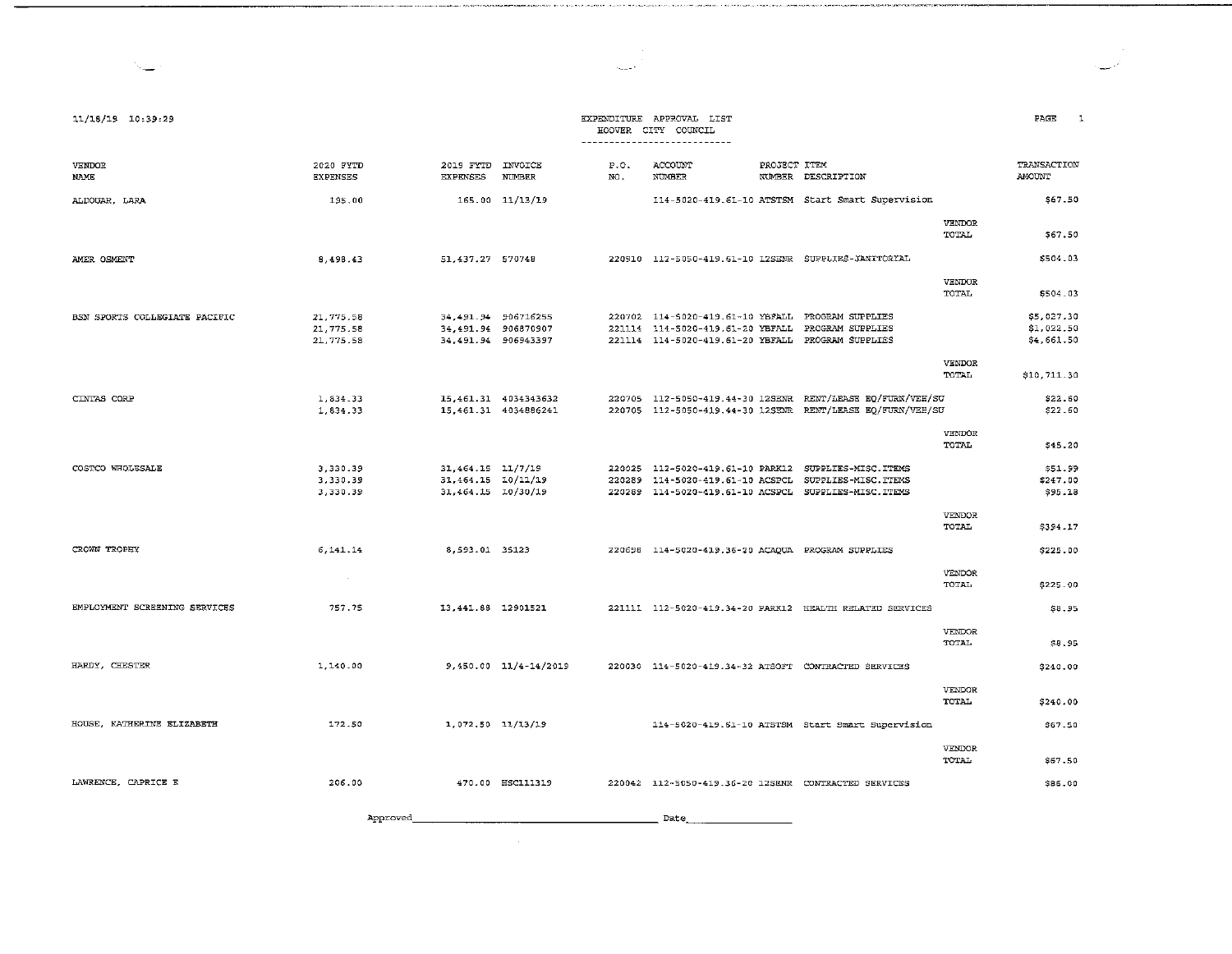$\mathcal{L}^{\text{max}}$ 

أسمات

 $\sim 10^{-1}$ 

 $\sim 10^{-1}$ 

.<br>Naskiĝis de la premio de la provincia de la provincia de la provincia de la provincia de la provincia de la pr

.<br>In the second contract of the following the second contract of the second contract of the second contract of t

 $\mathcal{L}^{\text{max}}_{\text{max}}$  , where  $\mathcal{L}^{\text{max}}_{\text{max}}$ 

| 11/18/19 10:39:29              |                                  |                                             |                                                                                |             | EXPENDITURE APPROVAL LIST<br>HOOVER CITY COUNCIL<br>---------------------------- |                                                                                                                                                                                        |                               | PAGE<br>2                       |
|--------------------------------|----------------------------------|---------------------------------------------|--------------------------------------------------------------------------------|-------------|----------------------------------------------------------------------------------|----------------------------------------------------------------------------------------------------------------------------------------------------------------------------------------|-------------------------------|---------------------------------|
| <b>VENDOR</b><br>NAME          | 2020 FYTD<br><b>EXPENSES</b>     | 2019 FYTD<br>EXPENSES                       | <b>INVOICE</b><br><b>NUMBER</b>                                                | P.0.<br>NO. | ACCOUNT<br><b>NUMBER</b>                                                         | PROJECT ITEM<br>NUMBER DESCRIPTION                                                                                                                                                     |                               | TRANSACTION<br><b>AMOUNT</b>    |
|                                |                                  |                                             |                                                                                |             |                                                                                  |                                                                                                                                                                                        | VENDOR<br>TOTAL               | \$86.00                         |
| LOWES HOMECENTER INC           | 6 732 59                         | 61.165.15 68197                             |                                                                                |             |                                                                                  | 221253 119-5040-419.61-10 BLDGPK SUPPLIES-MISC.ITEMS                                                                                                                                   |                               | \$28.09                         |
|                                |                                  |                                             |                                                                                |             |                                                                                  |                                                                                                                                                                                        | <b>VENDOR</b><br>TOTAL        | \$28.09                         |
| OFFICE DEPOT BUSINESS SERVICES | 7,870.03<br>7.870.03<br>7.870.03 |                                             | 106.323.84 387734538001<br>106, 323.84 396292091001<br>106,323.84 396292631001 |             |                                                                                  | 298329 112-5050-419.61-10 12SENR SUPPLIES-OFFICE(EX.PAPER)<br>220882 112-5050-419.61-10 12SENR SUPPLIES-OFFICE(EX.PAPER)<br>220882 112-5050-419.61-10 12SENR SUPPLIES-OFFICE(EX.PAPER) |                               | $$36.49-$<br>\$136.65<br>S52.49 |
|                                |                                  |                                             |                                                                                |             |                                                                                  |                                                                                                                                                                                        | <b>VENDOR</b><br>TOTAL        | \$152.65                        |
| ONE STOP PROMOTIONS            | 342.00                           | 35, 052.11 10868                            |                                                                                |             | 221115 114-5020-419.61-10 ATSTSM PROGRAM SUPPLIES                                |                                                                                                                                                                                        |                               | \$342.00                        |
|                                |                                  |                                             |                                                                                |             |                                                                                  |                                                                                                                                                                                        | <b>VENDOR</b><br>TOTAL        | \$342.00                        |
| SOUTHERN SPORTS PHOTOGRAPHY    | 11.175.00                        | 12,835.00 101819                            |                                                                                |             | 221264 114-5020-419.61-10 ATVLBL PROGRAM SUPPLIES                                |                                                                                                                                                                                        |                               | \$2,340.00                      |
|                                |                                  |                                             |                                                                                |             |                                                                                  |                                                                                                                                                                                        | <b>VENDOR</b><br><b>TOTAL</b> | \$2,340.00                      |
| SOUTHLAKE CAPITAL LLC          | 10.046.84<br>10.046.84           | 55, 338.13 16302<br>55, 338.13 16301        |                                                                                |             | 220791 112-5020-419.44-71<br>220833 112-5020-419.44-71                           | RENT/LEASE EO/FURN/VEH/SU<br>RENT/LEASE EQ/FURN/VEH/SU                                                                                                                                 |                               | \$158.64<br>\$262.82            |
|                                |                                  |                                             |                                                                                |             |                                                                                  |                                                                                                                                                                                        | <b>VENDOR</b><br>TOTAL        | \$421.46                        |
| WALMART COMMUNITY BRC          | 1,958.17                         | 30,687.13 11/14/19                          |                                                                                |             |                                                                                  | 221226 112-5020-419.61-10 12AQUA EQUIPMENT-AUDIO/VISUAL                                                                                                                                |                               | \$129.00                        |
|                                |                                  |                                             |                                                                                |             |                                                                                  |                                                                                                                                                                                        | <b>VENDOR</b><br>TOTAL        | \$129.00                        |
| XEROX CORPORATION              | 3.724.49<br>3,724.49             | 45, 107.11 098626434<br>45.107.11 098626434 |                                                                                |             | 220625 112-5050-419.44-71<br>220625 112-5050-419.44-72                           | RENT/LEASE EQ/FURN/VEH/SU<br>RENT/LEASE EQ/FURN/VEH/SU                                                                                                                                 |                               | \$211.08<br>52.06               |
|                                |                                  |                                             |                                                                                |             |                                                                                  |                                                                                                                                                                                        | VENDOR<br>TOTAL               | \$213.14                        |
|                                |                                  |                                             |                                                                                |             |                                                                                  |                                                                                                                                                                                        | FINAL TOTALS<br>TOTAL         | \$15,975.99                     |

\*\*\* BND OF REPORT \*\*\*

Service.

Approved\_ 

 $\sim 10^{11}$  km s  $^{-1}$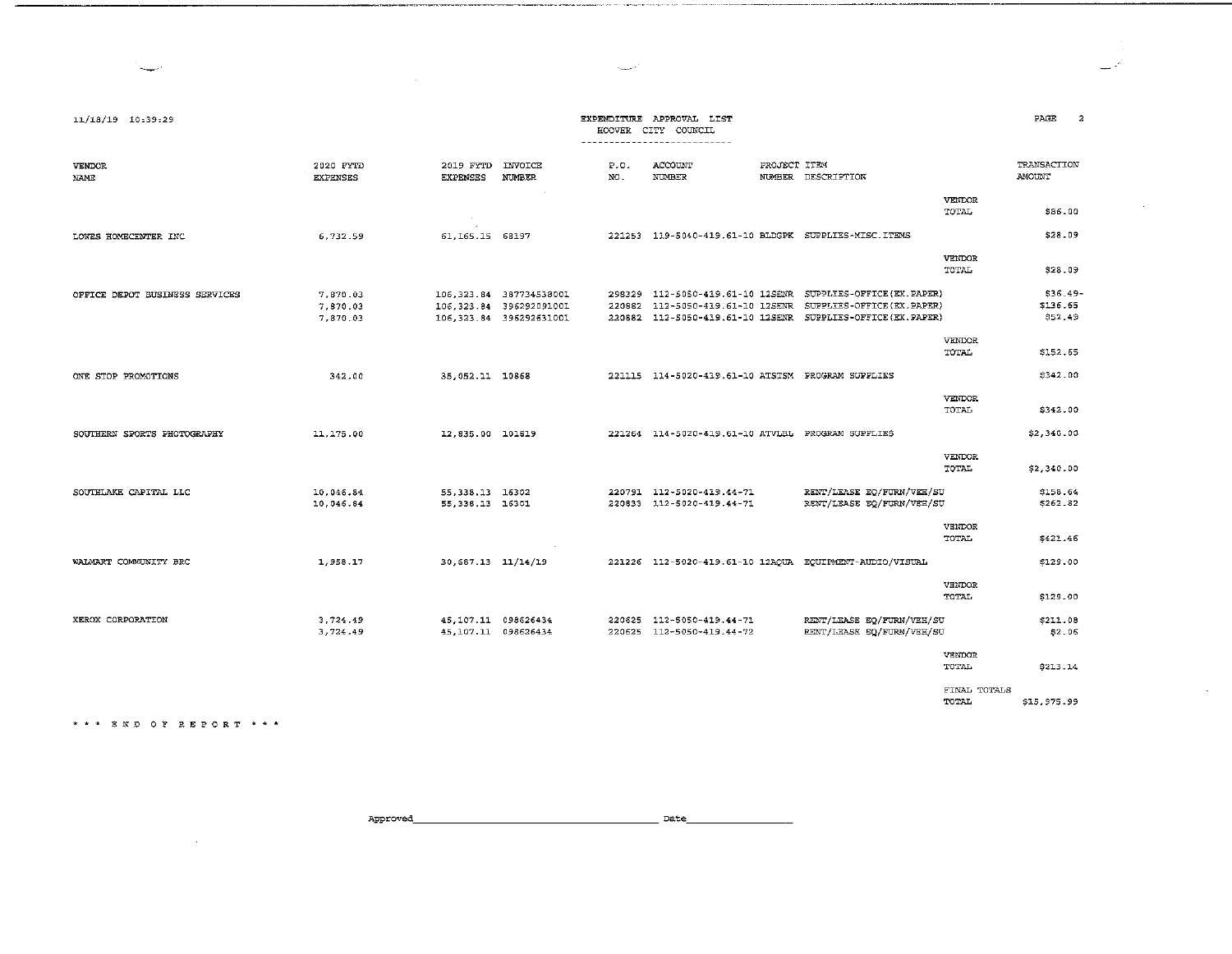| EXPENDITURE | APPROVAL. | LIST |
|-------------|-----------|------|
| HOOVER CITY | COUNCIL   |      |

 $\lambda_{\rm max}$  .

### 

| <b>VENDOR</b><br>NAME       | 2020 FYTD<br><b>EXPENSES</b> | 2019 FYTD INVOICE<br><b>EXPENSES</b> | <b>NUMBER</b>              | P.O.<br>NO. | ACCOUNT<br><b>NUMBER</b>         | PROJECT ITEM | NUMBER DESCRIPTION        |               | TRANSACTION<br><b>AMOUNT</b> |
|-----------------------------|------------------------------|--------------------------------------|----------------------------|-------------|----------------------------------|--------------|---------------------------|---------------|------------------------------|
| AL POWER CO                 | 1,391.18                     | 80.084.05                            | 15396-49021 J19            |             | 119-2110-415.62-20               |              | $10/6/19 - 11/4/19$       |               | \$817.62                     |
|                             | 1,391.18                     |                                      | 80.084.05 79253-61036 H19  |             | 119-0410-413.62-20               |              | $9/26/19 - 10/28/19$      |               | \$7.71                       |
|                             |                              |                                      |                            |             |                                  |              |                           | <b>VENDOR</b> |                              |
|                             |                              |                                      |                            |             |                                  |              |                           | TOTAL         | \$825.33                     |
| AT&T (MONTHLY CLUB SERVICE) | 23.002.55                    |                                      | 158,066.46 205M01-2738 K19 |             | 220686 117-0310-413.53-05        |              | TELEPHONE SVCS & SUPPLIES |               | \$261.48                     |
|                             | 23,002.55                    |                                      | 158.066.46 205M01-2738 K19 |             | 220686 117-0410-413.53-05        |              | TELEPHONE SVCS & SUPPLIES |               | \$85.58                      |
|                             | 23 002.55                    |                                      | 158,066.46 205M01-2738 K19 |             | 220686 117-0720-416.53-05        |              | TELEPHONE SVCS & SUPPLIES |               | \$2,444.56                   |
|                             | 23.002.55                    |                                      | 158.066.46 205M01-2738 KI9 |             | 220686 117-1910-415.53-05        |              | TELEPHONE SVCS & SUPPLIES |               | \$908.87                     |
|                             | 23,002.55                    |                                      | 158,066.46 205M01-2738 K19 |             | 220686 117-2010-415.53-05        |              | TELEPHONE SVCS & SUPPLIES |               | \$4,414.22                   |
|                             | 23.002.55                    |                                      | 158,066.46 205M01-2738 K19 | 220686      | 117-2010-415.53-50               |              | TELEPHONE SVCS & SUPPLIES |               | \$259.90                     |
|                             | 23,002.55                    |                                      | 158.066.46 205M01-2738 K19 |             | 220686 117-2110-415.53-05        |              | TELEPHONE SVCS & SUPPLIES |               | \$1,522.10                   |
|                             | 23,002.55                    |                                      | 158.066.46 205M01-2738 K19 |             | 220686 117-4030-413.53-05        |              | TELEPRONE SVCS & SUPPLIES |               | \$213.12                     |
|                             | 23,002.55                    |                                      | 158.066.46 205M01-2738 K19 |             | 220686 117-5020-419.53-05        |              | TELEPHONE SVCS & SUPPLIES |               | \$518.90                     |
|                             | 23,002.55                    |                                      | 158,066.46 205M01-2738 K19 |             | 220686 117-5040-419.53-50 PARK20 |              | TELEPRONE SVCS & SUPPLIES |               | \$259.90                     |
|                             | 23,002.55                    |                                      | 158,066.46 205M01-2738 K19 | 220686      | 117-5043-419.53-05 PARK36        |              | TELEPHONE SVCS & SUPPLIES |               | \$42.79                      |
|                             | 23,002.55                    |                                      | 158.066.46 205M01-2738 K19 | 220686      | 117-5050-419.53-05               |              | TELEPHONE SVCS & SUPPLIES |               | \$128.37                     |
|                             | 23.002.55                    |                                      | 158,066.46 205M01-2738 KL9 |             | 220686 117-6010-418.53-05        |              | TELEPHONE SVCS & SUPPLIES |               | \$446.15                     |
|                             | 23,002.55                    |                                      | 158.066.46 205M01-2738 K19 | 220686      | 501-0515-413.53-05               |              | TELEPHONE SVCS & SUPPLIES |               | \$45.79                      |
|                             | 23,002.55                    |                                      | 158,066.46 205M01-2738 K19 |             | 220686 501-0520-413.53-05        |              | TELEPHONE SVCS & SUPPLIES |               | \$88.58                      |
|                             |                              |                                      |                            |             |                                  |              |                           | <b>VENDOR</b> |                              |
|                             |                              |                                      |                            |             |                                  |              |                           | TOTAL         | \$11,640.31                  |
| AT&T BUSINESS SERVICES      | 5.184.28                     |                                      | 61.462.36 8166820502       |             | 221096 117-0110-410.53-10        |              | TELEPHONE SVCS & SUPPLIES |               | \$6.60                       |
|                             | 5,184.28                     |                                      | 61,462.36 8166820502       |             | 221096 117-0220-411.53-10        |              | TELEPHONE SVCS & SUPPLIES |               | 526.74                       |
|                             | 5.184.28                     |                                      | 61,462.36 8166820502       |             | 221096 117-0310-413.53-10        |              | TELEPHONE SVCS & SUPPLIES |               | \$23.28                      |
|                             | 5, 184.28                    |                                      | 61,462.36 8166820502       |             | 221096 117-0335-413.53-10        |              | TELEPHONE SVCS & SUPPLIES |               | \$7.09                       |
|                             | 5, 184.28                    |                                      | 61 462.36 8166820502       |             | 221096 117-0355-413.53-10 EVMGAD |              | TELEPHONE SVCS & SUPPLIES |               | \$9.51                       |
|                             | 5.184.28                     |                                      | 61.462.36 8166820502       |             | 221096 117-0410-413.53-10        |              | TELEPHONE SVCS & SUPPLIES |               | \$9.61                       |
|                             | 5,184.28                     |                                      | 61,462.36 8166820502       |             | 221096 117-0610-416.53-10        |              | TELEPHONE SVCS & SUPPLIES |               | \$20.01                      |
|                             | 5,184.28                     |                                      | 61,462.36 8166820502       |             | 221096 117-0710-416.53-10        |              | TELEPHONE SVCS & SUPPLIES |               | \$32.00                      |
|                             | 5, 184.28                    |                                      | 61,462.36 8166820502       |             | 221096 117-0720-416.53-10        |              | TELEPHONE SVCS & SUPPLIES |               | \$1,020.07                   |
|                             | 5,184.28                     |                                      | 61 462.36 8166820502       |             | 221096 117-1010-414.53-10        |              | TELEPHONE SVCS & SUPPLIES |               | 524.83                       |
|                             | 5.184.28                     |                                      | 61,462.36 8166820502       |             | 221096 117-1110-414.53-10        |              | TELEPHONE SVCS & SUPPLIES |               | \$9.36                       |
|                             | 5,184.28                     |                                      | 61,462.36 8166820502       |             | 221096 117-1220-414.53-10        |              | TELEPHONE SVCS & SUPPLIES |               | \$30.07                      |
|                             | 5,184.28                     |                                      | 61,462.36 8166820502       |             | 221096 117-1310-414.53-10        |              | TELEPHONE SVCS & SUPPLIES |               | \$6.50                       |
|                             | 5,184.28                     |                                      | 61,462.36 8166820502       |             | 221096 117-1910-415.53-10        |              | TELEPHONE SVCS & SUPPLIES |               | \$21.22                      |
|                             | 5,184.28                     |                                      | 61,462.36 8166820502       |             | 221096 117-2010-415.53-10        |              | TELEPHONE SVCS & SUPPLIES |               | \$165.91                     |
|                             | 5, 184.28                    |                                      | 61.462.36 8166820502       |             | 221096 117-2110-415.53-10        |              | TELEPHONE SVCS & SUPPLIES |               | \$53.95                      |
|                             | 5,184.28                     |                                      | 61.462.36 8166820502       |             | 221096 117-2210-413.53-10        |              | TELEPHONE SVCS & SUPPLIES |               | \$29.42                      |
|                             | 5,184.28                     |                                      | 61,462.36 8166820502       |             | 221096 117-3010-415.53-10        |              | TELEPHONE SVCS & SUPPLIES |               | \$32.70                      |
|                             | 5,184.28                     |                                      | 61,462.36 8166820502       |             | 221096 117-4020-413.53-10        |              | TELEPHONE SVCS & SUPPLIES |               | \$16.47                      |
|                             | 5,184.28                     |                                      | 61,462.36 8166820502       |             | 221096 117-4560-413.53-10        |              | TELEPHONE SVCS & SUPPLIES |               | \$4.00                       |
|                             | 5,184.28                     |                                      | 61 462 36 8166820502       |             | 221096 117-5020-419.53-10        |              | TELEPHONE SVCS & SUPPLIES |               | \$25.23                      |
|                             | 5.184.28                     |                                      | 61,462.36 8166820502       |             | 221096 117-5040-419.53-10        |              | TELEPHONE SVCS & SUPPLIES |               | \$.21                        |
|                             | 5.184.28                     |                                      | 61, 462.36 8166820502      |             | 221096 117-6010-418.53-10        |              | TELEPHONE SVCS & SUPPLIES |               | \$64.51                      |
|                             | 5.184.28                     |                                      | 61,462.36 8166820502       | 221096      | 117-7540-417.53-10               |              | TELEPHONE SVCS & SUPPLIES |               | \$103.72                     |
|                             | 5.184.28                     |                                      | 61,462.36 8166820502       |             | 221096 501-0515-413.53-10        |              | TELEPHONE SVCS & SUPPLIES |               | \$22.47                      |

.<br>Keningan mengentukan bertama pada terbangan

 $11/15/19$   $14:23:13$ 

**The Contract** 

the company's company's compa-

Approved  $set$  Date

PAGE 1

 $\sim$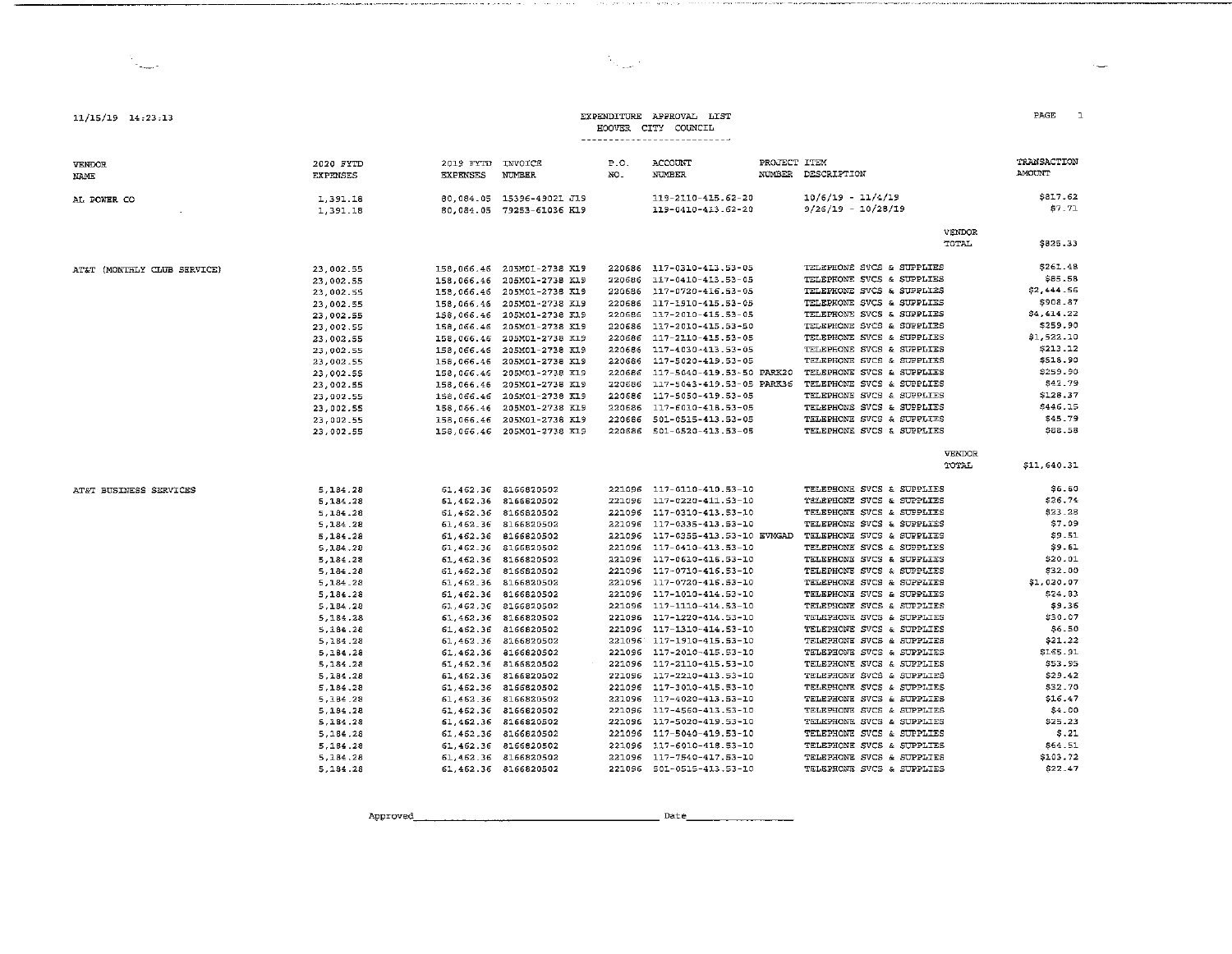| 11/15/19 14:23:13       |                                                                                                          |                                                                                                                                                                                                          |                                                                                                                                                                                                                                                     |                            | EXPENDITURE APPROVAL LIST<br>HOOVER CITY COUNCIL<br>---------------------------                                                                                                                                                                                                                                  |              |                                                                                                |                               | PACE                                                                                                       |
|-------------------------|----------------------------------------------------------------------------------------------------------|----------------------------------------------------------------------------------------------------------------------------------------------------------------------------------------------------------|-----------------------------------------------------------------------------------------------------------------------------------------------------------------------------------------------------------------------------------------------------|----------------------------|------------------------------------------------------------------------------------------------------------------------------------------------------------------------------------------------------------------------------------------------------------------------------------------------------------------|--------------|------------------------------------------------------------------------------------------------|-------------------------------|------------------------------------------------------------------------------------------------------------|
| VENDOR<br>NAME          | 2020 FYTD<br><b>EXPENSES</b>                                                                             | 2019 FYTD INVOICE<br><b>EXPENSES</b>                                                                                                                                                                     | NUMBER                                                                                                                                                                                                                                              | P.0.<br>NO.                | ACCOUNT<br>NUMBER                                                                                                                                                                                                                                                                                                | PROJECT ITEM | NUMBER DESCRIPTION                                                                             |                               | TRANSACTION<br>AMOUNT                                                                                      |
|                         |                                                                                                          |                                                                                                                                                                                                          |                                                                                                                                                                                                                                                     |                            |                                                                                                                                                                                                                                                                                                                  |              |                                                                                                | VENDOR<br><b>TOTAL</b>        | \$1,765.48                                                                                                 |
| AT&T MOBILITY           | 16,831.69<br>16,831.69                                                                                   |                                                                                                                                                                                                          | 234,033.78 287292016087J19<br>234,033.78 287293179739J19                                                                                                                                                                                            |                            | 221294 117-0710-416.53-15<br>221295 117-0710-416.53-15                                                                                                                                                                                                                                                           |              | TELEPHONE SVCS & SUPPLIES<br>TELEPHONE SVCS & SUPPLIES                                         |                               | \$9,054.51<br>\$7,777.18                                                                                   |
|                         |                                                                                                          |                                                                                                                                                                                                          |                                                                                                                                                                                                                                                     |                            |                                                                                                                                                                                                                                                                                                                  |              |                                                                                                | VENDOR<br>TOTAL               | \$16,831.69                                                                                                |
| BHAM WATER WORKS BOARD  | 68,468.67<br>68,468.67<br>68,463.67                                                                      |                                                                                                                                                                                                          | 1,799.233.65 210010113009J19<br>1,799,233.65 210010134939K19<br>1,799,233.65 210010128569J19                                                                                                                                                        |                            | 101-2110-415.44-50<br>101-2110-415.44-50                                                                                                                                                                                                                                                                         |              | Hydrants<br>Hydrants<br>119-5040-419.62-50 PARK04 9/16/19 - 10/16/19                           |                               | \$416.34<br>\$27,297.50<br>\$277.16                                                                        |
|                         |                                                                                                          |                                                                                                                                                                                                          |                                                                                                                                                                                                                                                     |                            |                                                                                                                                                                                                                                                                                                                  |              |                                                                                                | <b>VENDOR</b><br><b>TOTAL</b> | \$27,991.00                                                                                                |
| <b>CHARTER BUSINESS</b> | 9,650.77<br>9,650.77<br>9.650.77<br>9,650.77<br>9,650.77<br>9,650.77<br>9,650.77<br>9 650.77<br>9.650.77 |                                                                                                                                                                                                          | 86,633.76 0878459102319<br>86, 633.76 0878459102319<br>86.633.76 0002677110119<br>86, 633.76 0002677110119<br>86,633.76 0002677110119<br>86, 633.76 0002677110119<br>86,633.76 0002677110119<br>86.633.76 0002677110119<br>86, 633.76 0002677110119 | 220599<br>220599<br>220599 | 221185 117-5210-419.53-05 PARK22 UTILITIES<br>221185 117-5210-419.53-50 PARK22 UTILITIES<br>117-0720-416.53-50<br>117-2010-415.53-50<br>220599 117-2110-415.53-50<br>220599 117-5020-419.53-50 PARK12 UTILITIES<br>117-5041-419.53-50 PARK10 UTILITIES<br>220599 117-5050-419.53-50<br>220599 117-6010-418.53-50 |              | UTILITIES<br><b>UTILITIES</b><br>UTILITIES<br>UTILITIES<br>UTILITIES                           |                               | \$205.63<br>\$266.79<br>\$288.28<br>\$633.31<br>\$253.11<br>\$187.45<br>\$1,572.14<br>\$134.57<br>\$208.13 |
|                         |                                                                                                          |                                                                                                                                                                                                          |                                                                                                                                                                                                                                                     |                            |                                                                                                                                                                                                                                                                                                                  |              |                                                                                                | VENDOR<br>TOTAL               | \$3,749.41                                                                                                 |
| RMC INVESTMENTS LLC     | 36.79                                                                                                    |                                                                                                                                                                                                          | 47, 852.06 NOV 8, 2019                                                                                                                                                                                                                              |                            | 119-2010-415.62-50                                                                                                                                                                                                                                                                                               |              | $9/5/19 - 10/3/19$                                                                             |                               | \$36.79                                                                                                    |
|                         |                                                                                                          |                                                                                                                                                                                                          |                                                                                                                                                                                                                                                     |                            |                                                                                                                                                                                                                                                                                                                  |              |                                                                                                | <b>VENDOR</b><br>TOTAL        | \$36.79                                                                                                    |
| SPIRE                   | .00.                                                                                                     |                                                                                                                                                                                                          | 237.999.92 200000026266I19                                                                                                                                                                                                                          |                            | 119-2110-415.62-10                                                                                                                                                                                                                                                                                               |              | SPIRE/ALAGASCO                                                                                 |                               | \$105.60                                                                                                   |
|                         |                                                                                                          |                                                                                                                                                                                                          |                                                                                                                                                                                                                                                     |                            |                                                                                                                                                                                                                                                                                                                  |              |                                                                                                | VENDOR<br>TOTAL               | \$105.60                                                                                                   |
| T MOBILE                | 1,301.35                                                                                                 |                                                                                                                                                                                                          | 8,274.14 948804197 K19                                                                                                                                                                                                                              |                            | 220109 110-6070-418.64-20                                                                                                                                                                                                                                                                                        |              | CELL. PHONE/PAGER SVC, SUPP                                                                    |                               | \$599.83                                                                                                   |
|                         |                                                                                                          |                                                                                                                                                                                                          |                                                                                                                                                                                                                                                     |                            |                                                                                                                                                                                                                                                                                                                  |              |                                                                                                | <b>VENDOR</b><br>TOTAL        | \$599.83                                                                                                   |
| VERIZON WIRELESS        | 18,640.09<br>18,640.09<br>18,640.09<br>18,640.09<br>18,640.09<br>18,640.09<br>18, 640.09<br>18,640.09    | 125, 513.31 9841083267<br>125.513.31 9841083267<br>125, 513.31 9841083267<br>125, 513.31 9841083267<br>125.513.31 9841083267<br>125, 513.31 9841083267<br>125.513.31 9841083267<br>125.513.31 9841083267 |                                                                                                                                                                                                                                                     |                            | 220687 117-0355-413.53-55 EVMGAD UTILITIES<br>220687 117-0720-416.53-55<br>220687 117-1010-414.53-55<br>220687 117-1310-414.53-55<br>220687 117-1910-415.53-55<br>220687 117-2010-415.53-55<br>220687 117-2110-415.53-55<br>220687 117-2210-413.53-55                                                            |              | UTILITIES<br>UTILITIES<br>UTILITIES<br>UTILITIES<br><b>UTILITIES</b><br>UTILITIES<br>UTILITIES |                               | \$40.01<br>\$240.06<br>\$80.02<br>\$40.01<br>\$40.01<br>\$80.02<br>\$1,160.29<br>\$80.02                   |
|                         | Approved                                                                                                 |                                                                                                                                                                                                          |                                                                                                                                                                                                                                                     |                            | Date                                                                                                                                                                                                                                                                                                             |              |                                                                                                |                               |                                                                                                            |

 $\mathcal{N}_{\text{GFTP}}$  .

 $\mathcal{C}=\mathcal{C}$ 

 $\sim 100$  km s  $^{-1}$ 

---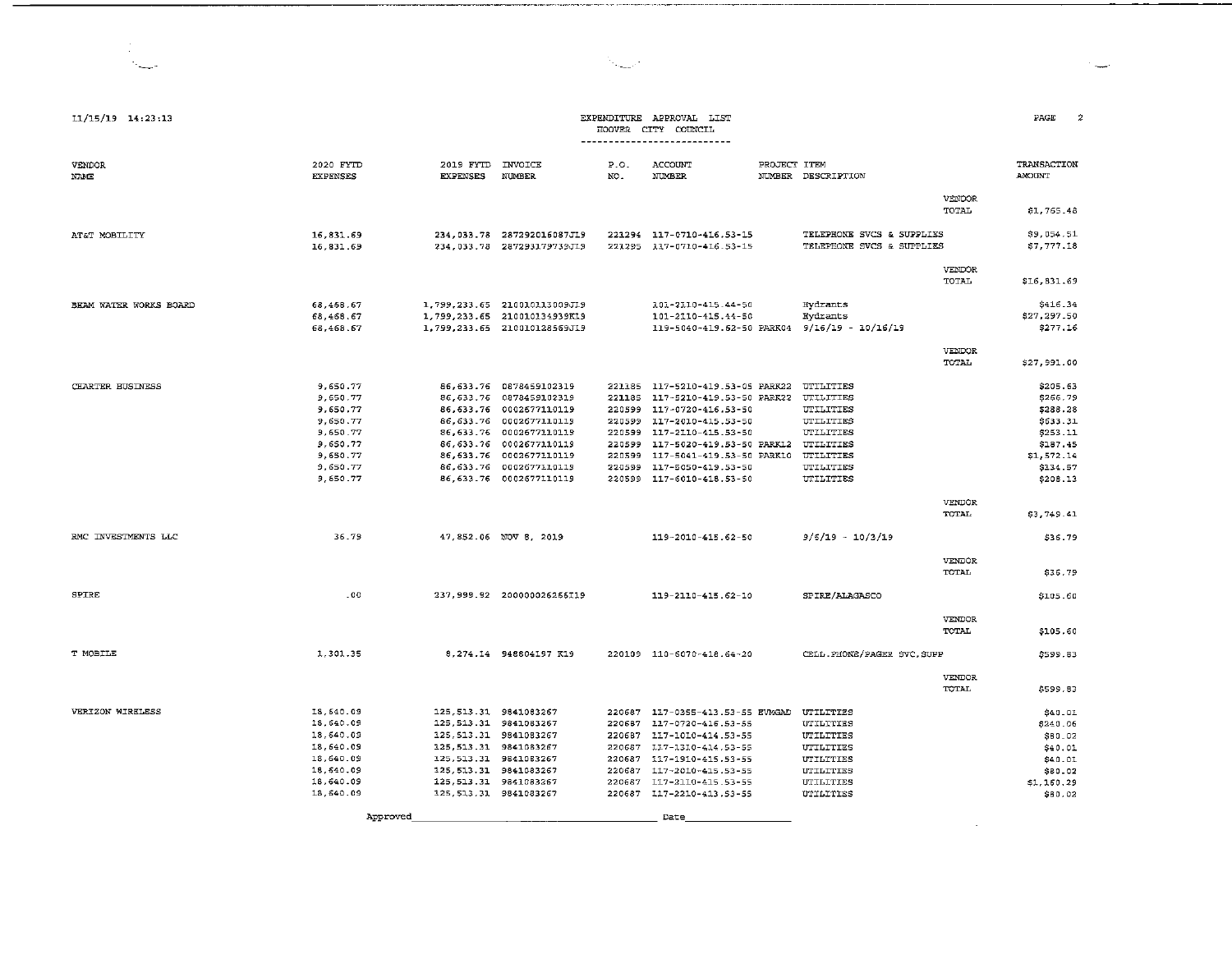| $11/15/19$ $14:23:13$   | APPROVAL LIST<br>EXPENDITURE<br>HOOVER CITY<br>COUNCIL<br>---------------- |                                                                                         |                   |                                      |                                                                                      |              |                                                         |                       |                                              |
|-------------------------|----------------------------------------------------------------------------|-----------------------------------------------------------------------------------------|-------------------|--------------------------------------|--------------------------------------------------------------------------------------|--------------|---------------------------------------------------------|-----------------------|----------------------------------------------|
| VENDOR<br>NAME          | 2020 FYTD<br><b>EXPENSES</b>                                               | 2019 FYTD<br>EXPENSES                                                                   | INVOICE<br>NUMBER | P.0.<br>NO.                          | ACCOUNT<br><b>NUMBER</b>                                                             | PROJECT ITEM | NUMBER DESCRIPTION                                      |                       | TRANSACTION<br>AMOUNT                        |
| <b>VERIZON WIRELESS</b> | 18,640.09<br>18,640.09<br>18 640.09<br>18.640.09                           | 125.513.31<br>125, 513.31 9841083267<br>125.513.31 9841167000<br>125, 513.31 9841167001 | 9841083267        | 220687<br>220587<br>220470<br>220600 | 117-5020-419.53-55<br>117-5040-419.53-55<br>117-2010-415.53-55<br>117-2010-415.53-55 |              | UTILITIES<br>UTILITIES<br>UTILITIES<br><b>UTILITIES</b> |                       | \$80.06<br>\$40.01<br>\$7,761.94<br>\$131.93 |
|                         |                                                                            |                                                                                         |                   |                                      |                                                                                      |              |                                                         | VENDOR<br>TOTAL       | \$9,774.38                                   |
|                         |                                                                            |                                                                                         |                   |                                      |                                                                                      |              |                                                         | FINAL TOTALS<br>TOTAL | \$73,319.82                                  |

 $\mathcal{A} \rightarrow \mathcal{A}$  .

the contract of the contract of the contract of

,r,,\_.\_.,\_r~-~•··--------------------------------

 $\frac{1}{2}$ 

END OF REPORT\*\*"'

·--,

Approved~------------------- Date \_\_\_\_\_\_\_\_ \_